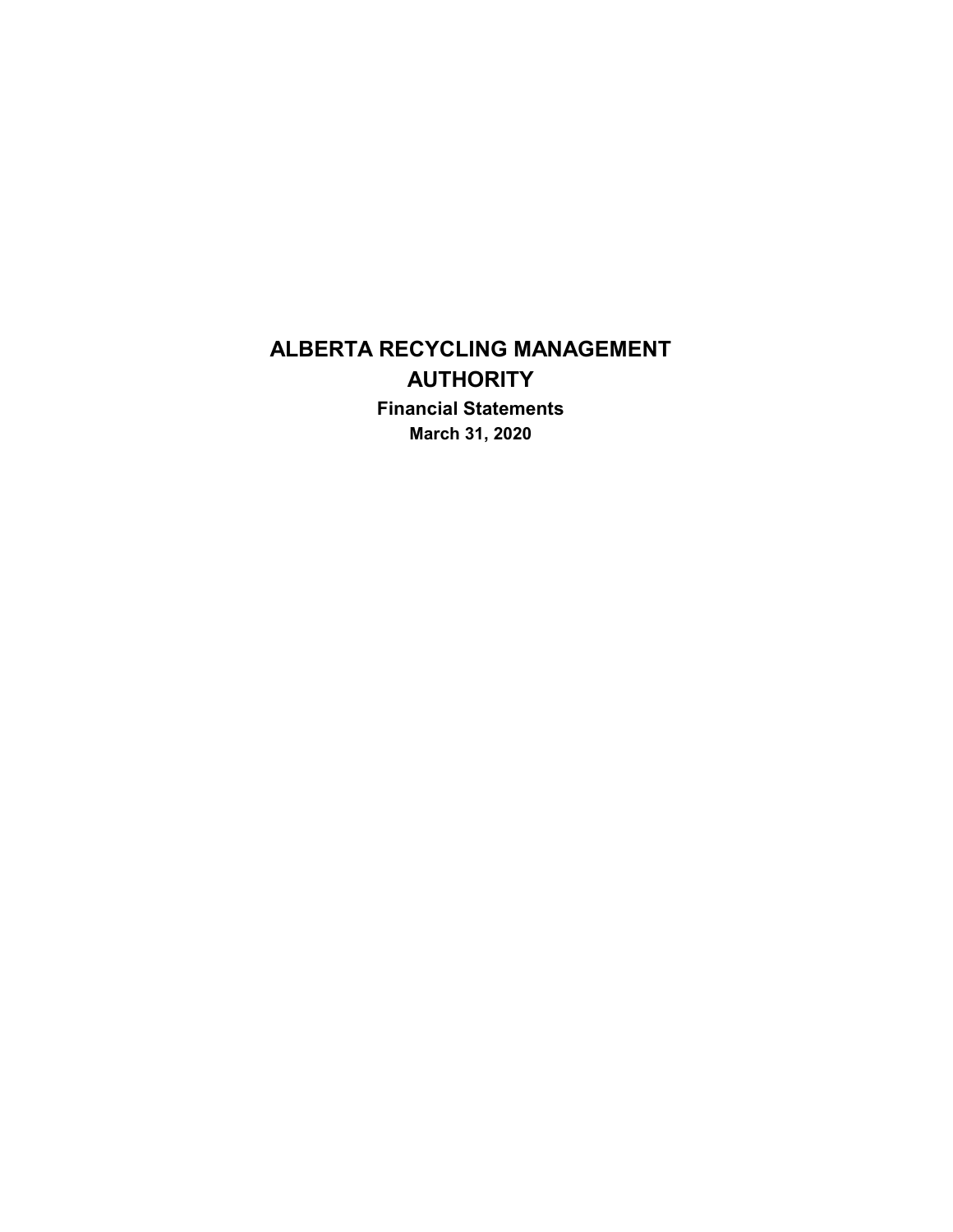| Independent Auditor's Report           |                                                                 | Page<br>$1 - 2$ |
|----------------------------------------|-----------------------------------------------------------------|-----------------|
| <b>Statement of Financial Position</b> |                                                                 | 3               |
| Statement of Revenue and Expenditures  | 4                                                               |                 |
| Statement of Changes in Net Assets     |                                                                 | 5               |
| <b>Statement of Cash Flow</b>          |                                                                 | 6               |
| Notes to the Financial Statements      |                                                                 | 7 - 22          |
| Program Financial Information          |                                                                 |                 |
| <b>Electronics Recycling Alberta</b>   |                                                                 |                 |
| Schedule 1                             | <b>Statement of Financial Position</b>                          | 23              |
| Schedule 1(a)                          | Statement of Revenue and Expenditures                           | 24              |
| Schedule 1(b)                          | Statement of Changes in Net Assets                              | 25              |
| Schedule 1(c)                          | <b>Statement of Cash Flow</b>                                   | 26              |
| <b>Paint Recycling Alberta</b>         |                                                                 |                 |
| Schedule 2                             | <b>Statement of Financial Position</b>                          | 27              |
| Schedule 2(a)                          | Statement of Revenue and Expenditures                           | 28              |
| Schedule 2(b)                          | Statement of Changes in Net Assets                              | 29              |
| Schedule 2(c)                          | <b>Statement of Cash Flow</b>                                   | 30              |
| <b>Tire Recycling Alberta</b>          |                                                                 |                 |
| Schedule 3                             | <b>Statement of Financial Position</b>                          | 31              |
| Schedule 3(a)                          | Statement of Revenue and Expenditures                           | 32              |
| Schedule 3(b)                          | Statement of Changes in Net Assets                              | 33              |
| Schedule 3(c)                          | <b>Statement of Cash Flow</b>                                   | 34              |
| <b>Used Oil Recycling Alberta</b>      |                                                                 |                 |
| Schedule 4                             | <b>Statement of Financial Position</b>                          | 35              |
|                                        | Schedule 4(a) Statement of Revenue and Expenditures             | 36              |
| Schedule 4(b)                          | Statement of Changes in Net Assets                              | 37              |
| Schedule 4(c)                          | <b>Statement of Cash Flow</b>                                   | 38              |
| <b>Household Hazardous Waste</b>       |                                                                 |                 |
| Schedule 5                             | <b>Statement of Financial Position</b>                          | 39              |
| Schedule 5(a)                          | Statement of Revenue and Expenditures and Changes in Net Assets | 40              |
| Schedule 5(b)                          | Statement of Cash Flow                                          | 41              |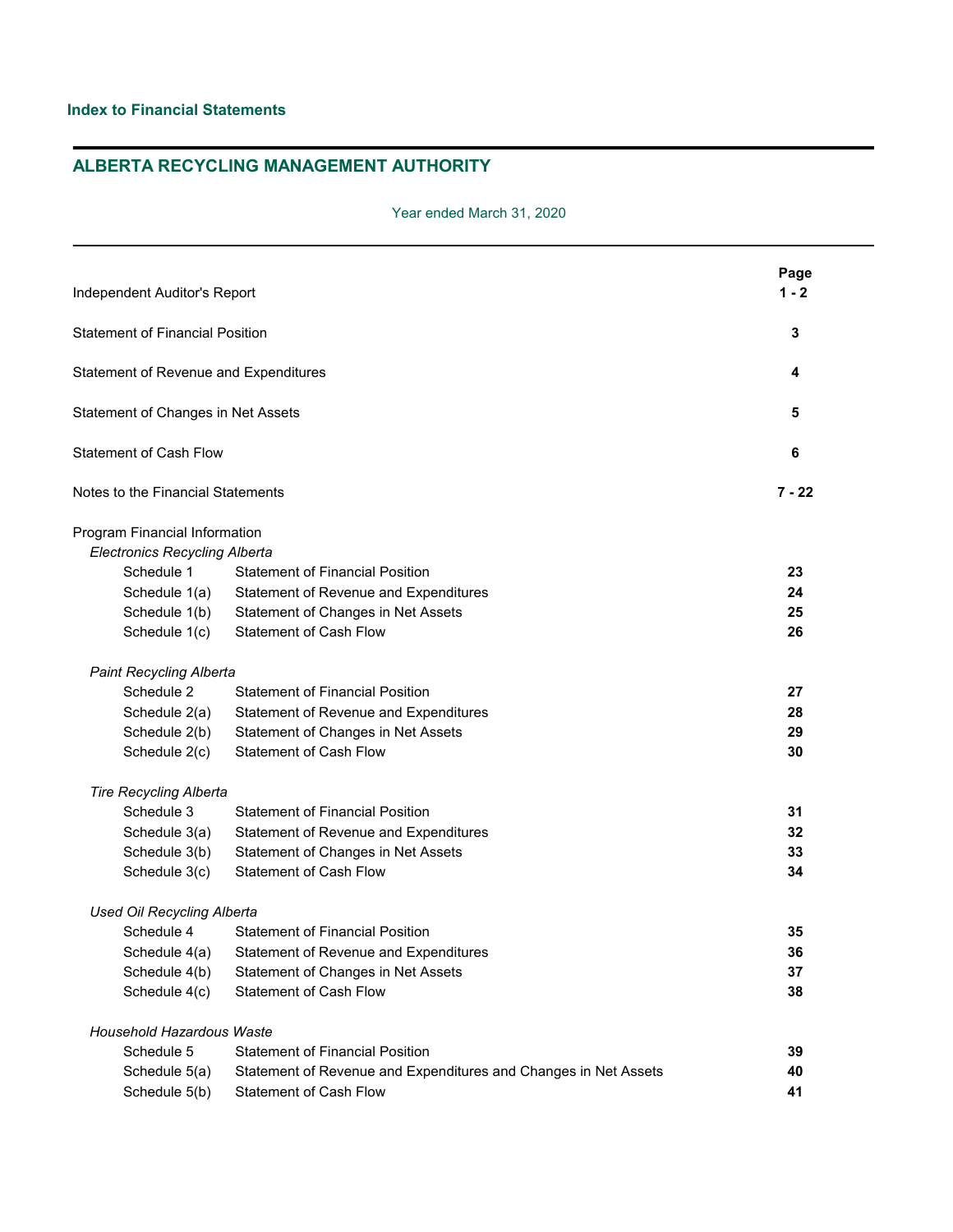

RUNGSTON ROSS

Suite 1500, 9888 Jasper Avenue Edmonton, Alberta T5J 5C6 T. 780.424.3000 | F. 780.429.4817 | W. krpgroup.com

### **Independent Auditor's Report** Auditorial Edmonton, Alberta

August 13, 2020

To the Members of Alberta Recycling Management Authority

#### **Report on the Financial Statements**

#### **Opinion**

We have audited the accompanying combined financial statements of Alberta Recycling Management Authority (the Authority), which comprise the statement of financial position as at March 31, 2020 and the statements of revenue and expenditures, changes in net assets and cash flow for the year ended, and notes to the combined financial statements, including a summary of significant accounting policies.

In our opinion, the accompanying combined financial statements present fairly, in all material respects, the financial position of the Authority as at March 31, 2020 and the results of its operations and its cash flow for the year then ended in accordance with Canadian accounting standards for notfor-profit organizations (ASNPO).

#### **Basis for Opinion**

We conducted our audit in accordance with Canadian generally accepted auditing standards. Our responsibilities under those standards are further described in the *Auditor's Responsibilities for the Audit of the Financial Statements* section of our report. We are independent of the Authority in accordance with the ethical requirements that are relevant to our audit of the combined financial statements in Canada, and we have fulfilled our other ethical responsibilities in accordance with those requirements. We believe that the audit evidence we have obtained is sufficient and appropriate to provide a basis for our opinion.

### **Responsibilities of Management and Those Charged with Governance for the Financial Statement***s*

Management is responsible for the preparation and fair presentation of these combined financial statements in accordance with ASNPO, and for such internal control as management determines is necessary to enable the preparation of combined financial statements that are free from material misstatement, whether due to fraud or error.

In preparing the combined financial statements, management is responsible for assessing the Authority's ability to continue as a going concern, disclosing, as applicable, matters related to going concern and using the going concern basis of accounting unless management either intends to liquidate the Authority or to cease operations, or has no realistic alternative but to do so.

Those charged with governance are responsible for overseeing the Authority's financial reporting process.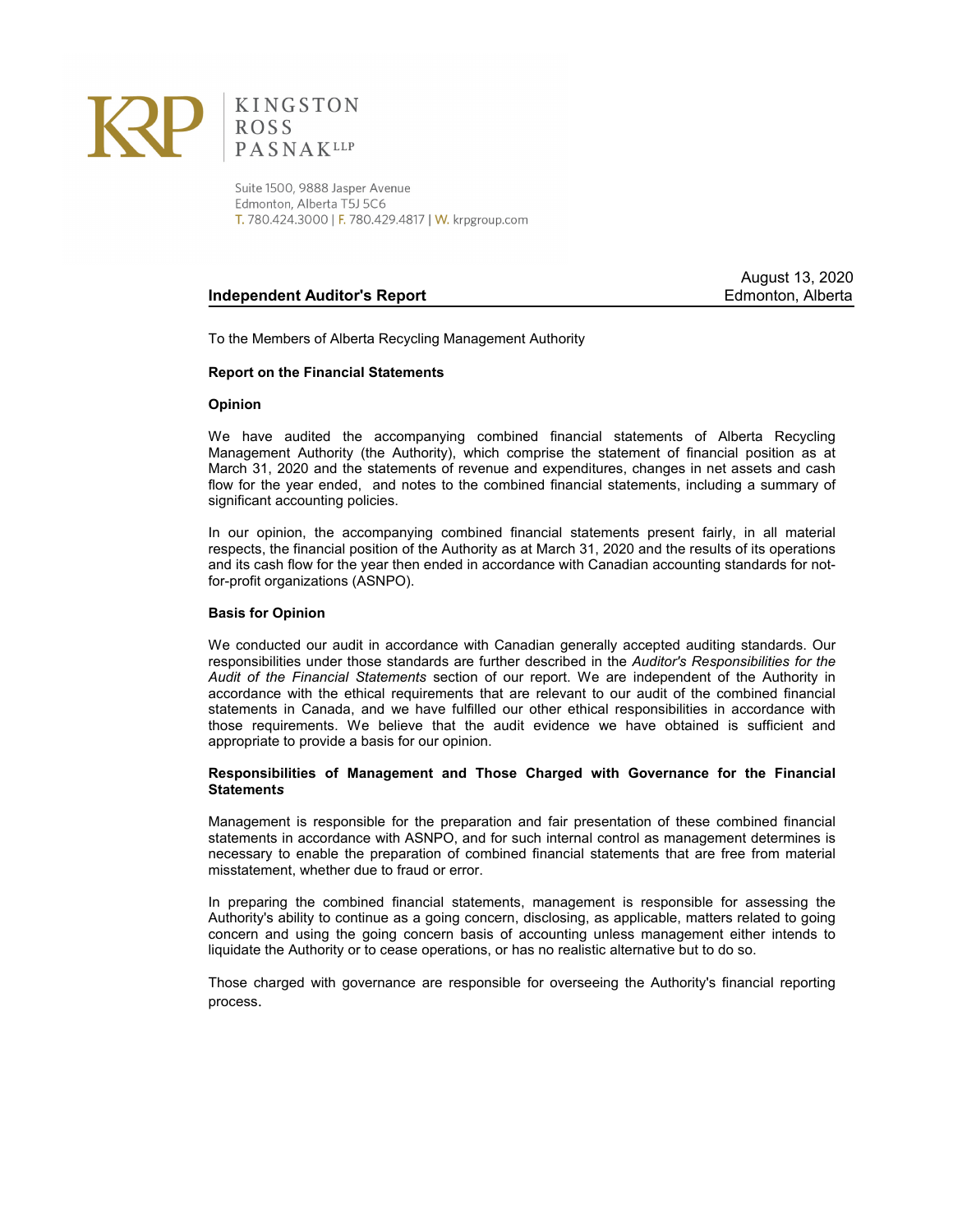### **Auditor's Responsibilities for the Audit of the Financial Statements**

Our objectives are to obtain reasonable assurance about whether the combined financial statements as a whole are free from material misstatement, whether due to fraud or error, and to issue an auditor's report that includes our opinion. Reasonable assurance is a high level of assurance, but is not a guarantee that an audit conducted in accordance with Canadian generally accepted auditing standards will always detect a material misstatement when it exists. Misstatements can arise from fraud or error and are considered material if, individually or in the aggregate, they could reasonably be expected to influence the economic decisions of users taken on the basis of these combined financial statements.

As part of an audit in accordance with Canadian generally accepted auditing standards, we exercise professional judgment and maintain professional skepticism throughout the audit. We also:

- Identify and assess the risks of material misstatement of the combined financial statements, whether due to fraud or error, design and perform audit procedures responsive to those risks, and obtain audit evidence that is sufficient and appropriate to provide a basis for our opinion. The risk of not detecting a material misstatement resulting from fraud is higher than for one resulting from error, as fraud may involve collusion, forgery, intentional omissions, misrepresentations, or the override of internal control.
- Obtain an understanding of internal control relevant to the audit in order to design audit procedures that are appropriate in the circumstances, but not for the purpose of expressing an opinion on the effectiveness of the Authority's internal control.
- Evaluate the appropriateness of accounting policies used and the reasonableness of accounting estimates and related disclosures made by management.
- Conclude on the appropriateness of management's use of the going concern basis of accounting and, based on the audit evidence obtained, whether a material uncertainty exists related to events or conditions that may cast significant doubt on the Authority's ability to continue as a going concern. If we conclude that a material uncertainty exists, we are required to draw attention in our auditor's report to the related disclosures in the combined financial statements or, if such disclosures are inadequate, to modify our opinion. Our conclusions are based on the audit evidence obtained up to the date of our auditor's report. However, future events or conditions may cause the Authority to cease to continue as a going concern.
- Evaluate the overall presentation, structure and content of the combined financial statements, including the disclosures, and whether the combined financial statements represent the underlying transactions and events in a manner that achieves fair presentation.
- Obtain sufficient appropriate audit evidence regarding the financial information of the individual programs within the Authority to express an opinion on the combined financial statements. We are responsible for the direction, supervision and performance of the group audit. We remain solely responsible for our audit opinion.

We communicate with those charged with governance regarding, among other matters, the planned scope and timing of the audit and significant audit findings, including any significant deficiencies in internal control that we identify during our audit

Kinnston Ross Pasnak LLP

*Kingston Ross Pasnak LLP* Chartered Professional Accountants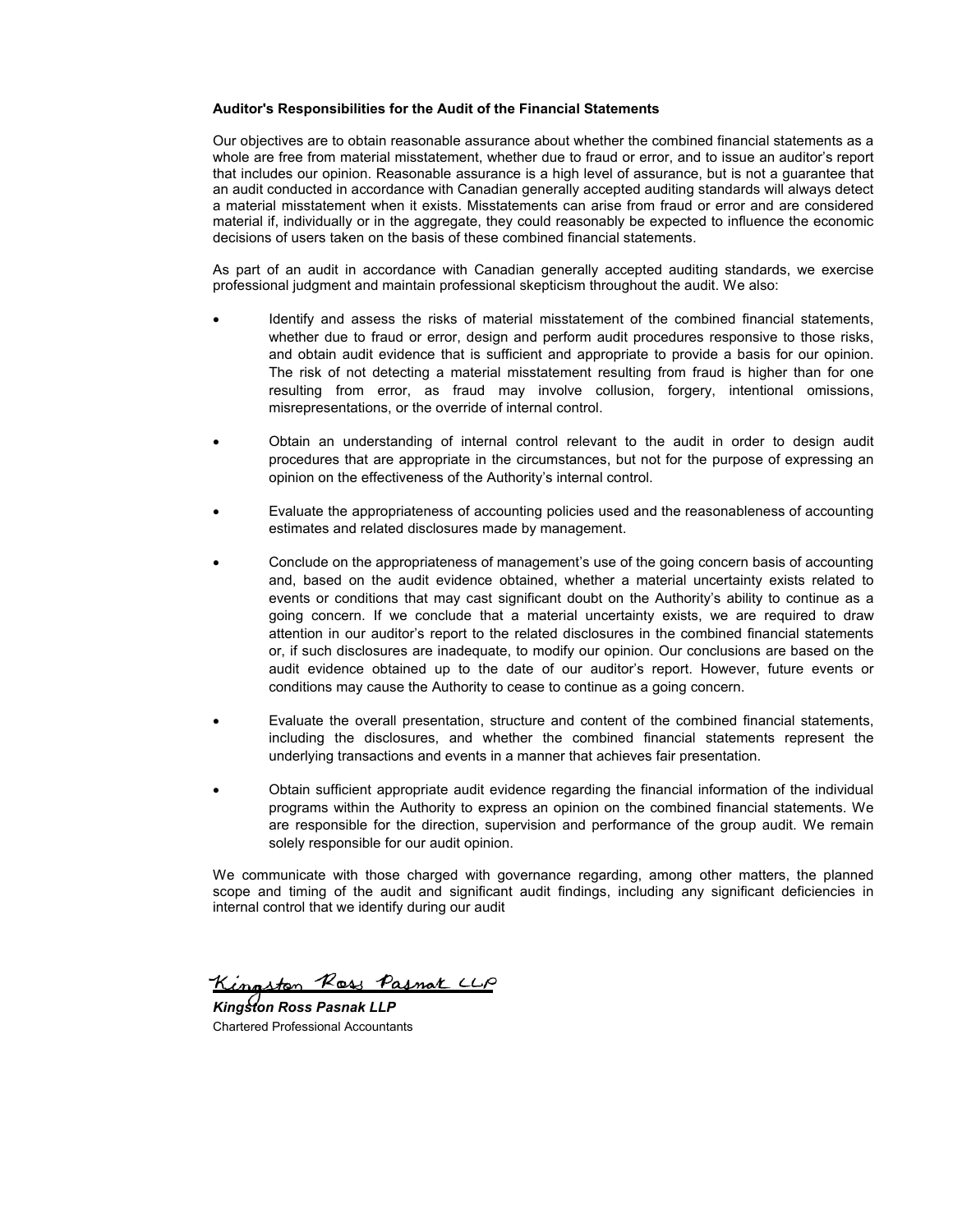### March 31, 2020

|                                             |                                                                            | 2020                  | 2019                  |
|---------------------------------------------|----------------------------------------------------------------------------|-----------------------|-----------------------|
| <b>ASSETS</b>                               |                                                                            |                       |                       |
|                                             | <b>CURRENT</b>                                                             |                       |                       |
|                                             | Cash                                                                       | \$<br>2,890,804       | 5,650,166<br>- \$     |
|                                             | Short term investments (Note 4)                                            | 36,063,633            | 17,452,296            |
|                                             | Accounts receivable<br>Interfund receivable (Note 5)                       | 7,223,393<br>940,052  | 7,836,145<br>882,764  |
|                                             | Prepaid expenses                                                           | 72,417                | 82,159                |
|                                             |                                                                            | 47,190,299            | 31,903,530            |
|                                             |                                                                            |                       |                       |
|                                             | LONG TERM INVESTMENTS (Note 6)                                             | 86,101,796            | 102,357,665           |
|                                             | PROPERTY AND EQUIPMENT (Note 7)                                            | 295,228               | 174,182               |
|                                             |                                                                            | \$133,587,323         | \$134,435,377         |
| <b>LIABILITIES AND</b><br><b>NET ASSETS</b> |                                                                            |                       |                       |
|                                             | <b>CURRENT</b>                                                             |                       |                       |
|                                             | Payable to recyclers and related accruals                                  | 7,915,397<br>\$       | 6,027,854<br>\$       |
|                                             | Accounts payable and accrued liabilities                                   | 928,444               | 994,531               |
|                                             | Interfund payable (Note 5)                                                 | 940,052               | 882,764               |
|                                             |                                                                            | 9,783,893             | 7,905,149             |
|                                             | COMMITMENTS (Note 9)                                                       |                       |                       |
|                                             |                                                                            |                       |                       |
|                                             | <b>EXTERNALLY RESTRICTED</b>                                               |                       |                       |
|                                             | NET ASSETS (Note 10)                                                       |                       |                       |
|                                             | Invested in property and equipment<br><b>Electronics Recycling Alberta</b> | 295,228<br>91,920,184 | 174,182<br>94,501,454 |
|                                             | Paint Recycling Alberta                                                    | 1,676,215             | 1,601,691             |
|                                             | Tire Recycling Alberta                                                     | 21,088,576            | 22,261,898            |
|                                             | Used Oil Recycling Alberta                                                 | 8,822,216             | 7,989,992             |
|                                             | Household Hazardous Waste contract                                         | 1,011                 | 1,011                 |
|                                             |                                                                            | 123,803,430           | 126,530,228           |
|                                             |                                                                            |                       |                       |
|                                             |                                                                            | \$133,587,323         | \$134,435,377         |

APPROVED BY THE BOARD

M<sup>c</sup> auley Director Director Director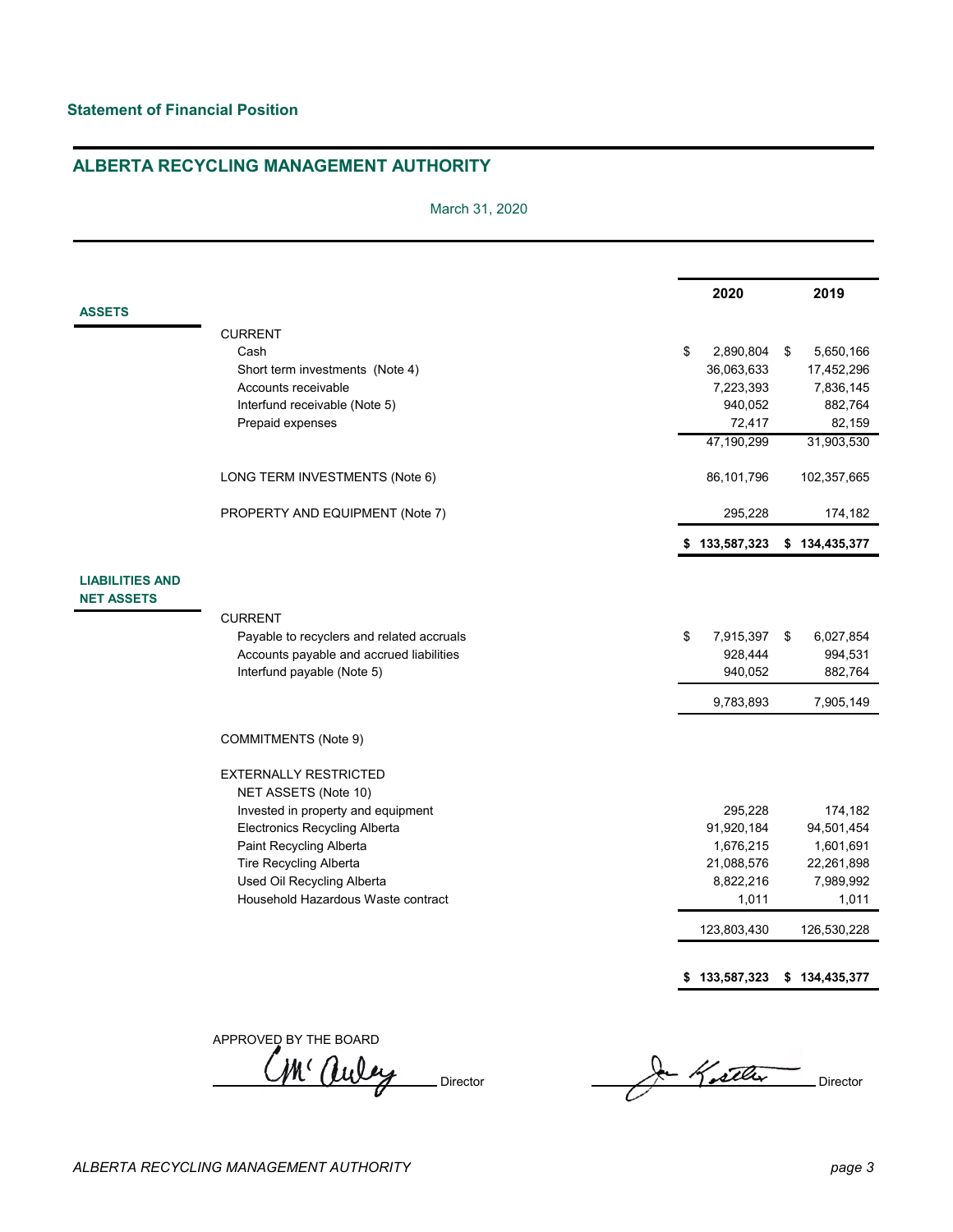|                                                                                          | 2020 Budget<br><b>Unaudited</b> | 2020<br>Actual    | 2019<br><b>Actual</b> |
|------------------------------------------------------------------------------------------|---------------------------------|-------------------|-----------------------|
| <b>Recycling revenue</b>                                                                 |                                 |                   |                       |
| <b>Environmental fees</b>                                                                | 54,999,152<br>\$                | \$<br>54,115,503  | 46,628,397<br>\$      |
| Less: Import tire agent charges                                                          | (21,000)                        | (16, 889)         | (22, 584)             |
| Government contract - Household Hazardous Waste                                          | 1,500,000                       | 1,400,000         | 1,328,500             |
| Interest                                                                                 | 70,400                          | 93,248            | 490,911               |
| Total recycling revenue                                                                  | 56,548,552                      | 55,591,862        | 48,425,224            |
| <b>Recycling expenditures</b>                                                            |                                 |                   |                       |
| Recycling incentives                                                                     | 50,125,460                      | 49,462,626        | 42,306,071            |
| Broker contracts - Household Hazardous Waste                                             | 1,316,009                       | 1,241,005         | 1,183,509             |
| Total recycling expenditures                                                             | 51,441,469                      | 50,703,631        | 43,489,580            |
| Recycling development and other                                                          |                                 |                   |                       |
| Research and development                                                                 | 1,031,136                       | 353,087           | 249,144               |
| Public information                                                                       | 395,794                         | 310,930           | 272,879               |
| Rural Alberta project and municipal grants                                               | 1,350,451                       | 863,257           | 1,164,922             |
| Total recycling development and other                                                    | 2,777,381                       | 1,527,274         | 1,686,945             |
| Program delivery expenditures                                                            |                                 |                   |                       |
| Compensation                                                                             | 1,660,085                       | 1,631,131         | 1,481,119             |
| Contract program administration fees                                                     | 491,261                         | 436,805           | 305,062               |
| Compliance and assurance activities                                                      | 880,129                         | 554,738           | 496,843               |
| Contract delivery expenditures - Household Hazardous Waste<br>Program transition expense | 12,139                          | 12,230            | 11,804<br>192,382     |
| Total program delivery expenditures                                                      | 3,043,614                       | 2,634,904         | 2,487,210             |
| <b>Corporate administration expenditures</b>                                             |                                 |                   |                       |
| Compensation and professional fees                                                       | 2,064,784                       | 2,055,573         | 1,710,816             |
| Office and general expenses, including amortization                                      | 1,352,460                       | 1,307,713         | 1,088,642             |
| Total corporate administration expenditures                                              | 3,417,244                       | 3,363,286         | 2,799,458             |
| Total expenditures                                                                       | 60,679,708                      | 58,229,095        | 50,463,193            |
| Revenue net of expenditures                                                              | (4, 131, 156)                   | (2,637,233)       | (2,037,969)           |
| <b>Fund Investment</b>                                                                   |                                 |                   |                       |
| Investment income                                                                        | 3,282,502                       | 4,805,221         | 9,174,729             |
| Unrealized investment loss                                                               |                                 | (4,624,903)       | (2,950,201)           |
| Investment managers and related expense                                                  | (270, 600)                      | (269, 883)        | (252, 803)            |
| Net investment (loss) income                                                             | 3,011,902                       | (89, 565)         | 5,971,725             |
| (Deficiency) excess of revenue over expenditures before                                  |                                 |                   |                       |
| <b>Used Oil program transfer</b>                                                         |                                 | (2,726,798)       | 3,933,756             |
| Used Oil program transfer, effective October 1, 2018                                     |                                 |                   | 7,400,152             |
| (Deficiency) excess of revenue over expenditures                                         | (1, 119, 254)<br>\$             | (2,726,798)<br>\$ | 11,333,908<br>\$      |
|                                                                                          |                                 |                   |                       |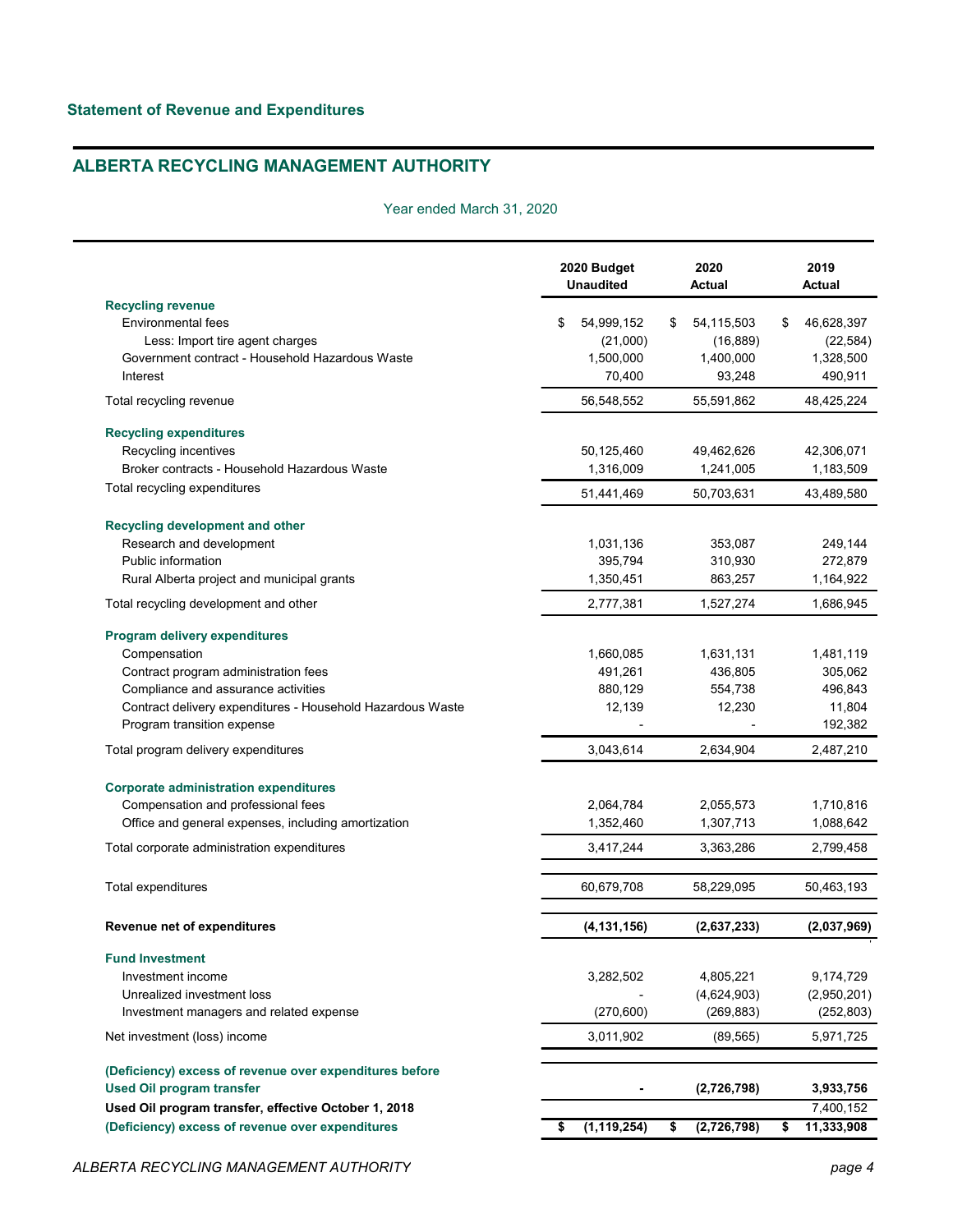|                                                                                                     | 2020 |                 |                       |               | 2019          |
|-----------------------------------------------------------------------------------------------------|------|-----------------|-----------------------|---------------|---------------|
|                                                                                                     |      | Property<br>and |                       |               |               |
|                                                                                                     |      | equipment       | Allocated             | Total         | Total         |
| Net assets, beginning of year                                                                       | \$   |                 | 174,182 \$126,356,046 | \$126,530,228 | \$115,196,320 |
| (Deficiency) excess of revenue over expenditures<br>Used Oil program transfer, effective October 1, |      |                 | (2,726,798)           | (2,726,798)   | 3,933,756     |
| 2018                                                                                                |      |                 |                       |               | 7,400,152     |
| Amortization of property and equipment                                                              |      | (100, 555)      | 100,555               |               |               |
| Investment in property and equipment                                                                |      | 221,601         | (221, 601)            |               |               |
| Net assets, end of year                                                                             | S    | 295.228         | \$123,508,202         | \$123,803,430 | \$126,530,228 |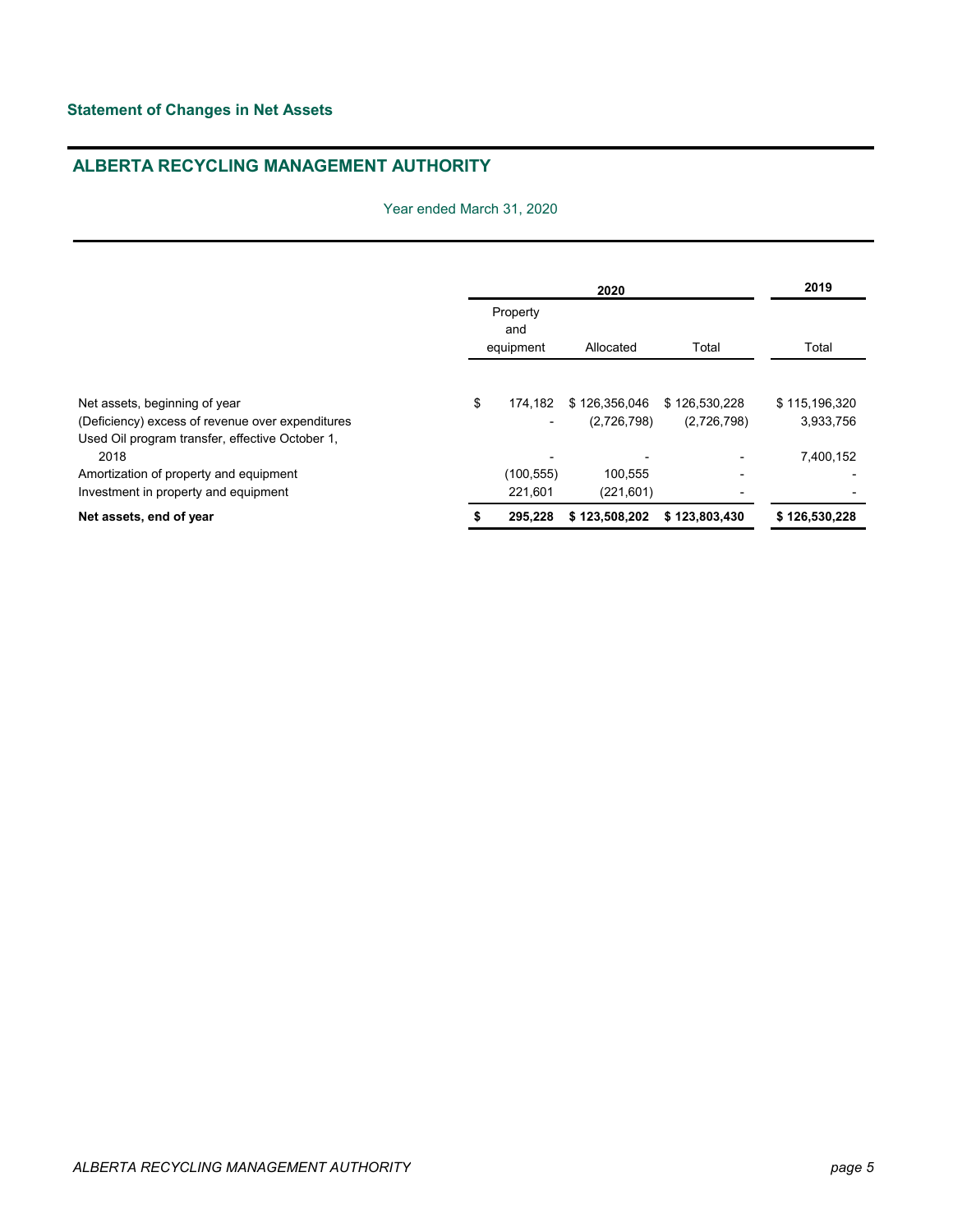|                                                                                              |    | 2020           |    | 2019                   |
|----------------------------------------------------------------------------------------------|----|----------------|----|------------------------|
| Cash flow from operating activities                                                          |    |                |    |                        |
| Recycling revenue collected                                                                  | \$ | 55,049,494     | \$ | 47,004,878             |
| Government contracts received - Household Hazardous Waste                                    |    | 1,475,000      |    | 1,253,500              |
| Program expenditures                                                                         |    | (56, 619, 775) |    | (50, 397, 394)         |
| Investment income                                                                            |    | 4,805,221      |    | 9,174,729              |
| Investment management costs                                                                  |    | (269, 883)     |    | (252, 803)             |
| Other income                                                                                 |    | 2,552          |    | 6,728                  |
|                                                                                              |    | 4,442,609      |    | 6,789,638              |
| Cash flow used by investing activities                                                       |    |                |    |                        |
| Investment contributions                                                                     |    | (6,980,370)    |    | (8,533,935)            |
| Acquisitions of property and equipment                                                       |    | (221, 601)     |    | (113, 012)             |
|                                                                                              |    | (7,201,971)    |    | (8,646,947)            |
| Decrease in cash position                                                                    |    | (2,759,362)    |    | (1, 857, 309)          |
|                                                                                              |    | 5,650,166      |    |                        |
| Cash, beginning of year<br>Transfer of used oil recycling program, effective October 1, 2018 |    |                |    | 2,940,518<br>4,566,957 |
|                                                                                              |    |                |    |                        |
| Cash, end of year                                                                            | S  | 2,890,804      | S  | 5,650,166              |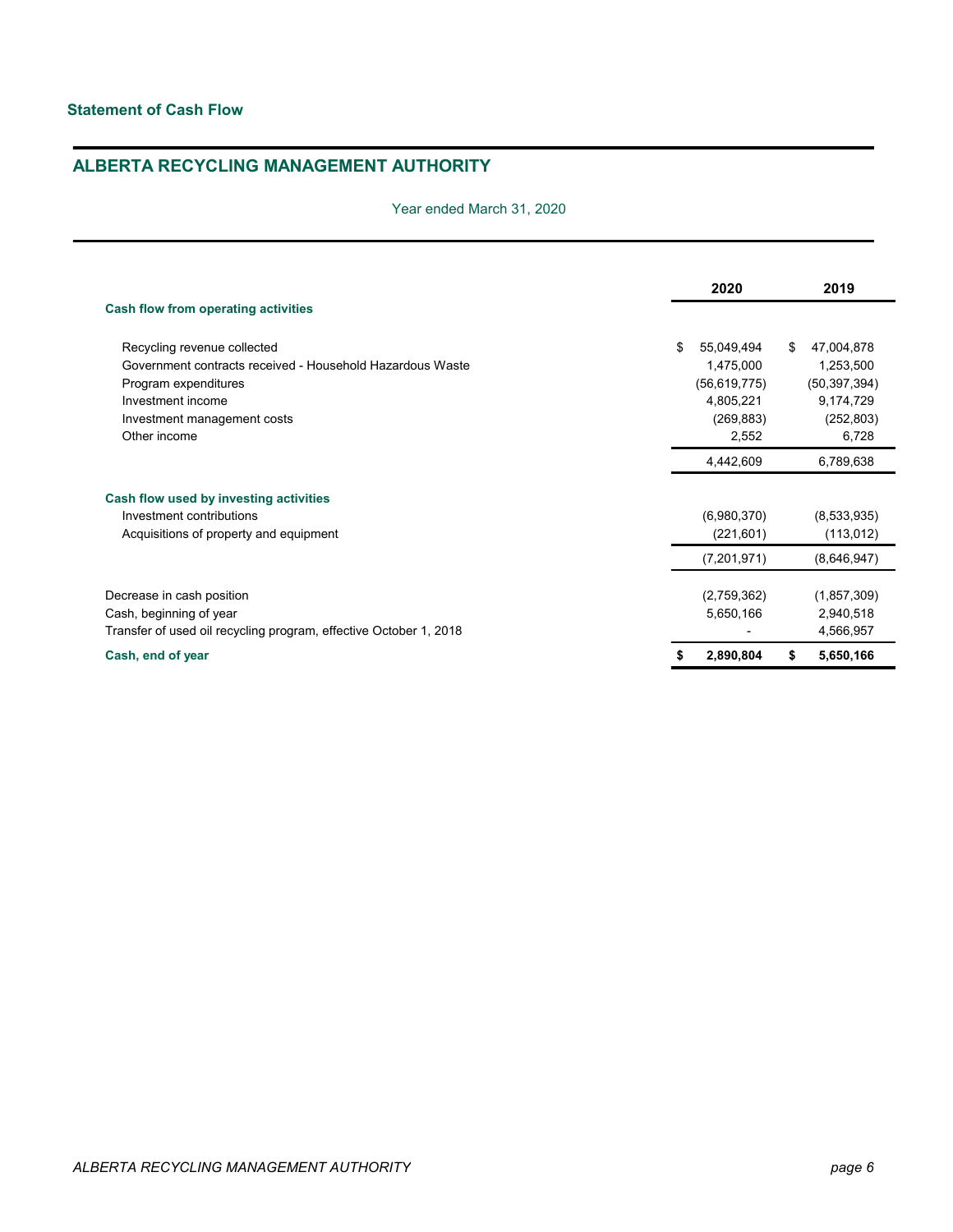Year ended March 31, 2020

**Note 1** Authority and Purpose

> The Alberta Recycling Management Authority (the "Authority") is a not-for-profit organization incorporated under the Societies Act of the Province of Alberta and operates as a delegated administrative organization (DAO), reporting to the Minister responsible for the administration of the Designated Material Recycling & Management Regulation AR 93/04 (the "Regulation"). The Authority has a mandate to establish waste minimization and recycling initiatives and programs in the Province of Alberta in accordance with sound environmental principles.

> The Regulation authorizes the Authority to levy and collect advance disposal surcharges (environmental fees), which are to be used to provide or pay for any or all of the following but in respect of that specific designated material only:

- Waste minimization and recycling programs;
- Public information programs for the promotion of minimization and recycling programs;
- Expenditures on the collection, transportation, storage, processing and disposal of designated materials;
- Research and development activities related to designated materials management;
- Promotion of the use of recycled materials and products.

Under the Designation Regulations (AR 94/04), (AR 200/07), (AR 95/04) and (AR 100/18), electronics, paint, tires and used oil, respectively, have been defined as "designated materials" by the Government of Alberta. The Regulation has the effect of externally restricting the designated material reserves.

Updates to the Regulation and the Designation Regulations for each designated material, effective January 1, 2020, removed prescribed surcharge maximums and introduced the procedure for the Authority to set surcharge rates through its bylaws. This change will allow the Authority more flexibility and adaptability in determining fees that are in line with current market and economic conditions and that will support the long-term sustainability of the programs operated for each designated material. No surcharge maximums were adjusted during the three-month period following the effective date of the change to the end of the current year.

### *End-of-Life Electronics*

The Authority administers, through Electronics Recycling Alberta, an electronics waste minimization and recycling program in the Province of Alberta. Electronics Recycling Alberta uses environmental fees levied on the supply of eligible new electronics in or into Alberta to fund used electronics recycling initiatives in accordance with the Regulation.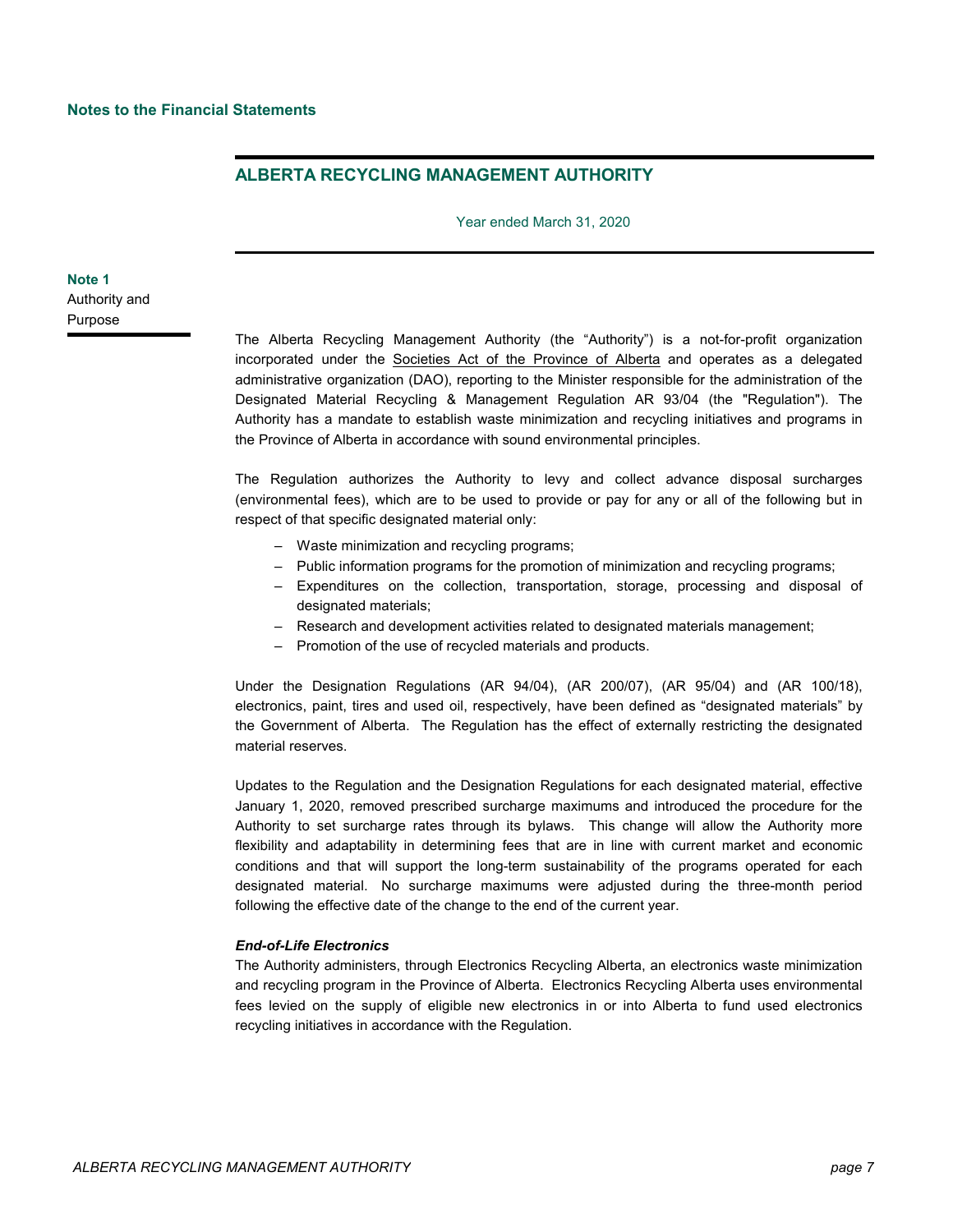Year ended March 31, 2020

**Note 1**

Authority and Purpose continued ...

### *Leftover Paint Material*

The Authority administers, through Paint Recycling Alberta, paint waste minimization and recycling programs in the Province of Alberta. Paint Recycling Alberta uses environmental fees levied on the supply of eligible paint and paint containers in or into Alberta to fund paint recycling initiatives in accordance with the Regulation.

#### *Scrap Tires*

The Authority administers, through Tire Recycling Alberta, used tire waste minimization and recycling programs in the Province of Alberta. Tire Recycling Alberta uses environmental fees levied on the supply of eligible new tires in or into Alberta to fund tire recycling initiatives in accordance with the Regulation.

### *Used Lubricating Oil Materials*

Since October 1, 2018, the Authority administers, through Used Oil Recycling Alberta, used lubricating oil material, waste minimization and recycling programs in the Province of Alberta. Used Oil Recycling Alberta uses environmental fees levied on the supply of eligible new oil materials in or into Alberta to fund used oil material recycling initiatives in accordance with the Regulation. This program was managed by the Alberta Used Oil Management Association (AUOMA) to September 30, 2018.

### *Household Hazardous Waste*

Through a contract with the Province of Alberta, the Authority administers the Province's Household Hazardous Waste ("HHW") Program. The Authority receives government funding restricted for purposes of carrying out the Household Hazardous Waste Program.

The Authority is a not-for-profit association, and accordingly, no provision for corporate income taxes has been provided in these financial statements pursuant to Section 149(1)(I) of the Income Tax Act (Canada).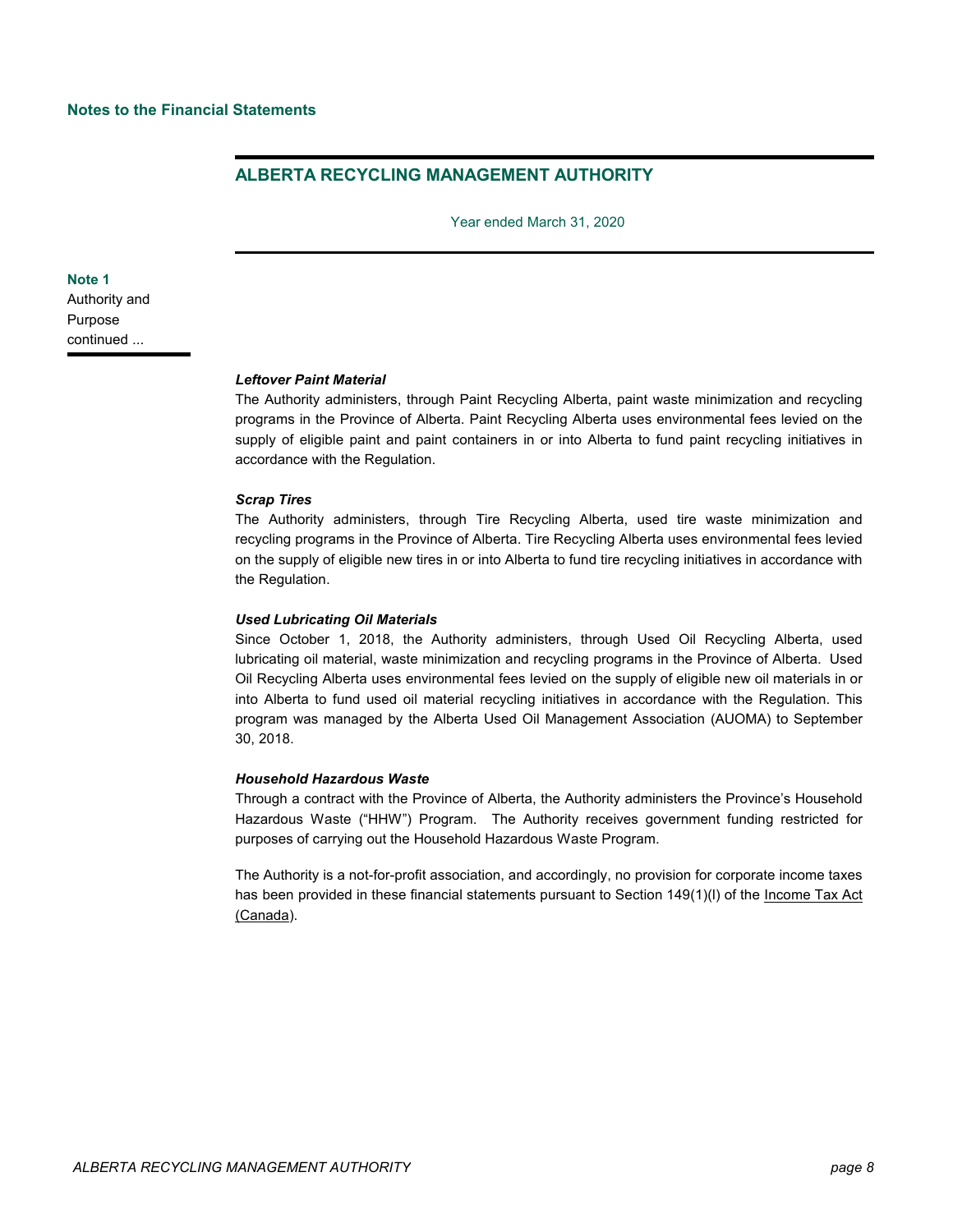Year ended March 31, 2020

**Note 2** Basis of Presentation

The Authority bases its accounting policies on Canadian accounting standards for not-for-profit organizations, Part III of the CPA Canada Handbook - Accounting. Based on an annual evaluation of indicators of control, it has been verified that the Authority is not subject to the Public Sector Accounting Standards Handbook.

Comparative information on a program by program basis for the Authority's four regulated programs (Electronics Recycling Alberta, Paint Recycling Alberta, Tire Recycling Alberta and Used Oil Recycling Alberta) is provided in Schedules 1, 2, 3 and 4. Each program has a separate and distinct purpose and is governed by its own legislative mandate. The Regulation requires that each program be operated and funded separately. Use of environmental fee revenue and/or net assets between the programs is not permitted by the legislation.

Schedule 5 presents comparative financial statements for the Household Hazardous Waste Program which is operated under a contract with the Government of Alberta.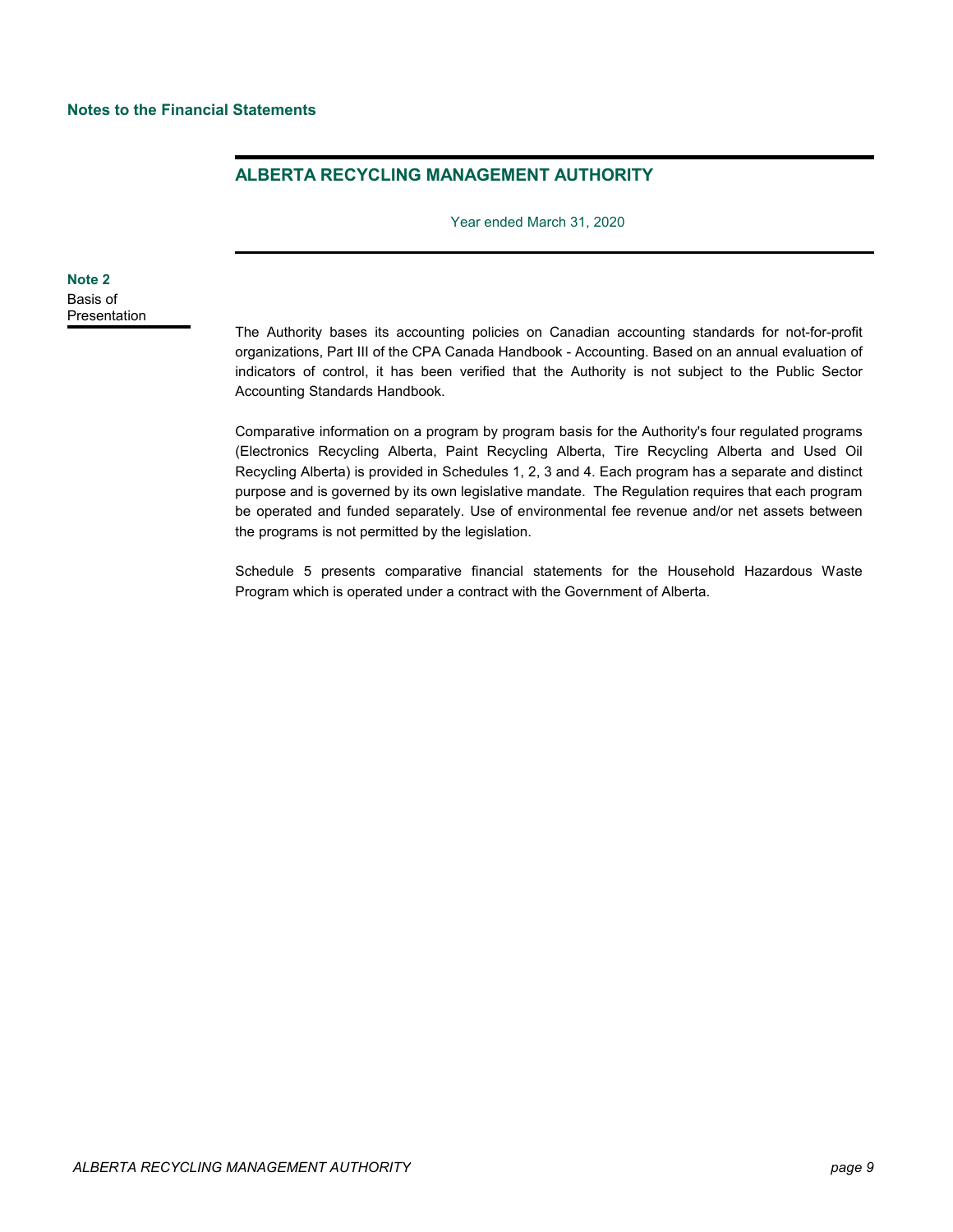Year ended March 31, 2020

### **Note 3**

**Significant** Accounting Policies

These financial statements have been prepared in accordance with Canadian accounting standards for not-for-profit organizations. Significant accounting policies observed in the preparation of the financial statements are summarized below.

### **Fund Accounting**

The accounts of the Authority are maintained in accordance with the principles of Fund accounting. The major reserve groupings: Electronics Recycling, Paint Recycling, Tire Recycling, Used Oil Recycling and Household Hazardous Waste, are described in Note 1. The Authority uses the restricted fund method of accounting for contributions.

### **Revenue Recognition**

### *Electronics Recycling Alberta*

Revenue from environmental fees on eligible electronics supplied in or into Alberta (including the city of Lloydminster) is recognized by the Authority at the time the electronics are supplied by a registered supplier to the customer. The customer is defined as a person or business entity not registered with Electronics Recycling Alberta or registered as a Payment on Purchase supplier. Interest income is recognized when earned.

### *Paint Recycling Alberta*

Revenue from environmental fees on eligible paint and paint containers supplied in or into Alberta (including the city of Lloydminster) is recognized by the Authority at the time the paint is supplied by a registered supplier to the customer. The customer is defined as a person or business entity not registered with Paint Recycling Alberta or registered as a Payment on Purchase supplier. Interest income is recognized when earned.

### *Tire Recycling Alberta*

Revenue from environmental fees on eligible tires supplied in or into Alberta (excluding the city of Lloydminster) is recognized by the Authority at the time the tires are supplied by a registered supplier to the customer. The customer is defined as a person or business entity not registered with Tire Recycling Alberta, or registered as a Payment on Purchase supplier. Interest income is recognized when earned.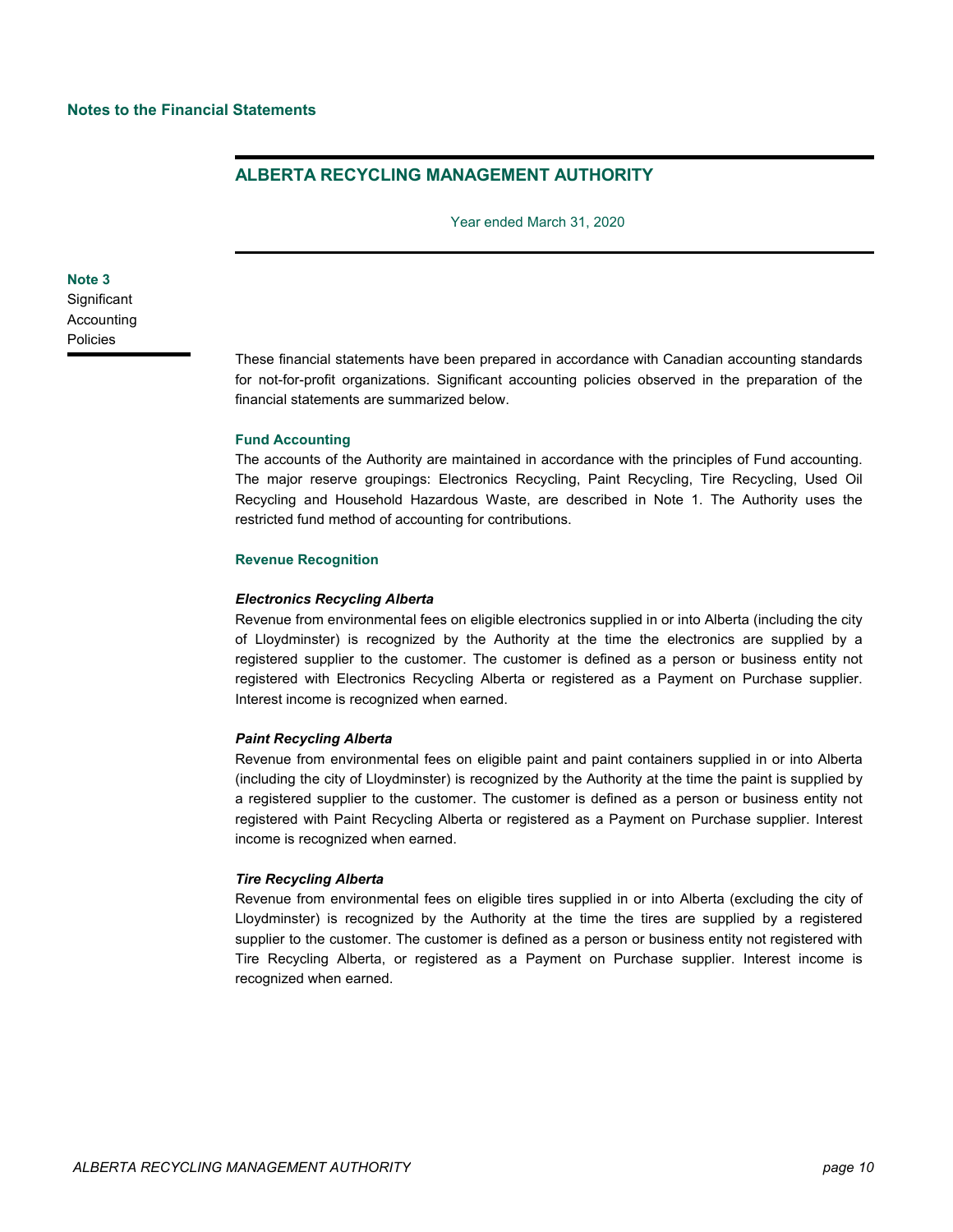Year ended March 31, 2020

### **Note 3**

**Significant** Accounting Policies continued. . .

### *Used Oil Recycling Alberta*

Revenue from environmental fees on eligible lubricating oil materials supplied in or into Alberta (including sales from businesses located in the portion of the City of Lloydminster under the jurisdiction of the Province of Alberta) is recognized by the Authority at the time the lubricating oil materials are supplied by a registered supplier to the customer. The customer is defined as a person or business entity not registered with Used Oil Recycling Alberta, or a registered business where all surcharges are reported and paid to Used Oil Recycling Alberta by their suppliers. Interest income is recognized when earned.

### *Household Hazardous Waste Program*

The Authority uses the restricted fund method of accounting for revenue from government contracts, whereby contract revenue is recognized by the Authority in the appropriate reserve when approved. Amounts agreed to or contractually required to be repaid are recognized as a reduction to approved revenue once known.

#### **Investments**

Investments are recorded at market value. The Authority's short term investments consist of money market securities, guaranteed investment certificates and bonds while the long-term investments consist of bonds and fixed income and Canadian and global equities. This policy of recording at market value will generate unrealized gains and losses on investments and are separately identified on the Statement of Revenue and Expenditures. The portfolio is held primarily for trading purposes. The portfolio is managed by third party investment managers and is subject to an investment policy set by the Board with the main objective of capital preservation.

#### **Property and Equipment**

Amortization is recorded on the straight-line basis over the estimated useful lives or current lease terms of the assets as follows:

|                                 | Years        |
|---------------------------------|--------------|
| Computer equipment and software | 3            |
| <b>Furniture and fixtures</b>   | 5            |
| Communications equipment        | $\mathbf{h}$ |
| Leasehold improvements          | lease term   |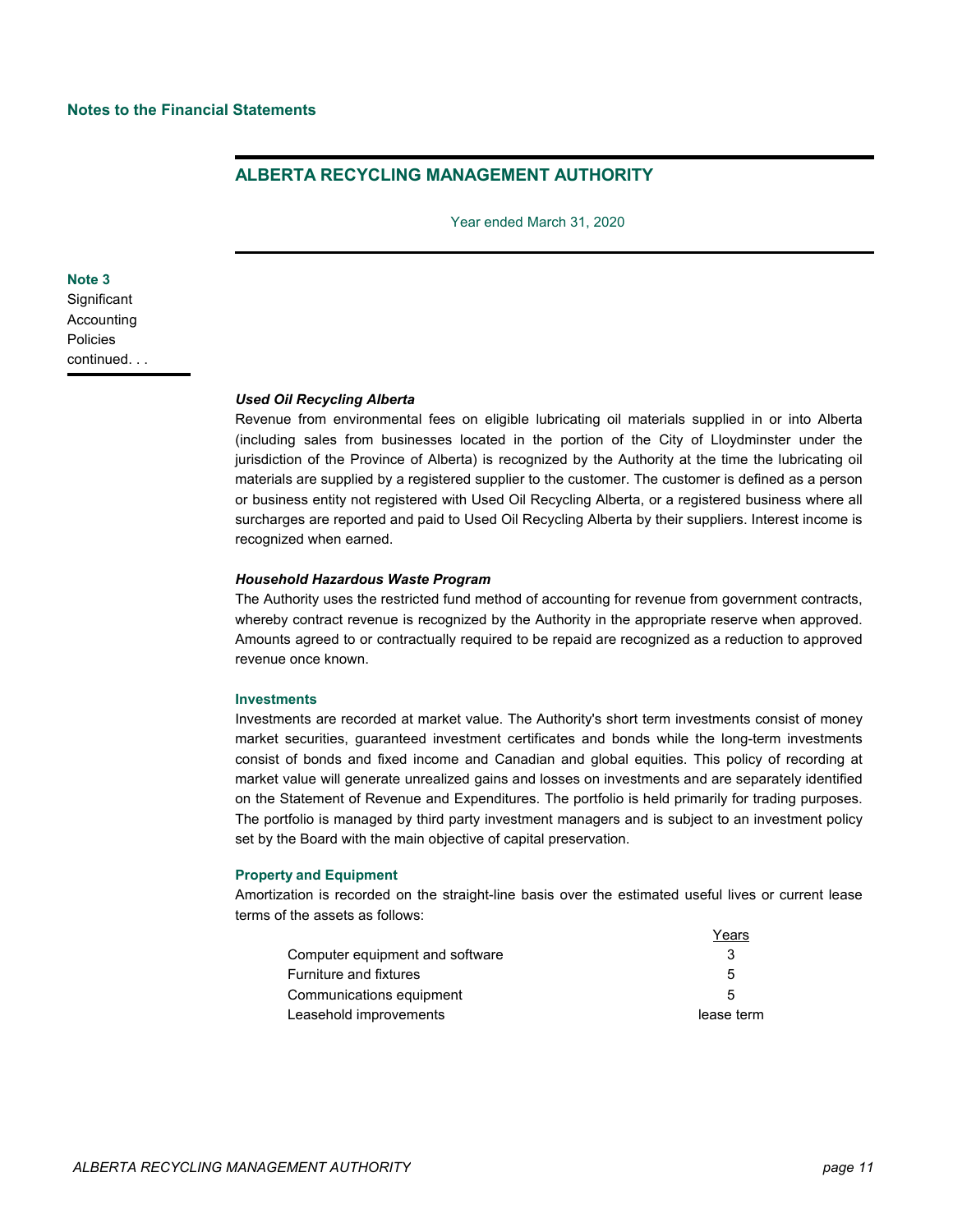Year ended March 31, 2020

### **Note 3**

**Significant Accounting** Policies continued. . .

> To simplify the maintenance and tracking of property and equipment, all property and equipment are recognized as part of the net assets of Electronics Recycling Alberta. Consequently, all purchases and disposals are recorded under one program. Monthly amortization and gains/losses on disposals are recognized in each of the programs with reimbursements made from the other programs to Electronics Recycling Alberta for their portion of these charges. In this manner, the full costs of property and equipment are allocated to each of the programs based on the formula prescribed by the Board of Directors (Note 11).

### **Financial Instruments**

All financial instruments are initially measured at fair value, and, unless otherwise noted, the Authority subsequently measures its financial instruments at amortized cost.

#### **Measurement Uncertainty**

The preparation of financial statements in conformity with Canadian accounting standards for notfor-profit organizations requires management to make estimates and assumptions that affect the reported amounts of assets and liabilities and disclosures of contingent assets and liabilities at the date of the financial statements and the reported amounts of revenues and expenses during the reporting period. Actual results could differ from those estimates. Significant management estimates pertain to the collectability of environmental fees, related accounts receivable, return incentives paid for ineligible containers in the Used Oil program (note 12) and the estimated useful lives of property and equipment.

The Authority identifies new suppliers, as well as reviewing electronics, paint, tires and lubricating oil material sales volumes from existing suppliers, through its compliance review activity. Any amendments arising from these reviews are recorded by the Authority as adjustments to revenue in the current period in which the amendments are made. The revenues reported represent fees collected and management's best estimate of uncollected revenue. Due to the inherent uncertainties in the industry reporting, there may be adjustments in future periods and such adjustments may be material to the financial position of the Authority.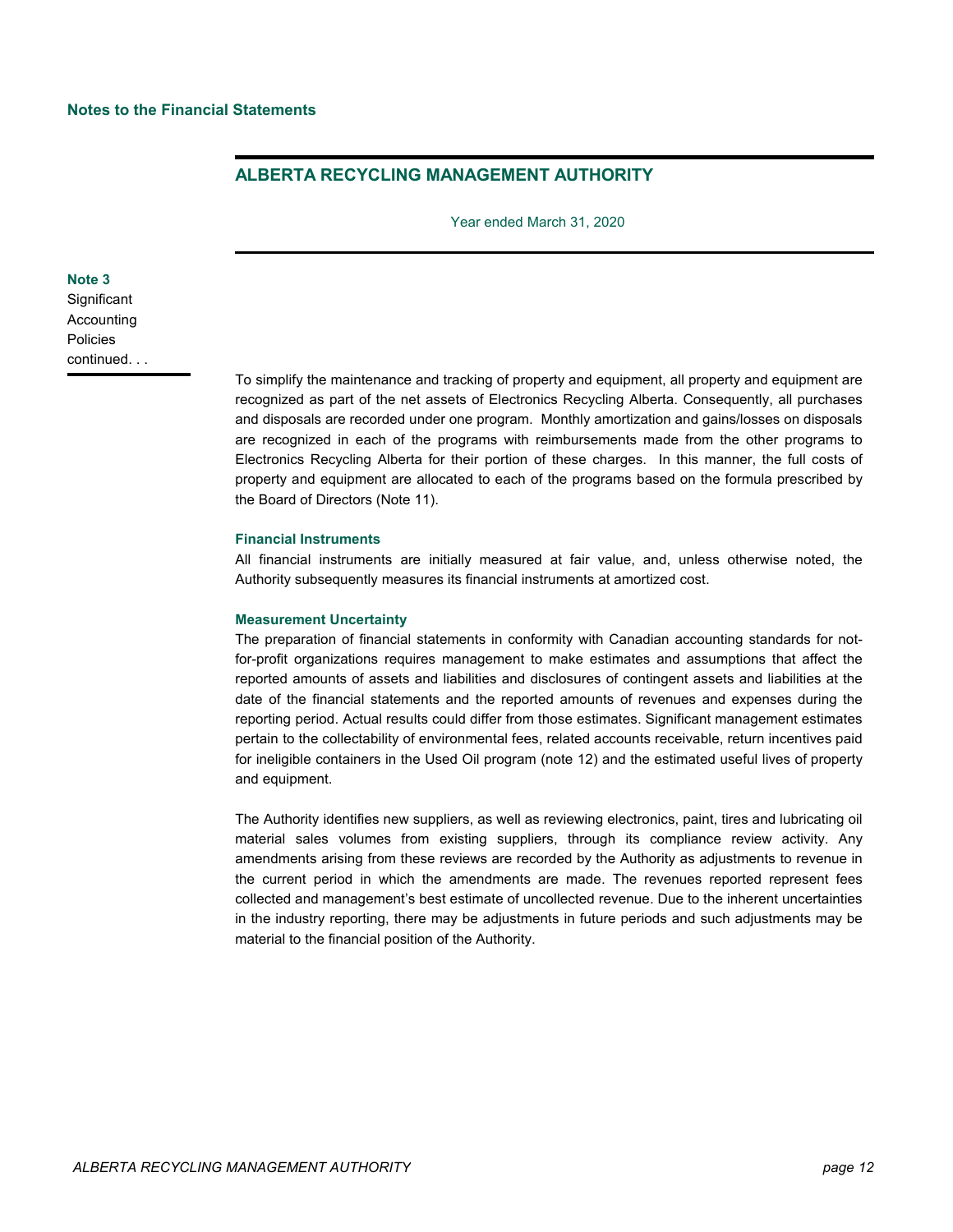Year ended March 31, 2020

## **Note 4** Short Term Investments

Short term investments are comprised of Money Market securities, guaranteed investment certificates and bonds:

|                               | 2020                     | 2019         |
|-------------------------------|--------------------------|--------------|
| Electronics Recycling Alberta | \$21,181,733 \$9,062,835 |              |
| Paint Recycling Alberta       | \$1.405.660 \$1.081.701  |              |
| Tire Recycling Alberta        | \$9.094.236 \$4.841.008  |              |
| Used Oil Recycling Alberta    | \$4.382.004              | \$2,466,752  |
|                               | \$36,063,633             | \$17,452,296 |

The bond coupon and guaranteed investment certificate rates range from 1.70% to 3.27%, and mature between December 18, 2020 and March 9, 2021.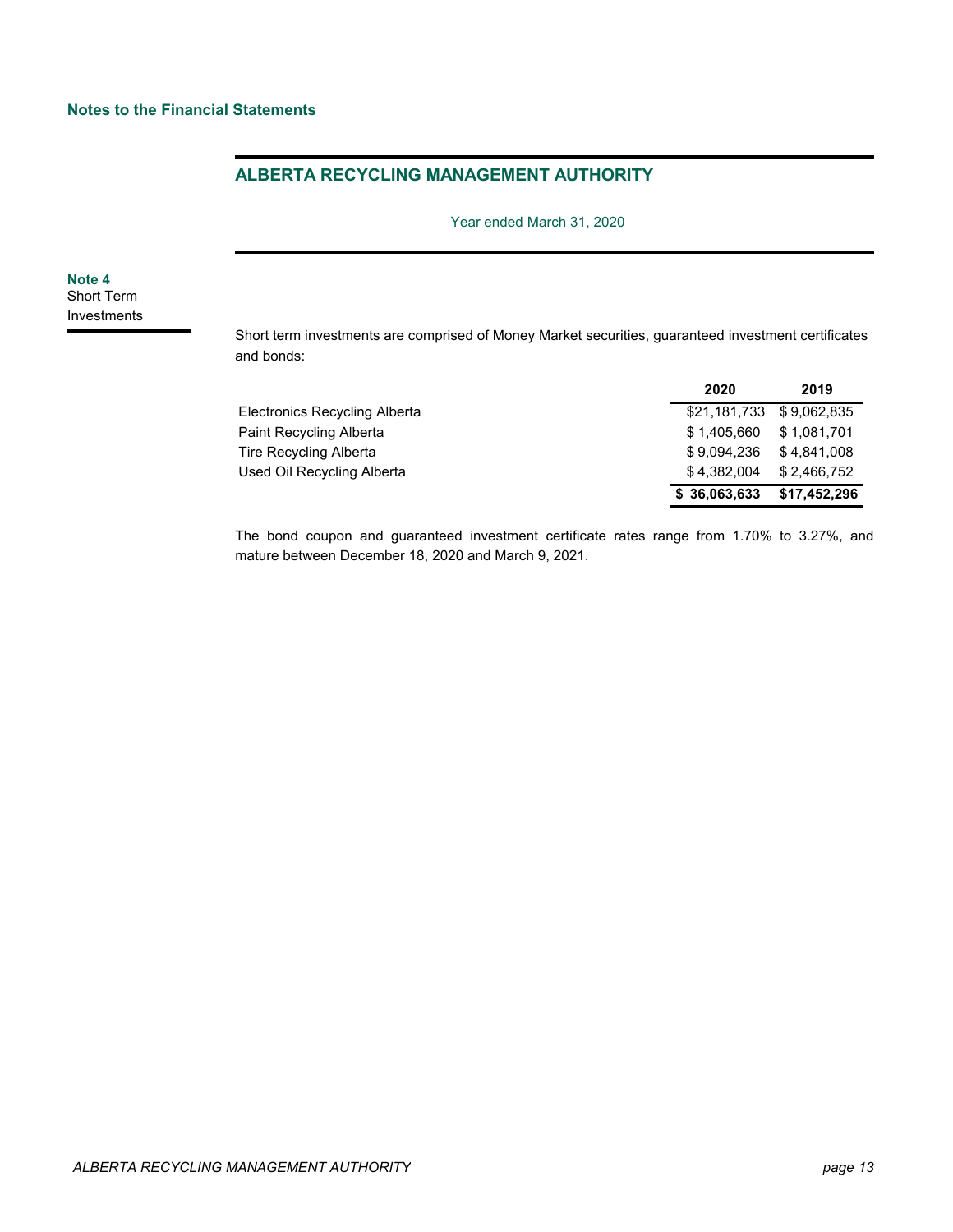Year ended March 31, 2020

## **Note 5** Interfund Balances

The Authority incurs common expenses that are attributable to the various programs that the Authority administers. For administrative purposes these shared expenses are allocated to each program. Allocation of shared expenses is performed monthly using allocation formulas as prescribed by the Board of Directors (Note 11).

At year-end, the following amounts represent the interfund accounts receivable and accounts payable and accrued liabilities of the programs administered by the Authority:

|                                          | <b>Accounts</b>   |      | <b>Accounts</b> |  |
|------------------------------------------|-------------------|------|-----------------|--|
|                                          | <b>Receivable</b> |      | Payable         |  |
| <b>Electronics Recycling Alberta</b>     |                   |      |                 |  |
| Paint Recycling Alberta                  | \$<br>99,076      | \$   |                 |  |
| <b>Tire Recycling Alberta</b>            | \$<br>550,446     | \$   |                 |  |
| Used Oil Recycling Alberta               | \$<br>184,722     | \$   |                 |  |
| Household Hazardous Waste Program        | \$<br>38,386      | \$   |                 |  |
|                                          | \$<br>872,630 \$  |      |                 |  |
| <b>Paint Recycling Alberta</b>           |                   |      |                 |  |
| <b>Electronics Recycling Alberta</b>     | \$                | \$   | 99,076          |  |
| <b>Tire Recycling Alberta</b>            | \$<br>553         | \$   |                 |  |
| Used Oil Recycling Alberta               | \$<br>90          | \$   |                 |  |
|                                          | \$<br>643         | \$   | 99,076          |  |
| <b>Tire Recycling Alberta</b>            |                   |      |                 |  |
| <b>Electronics Recycling Alberta</b>     | \$                | \$   | 550,446         |  |
| Paint Recycling Alberta                  | \$                | \$   | 553             |  |
| Used Oil Recycling Alberta               | \$                | \$   | 66,779          |  |
|                                          | \$                | \$   | 617,778         |  |
| <b>Used Oil Recycling Alberta</b>        |                   |      |                 |  |
| <b>Electronics Recycling Alberta</b>     | \$                | \$   | 184,722         |  |
| Paint Recycling Alberta                  | \$                | \$   | 90              |  |
| <b>Tire Recycling Alberta</b>            | \$<br>66,779      | \$   |                 |  |
|                                          | \$<br>66,779      | \$   | 184,812         |  |
| <b>Household Hazardous Waste Program</b> |                   |      |                 |  |
| <b>Electronics Recycling Alberta</b>     | \$                | \$   | 38,386          |  |
|                                          | \$                | - \$ | 38,386          |  |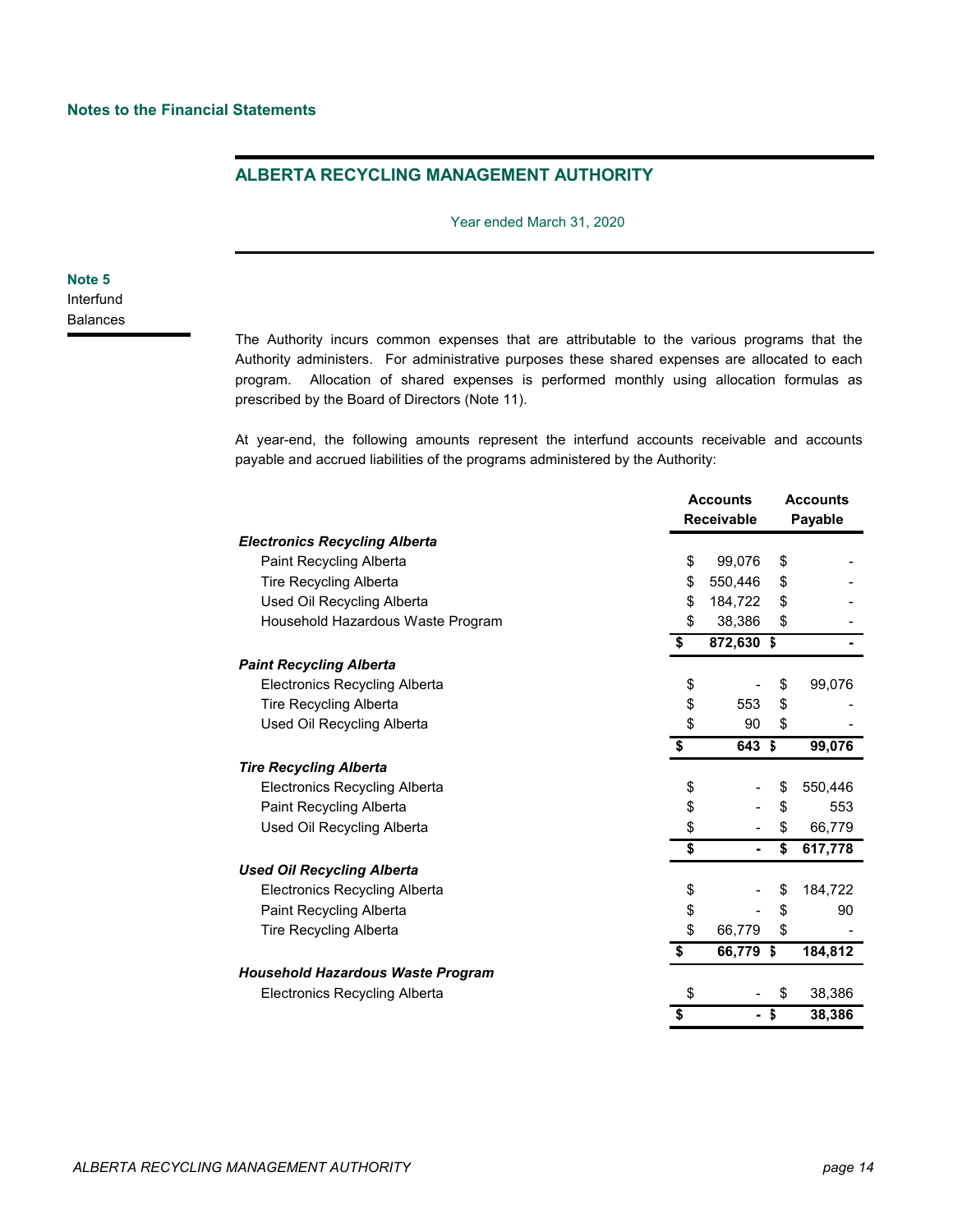### Year ended March 31, 2020

### **Note 6** Long Term Investments

Long term investments consist of:

|                                                                | <b>Electronics Recycling Alberta</b> |              |              |              |  |  |  |  |
|----------------------------------------------------------------|--------------------------------------|--------------|--------------|--------------|--|--|--|--|
|                                                                |                                      | 2020         |              | 2019         |  |  |  |  |
| Bonds and fixed income<br>Canadian equities<br>Global equities | Cost                                 | Market Value |              | Market Value |  |  |  |  |
|                                                                | \$40,481,218                         | \$42,354,931 | \$49,576,063 | \$51,180,616 |  |  |  |  |
|                                                                | 12,499,971                           | 13,189,569   | 12,272,880   | 15,838,272   |  |  |  |  |
|                                                                | 13,043,193                           | 14,049,504   | 13,902,407   | 16,305,432   |  |  |  |  |
|                                                                | \$66,024,382                         | \$69,594,004 | \$75,751,350 | \$83,324,320 |  |  |  |  |

|                        |   | <b>Tire Recycling Alberta</b> |   |              |   |              |              |  |  |
|------------------------|---|-------------------------------|---|--------------|---|--------------|--------------|--|--|
|                        |   | 2020                          |   |              |   | 2019         |              |  |  |
|                        |   | Cost                          |   | Market Value |   | Cost         | Market Value |  |  |
| Bonds and fixed income | S | 8,531,287                     | S | 8,683,721    | S | 9,900,279    | \$10,029,510 |  |  |
| Canadian equities      |   | 2,666,371                     |   | 2,653,883    |   | 2,573,681    | 3,123,697    |  |  |
| Global equities        |   | 2,667,548                     |   | 2,820,702    |   | 2,862,422    | 3,232,783    |  |  |
|                        |   | \$13,865,206                  |   | \$14,158,306 |   | \$15,336,382 | \$16,385,990 |  |  |

|                                                                | <b>Used Oil Recycling Alberta</b> |                             |   |           |    |              |    |           |  |
|----------------------------------------------------------------|-----------------------------------|-----------------------------|---|-----------|----|--------------|----|-----------|--|
|                                                                |                                   | 2020                        |   |           |    | 2019         |    |           |  |
| Bonds and fixed income<br>Canadian equities<br>Global equities |                                   | <b>Market Value</b><br>Cost |   | Cost      |    | Market Value |    |           |  |
|                                                                | S                                 | 1,585,625                   | S | 1,634,126 | \$ | 1,809,013    | \$ | 1,853,556 |  |
|                                                                |                                   | 324,833                     |   | 282,536   |    | 402,801      |    | 420,819   |  |
|                                                                |                                   | 440.184                     |   | 432.824   |    | 352,627      |    | 372,980   |  |
|                                                                | S                                 | 2,350,642                   | S | 2.349.486 | S  | 2.564.441    | S  | 2.647.355 |  |

The bond coupon and guaranteed investment certificate rates range from 2.11% to 3.30% and mature from June 4, 2021 to March 1, 2028.

Further information on the investment policy is provided in Note 3.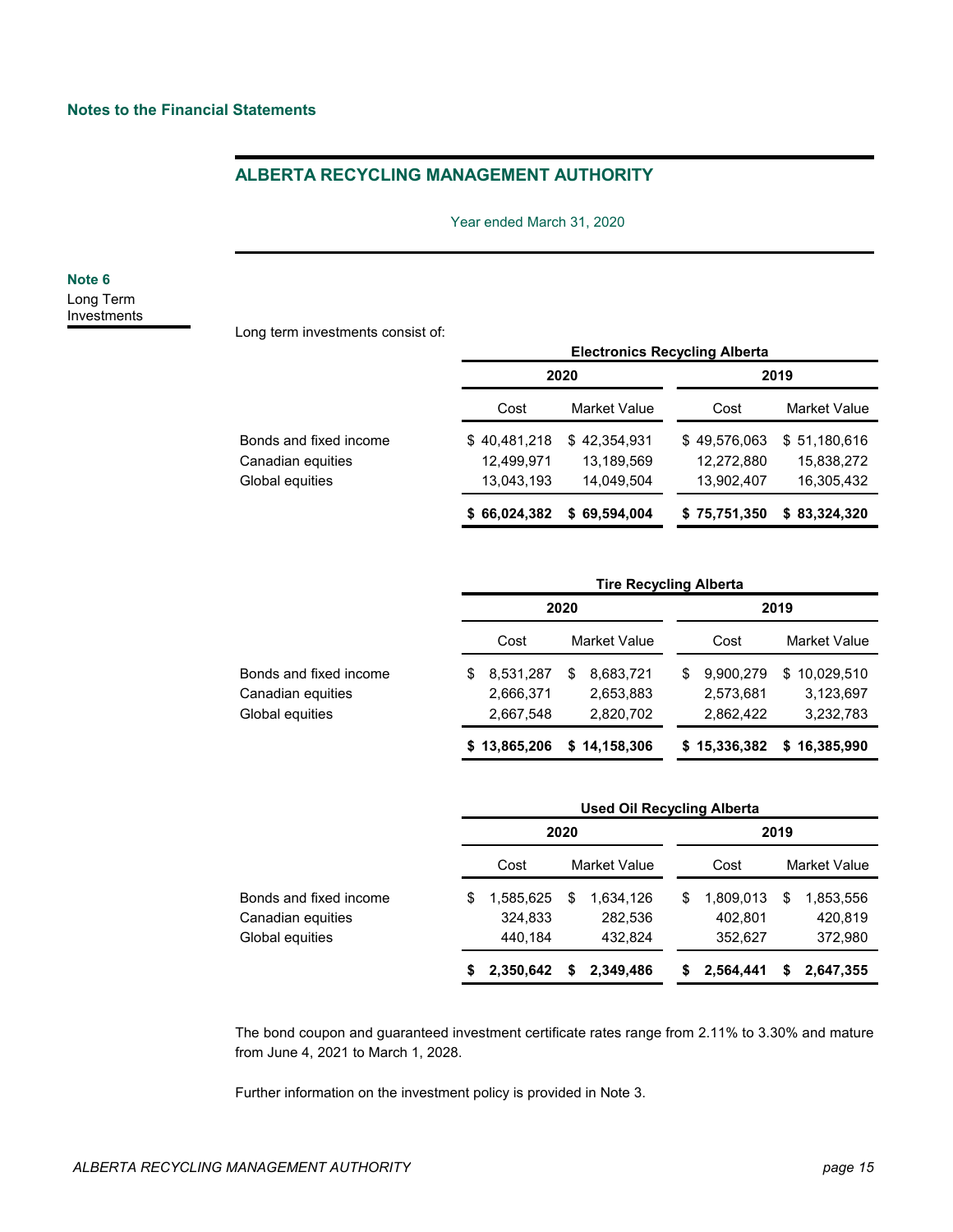Year ended March 31, 2020

**Note 7** Property and Equipment

|                                                                                                                        |   |                                        |    | 2020                                  |   |                             |    | 2019                     |
|------------------------------------------------------------------------------------------------------------------------|---|----------------------------------------|----|---------------------------------------|---|-----------------------------|----|--------------------------|
|                                                                                                                        |   | Cost                                   |    | Accumulated<br>Amortization           |   | Net Book<br>Value           |    | Net Book<br>Value        |
| Computer equipment and software<br><b>Furniture and fixtures</b><br>Communications equipment<br>Leasehold improvements | S | 880,095<br>311,665<br>20,419<br>17.956 | \$ | 629.751<br>283,368<br>3,832<br>17.956 | S | 250.344<br>28,297<br>16,587 | \$ | 139,782<br>34,007<br>393 |
|                                                                                                                        |   | \$1,230,135                            | S  | 934.907                               |   | 295,228                     | \$ | 174,182                  |

Amortization provided for in the current year total \$100,555; (2019 - \$91,689).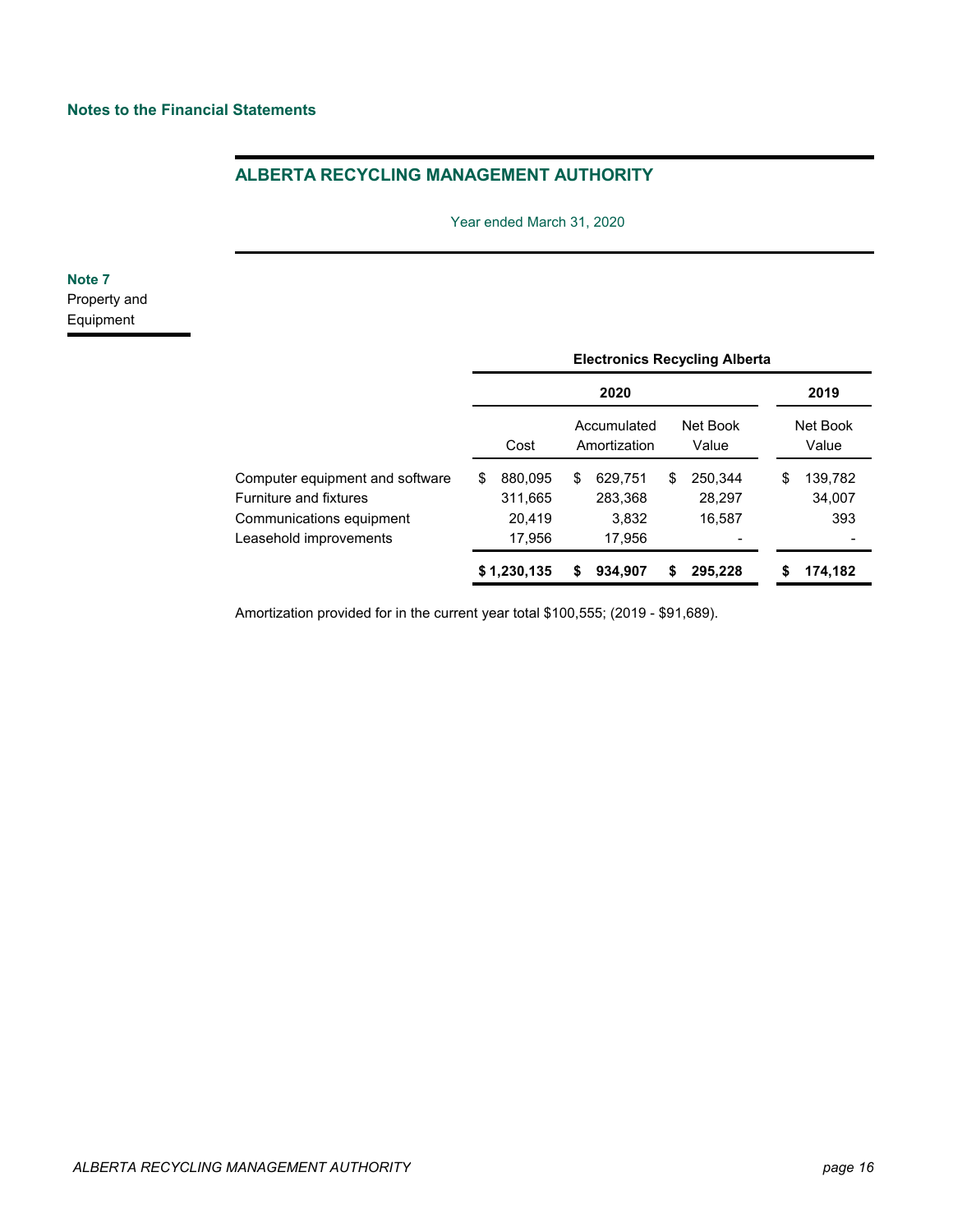### Year ended March 31, 2020

## **Note 8** Compensation

As required under the Designated Material Recycling and Management Regulation (AR 93/04), Section 16(2) and Section 16(3), the remuneration and benefits paid to all members of the Board of Directors (on an individual basis by name) and remuneration and benefits paid to all management personnel who report directly to one or more members of the Board of Directors (on an aggregate basis) are as follows:

| <b>Board of Directors' Honoraria</b>                            |    | 2020    | 2019 |         |  |
|-----------------------------------------------------------------|----|---------|------|---------|--|
| Ms. Caroline McAuley                                            | \$ | 60,844  | \$   | 60,519  |  |
| Ms. Lis Anderson                                                |    |         |      |         |  |
| Mr. Jeff Dirks (until April 19, 2018)                           |    |         |      |         |  |
| Mr. Peter Dugandzic (September 24, 2019 - December 18,<br>2019) |    | 2,850   |      |         |  |
| Mr. Jeff Faber                                                  |    | 11,338  |      | 11,162  |  |
| Mr. John Graham                                                 |    |         |      |         |  |
| Ms. Cathy Heron                                                 |    | 6,163   |      | 3,950   |  |
| Mr. Patrick Kane (non-voting member since March 26, 2019)       |    |         |      |         |  |
| Mr. Al Kemmere                                                  |    | 4,563   |      | 7,325   |  |
| Mr. Brent Kennedy                                               |    | 7,100   |      | 6,325   |  |
| Mr. Joe Kostler                                                 |    | 7,000   |      | 6,463   |  |
| Mr. Alain Portelance (since January 28, 2020)                   |    |         |      |         |  |
| Mr. David Schaaf (since November 20, 2018)                      |    | 9,013   |      | 3,550   |  |
| Ms. Leah Seabrook (until November 20, 2018)                     |    |         |      |         |  |
| Ms. Rachelle Venne (since February 1, 2019)                     |    | 7,650   |      | 1,100   |  |
| Mr. Lee Wilkie (October 1, 2018 to July 5, 2019)                |    | 1,975   |      |         |  |
| Mr. Ian Young (since October 22, 2018)                          |    | 10,288  |      | 2,912   |  |
| <b>Board of Directors' Benefits</b>                             |    | 35,921  |      | 22,624  |  |
| Subtotal                                                        |    | 164,705 |      | 125,930 |  |
| <b>Chief Executive Officer Salary</b>                           |    | 188,183 |      | 181,985 |  |
| <b>Benefits</b>                                                 |    | 29,595  |      | 23,684  |  |
| Subtotal                                                        |    | 217,778 |      | 205,669 |  |
| <b>Total</b>                                                    | S  | 382,483 | \$   | 331,599 |  |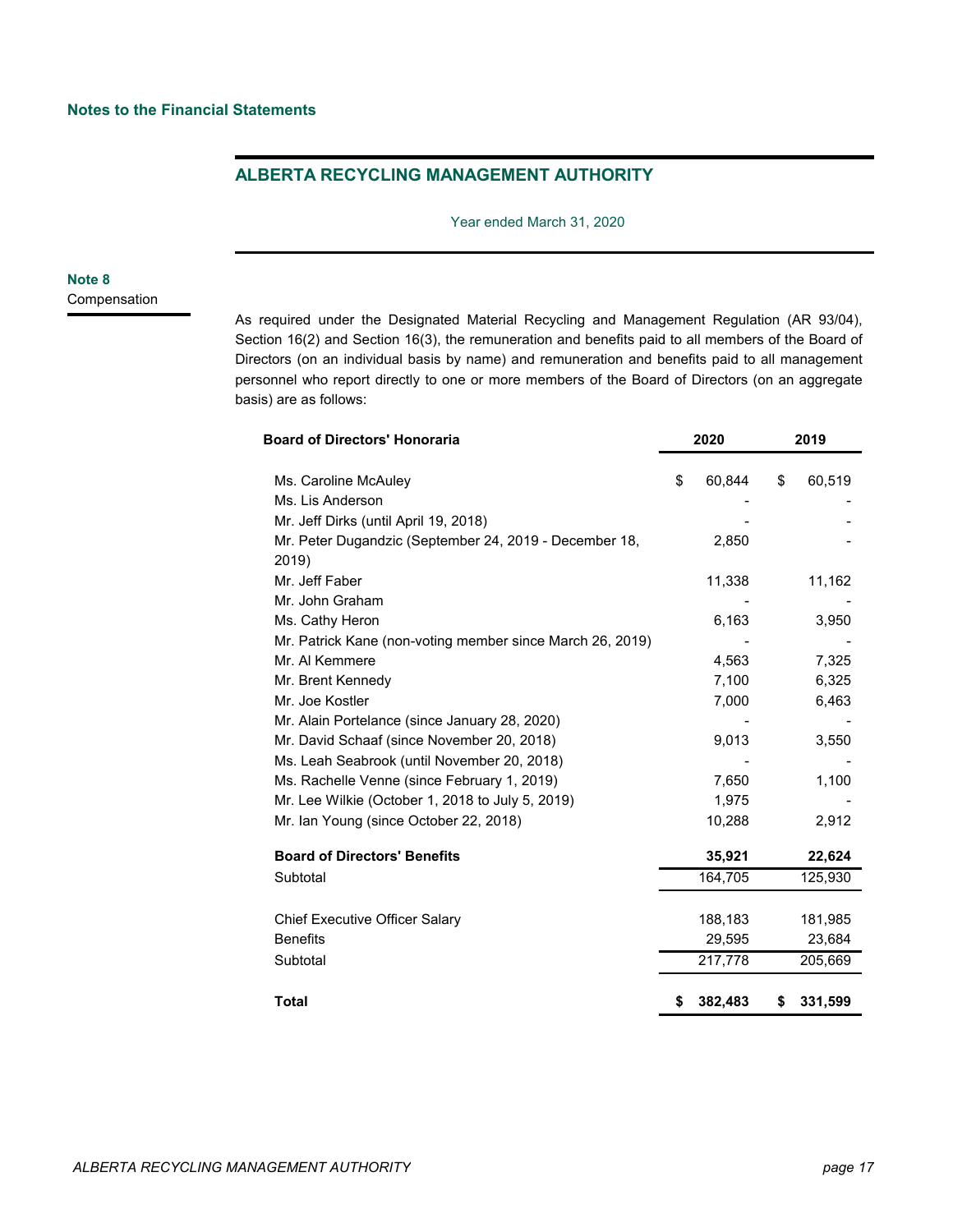Year ended March 31, 2020

## **Note 9 Commitments**

The Authority has leased office space to October 31, 2025, leased equipment expiring between April 30, 2020 and March 31, 2025, and contracts expiring between June 30, 2020 and August 31, 2020. The approximate minimum payments required under the lease agreements in future years are as follows:

|            | Rent          |    | <b>Equipment</b> |    | <b>Contracts</b> |
|------------|---------------|----|------------------|----|------------------|
| 2021       | \$<br>520,423 | \$ | 22,202           | \$ | 140,788          |
| 2022       | 522,587       |    | 20,234           |    |                  |
| 2023       | 522,587       |    | 20,234           |    |                  |
| 2024       | 522,587       |    | 20,234           |    |                  |
| 2025       | 522,587       |    | 15.199           |    |                  |
| Thereafter | 304,842       |    |                  |    | -                |
|            | \$2,915,613   | \$ | 98.103           | S  | 140,788          |

Rental expense for the year is allocated to each of the four primary programs under the Authority's administration based on a formula prescribed by the Board of Directors (Note 11).

The transfer of the Used Oil Recycling program from AUOMA to the Authority effective October 1, 2018 included several commitments made by AUOMA prior to the transfer date. These commitments are included in the approximate minimum payments above and include leased office space to June 30, 2020, leased equipment expiring between April 30, 2020 and July 31, 2020, and contracts expiring between June 30, 2020 and August 31, 2020. The approximate minimum payments required under the agreements in future years are as follows:

|      |    | Rent      | <b>Equipment</b> Contracts |                  |
|------|----|-----------|----------------------------|------------------|
| 2021 |    | 11.058 \$ |                            | 1,968 \$ 140,788 |
|      | S. | 11.058 \$ |                            | 1,968 \$ 140,788 |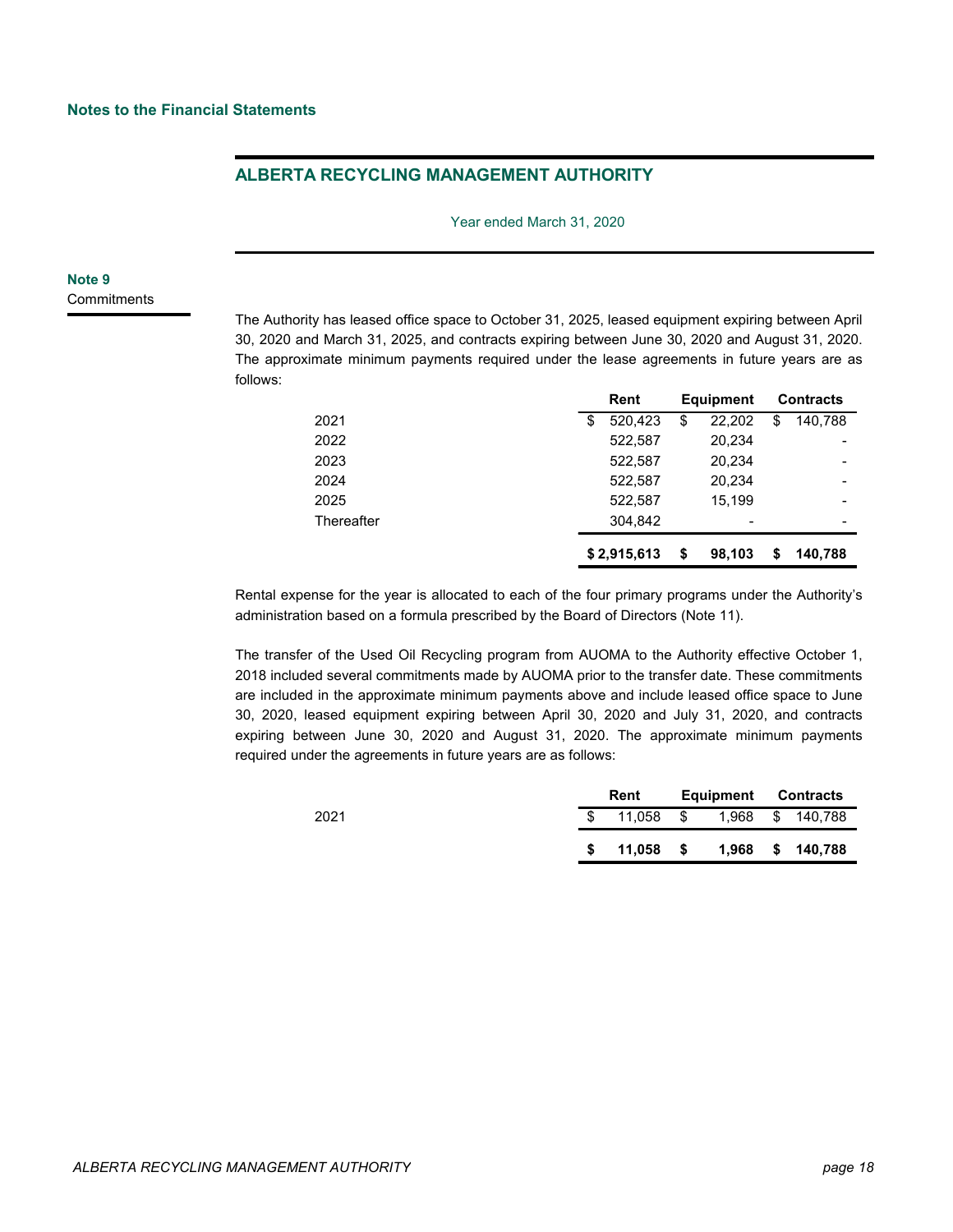Year ended March 31, 2020

**Note 10** Externally Restricted Net Assets

> All the net assets of the Authority are externally restricted as stipulated in the Regulation (Note 1) and are maintained for purposes set out in the Regulation.

> The Authority's allocated net assets represent those net assets not invested in property and equipment. These net assets represent environmental fees collected on products sold which are in excess of incentives paid for products discarded into the program and recycled, plus investment earnings on these fees. The Authority's net assets are to be used for the purposes set out in the Regulation. They are managed in such a manner that they provide for reserve amounts that are sufficient to ensure the ongoing sustainability of the recycling programs or sufficient to allow for the event of cancellation of the program's environmental fees and the resulting windup of the program.

**Note 11** Allocation of Expenses

> Included in program delivery and corporate administration expenditures of \$5,549,155 (2019 - \$4,777,420) are costs that have been allocated proportionately as determined by the Board of Directors on an annual basis. Costs that can be directly attributed to the individual programs have been allocated to the specific program. The allocation formula for shared costs that benefit all programs is shown in the table below.

|      | <b>Electronics</b>          | <b>Paint</b>                | Tire                        | <b>Used Oil</b>             |
|------|-----------------------------|-----------------------------|-----------------------------|-----------------------------|
|      | Recycling<br><b>Alberta</b> | Recycling<br><b>Alberta</b> | Recycling<br><b>Alberta</b> | Recycling<br><b>Alberta</b> |
| 2020 | 28%                         | 7%                          | 40%                         | 25%                         |
| 2019 | 30%                         | 7%                          | 38%                         | 25%                         |

During the year ended March 31, 2020, the accounting methodology for administrative charges to the Household Hazardous Waste contract was adjusted resulting in that program being removed from the allocation formula for shared costs. This methodology has been retrospectively applied in the table above and to comparative figures (Note 17).

Where the Used Oil program carries existing commitments originating prior to the transfer of the program to the Authority effective October 1, 2018, different allocation formulas are used with no share or a lower share allocated to the Used Oil program.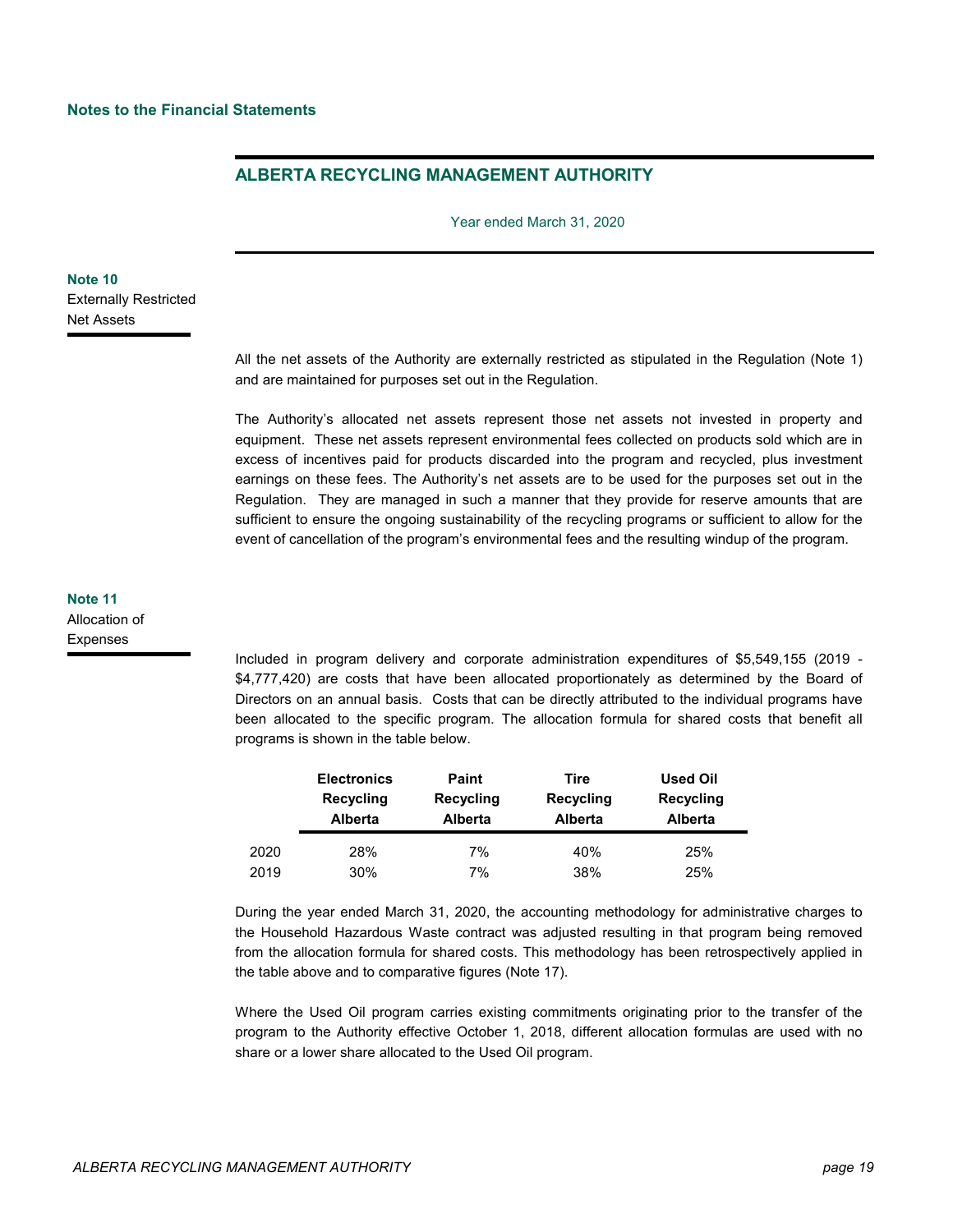Year ended March 31, 2020

**Note 12** Ineligible **Containers** 

> The return incentive (recycling incentive) paid for used oil containers may include payment for ineligible containers from related products such as windshield washer fluid, engine coolants, and fuel or oil additives. Containers for these products are currently excluded from the regulation governing the Used Oil materials program.

> Since these containers are generally made of the same plastic as used oil containers, there is limited economic or environmental benefit in separating these containers from the used oil container waste stream. There are also additional costs related to segregating these materials. On account of these factors, the Board of Directors of AUOMA historically elected not to strictly enforce the removal of these containers in return incentive payments. The Authority elected not to make changes to AUOMA's historical policy during the period covered by these financial statements.

> Based on studies performed by independent consultants, AUOMA determined that the percentage of ineligible containers is approximately 21% by weight. This percentage is used to estimate the amount spent on ineligible plastics. The estimated amount is \$856,000 for the year ended March 31, 2020 (\$387,000 for the six months ended March 31, 2019).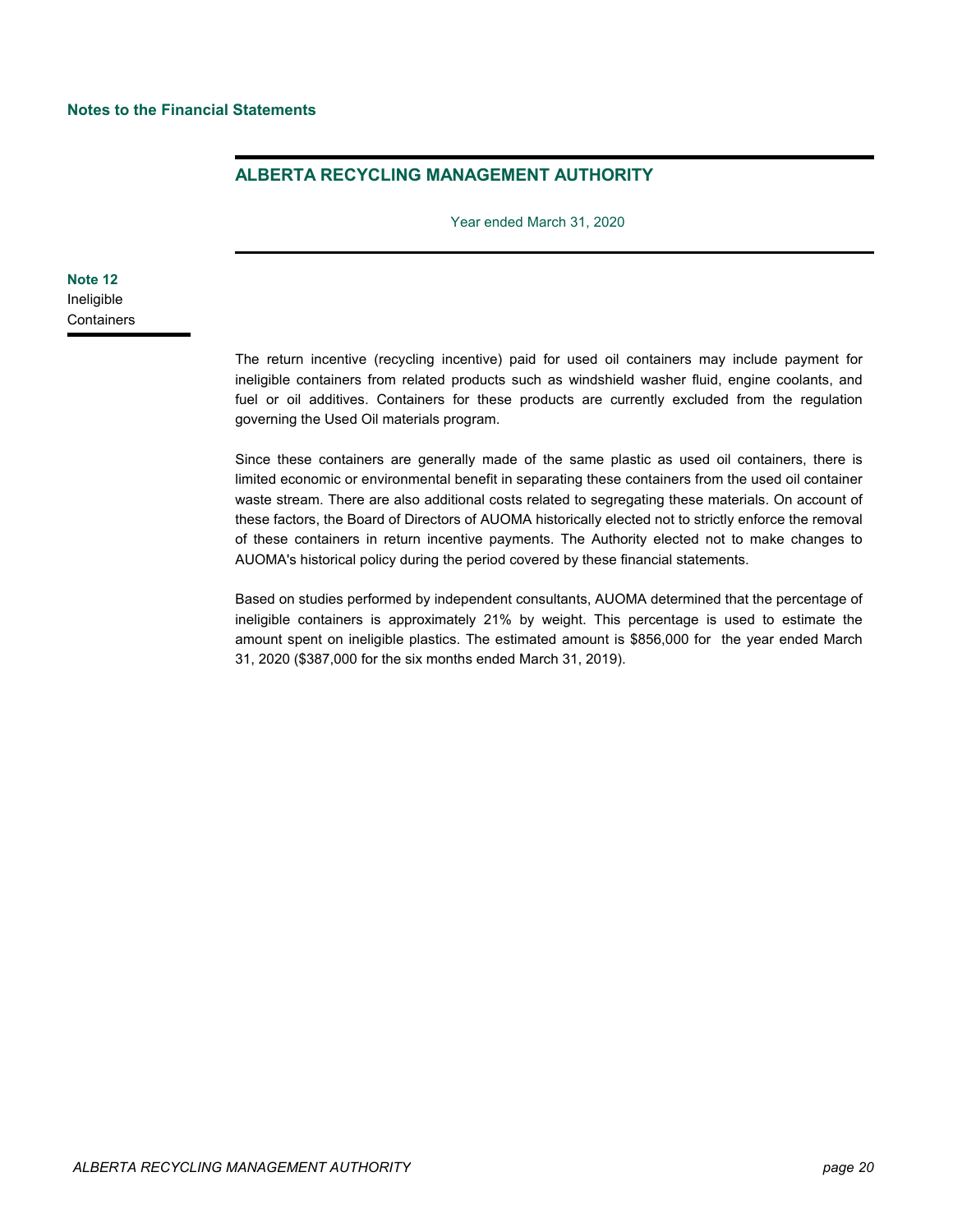Year ended March 31, 2020

**Note 13** Financial **Instruments** 

> The Authority is exposed to various risks through its financial instruments. The following analysis provides information about the Authority's risk exposure and concentration as of March 31, 2020. Unless otherwise noted, the Authority's risk exposure has not changed from the prior year.

#### *Credit risk*

Credit risk arises from the potential that electronics, paint, tire or used oil suppliers will fail to perform their respective obligations. The Authority is exposed to credit risk from these suppliers. However, the Authority has a large number of suppliers, which minimizes the concentration of credit risk. Management monitors its accounts receivable regularly and provides for any amounts that are not collectible in the allowance for doubtful accounts.

### *Currency risk*

The Authority has investments that are denominated in foreign currencies and is therefore exposed to currency risk. The Authority's earnings are exposed to financial risk that arises from fluctuations in foreign exchange rates and the degree of the volatility of these rates. As at March 31, 2020 foreign denominated investments amounted to \$10,696,117 (9.03%) of the Authority's total short and long term investments. The Authority does not use derivative or other financial instruments to reduce its exposure to foreign currency risk.

#### *Interest rate risk*

Interest rate risk is the risk that the value of a financial instrument might be adversely affected by a change in the interest rates. The Authority is exposed to interest rate risk primarily through its floating interest rate money market securities, bonds, and fixed income investments.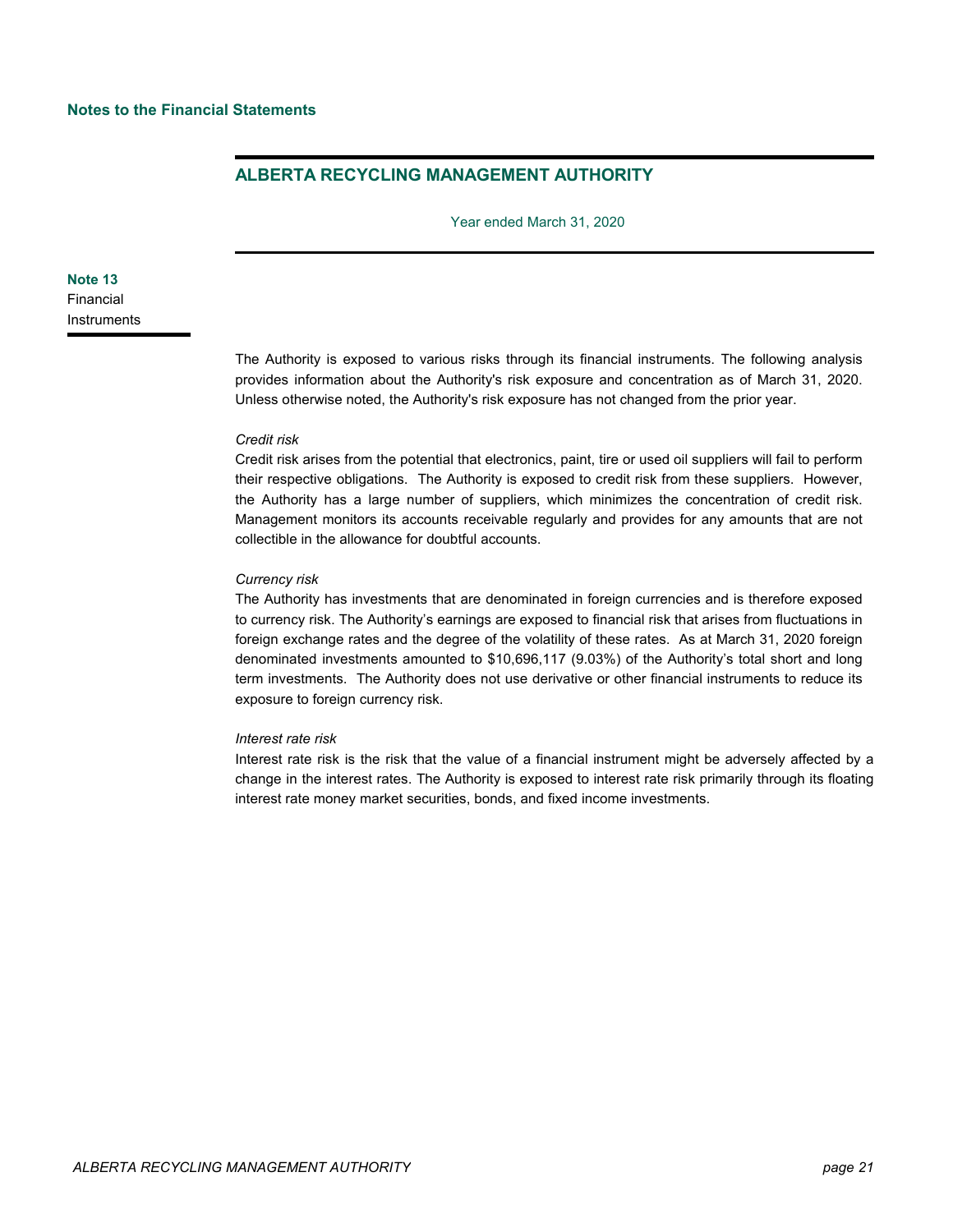Year ended March 31, 2020

### **Note 14** COVID-19

The recent outbreak of the Coronavirus Disease 2019, or COVID-19, has spread across the globe and is impacting worldwide economic activity. This global pandemic poses the risk that the Authority or its employees, contractors, suppliers, remitters, registered collection sites, registered processors and other partners may be unable to conduct regular business activities for an indefinite period of time. While it is not possible at this time to estimate the impact that COVID-19 could have on the Authority's business, the continued spread of COVID-19 and the measures taken by the federal, provincial and municipal governments to contain its impact could adversely impact the Authority's business, financial condition or results of operations. The impact of COVID-19 could contribute to decreased compliance in the areas of the reporting and collection of environmental fees due to the Authority by program remitters, or decreased material flows through municipal or other collection sites and through registered processors. The extent to which the COVID-19 outbreak impacts the Authority's results will depend on future developments that are highly uncertain and cannot be predicted, including new information that may emerge concerning the spread of the virus and government actions.

### **Note 15** Subsequent Event -

Electronics Pilot

On May 11, 2020, the Alberta Government approved a pilot project (the "Pilot") for the Authority to use \$43 million in reserve funds in the Electronics fund to recycle electronics products that were not accepted previously in the program. The Pilot and the use of the reserve funds are consistent with the allowable activities under the Regulation and the Authority's bylaws. The Pilot will collect valuable data and will inform the possibility of a permanently expanded electronics program. The Pilot planning phase commenced in May 2020, with full operations targeted to begin in fall 2020 and to last for up to two years.

# **Note 16**

Budget Information

## **Note 17** Comparative Figures

The Authority prepares annual operating budgets for each of the recycling programs (Note 1). Budget information, where prepared, is included for information purposes and is unaudited.

Some of the comparative figures have been reclassified to conform to the current year's presentation.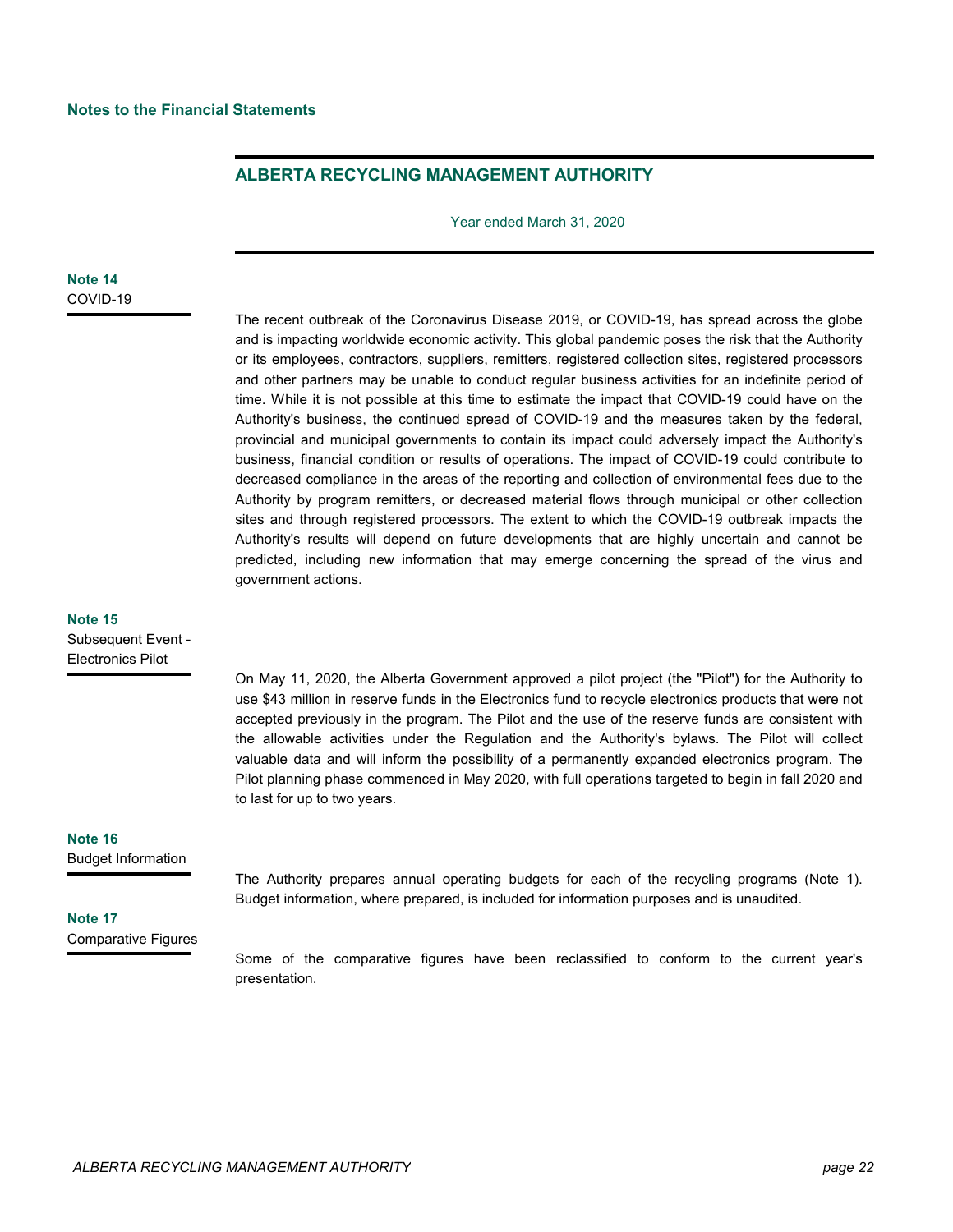|                                             |                                            | 2020                       | 2019                        |
|---------------------------------------------|--------------------------------------------|----------------------------|-----------------------------|
| <b>ASSETS</b>                               |                                            |                            |                             |
|                                             | <b>CURRENT</b>                             |                            |                             |
|                                             | Cash                                       | \$<br>1,002,813            | 2,058,846<br>\$             |
|                                             | Short term investments (Note 4)            | 21, 181, 733               | 9,062,835                   |
|                                             | Accounts receivable                        | 1,057,806                  | 852,075                     |
|                                             | Interfund receivable (Note 5)              | 872,630                    | 880,968                     |
|                                             | Prepaid expenses                           | 59,738                     | 64,467                      |
|                                             |                                            | 24,174,720                 | 12,919,191                  |
|                                             | LONG TERM INVESTMENTS (Note 6)             | 69,594,004                 | 83,324,320                  |
|                                             | PROPERTY AND EQUIPMENT (Note 7)            | 295,228                    | 174,182                     |
|                                             |                                            | \$94,063,952               | \$96,417,693                |
| <b>LIABILITIES AND</b><br><b>NET ASSETS</b> |                                            |                            |                             |
|                                             | <b>CURRENT</b>                             |                            |                             |
|                                             | Payable to recyclers and related accruals  | 1,168,625<br>\$<br>679,915 | 1,107,843<br>\$.<br>634,214 |
|                                             | Accounts payable and accrued liabilities   | 1,848,540                  | 1,742,057                   |
|                                             |                                            |                            |                             |
|                                             | COMMITMENTS (Note 9)                       |                            |                             |
|                                             | EXTERNALLY RESTRICTED NET ASSETS (Note 10) |                            |                             |
|                                             | Invested in property and equipment         | 295,228                    | 174,182                     |
|                                             | Allocated                                  | 91,920,184                 | 94,501,454                  |
|                                             |                                            | 92,215,412                 | 94,675,636                  |
|                                             |                                            | \$94,063,952               | \$96,417,693                |

March 31, 2020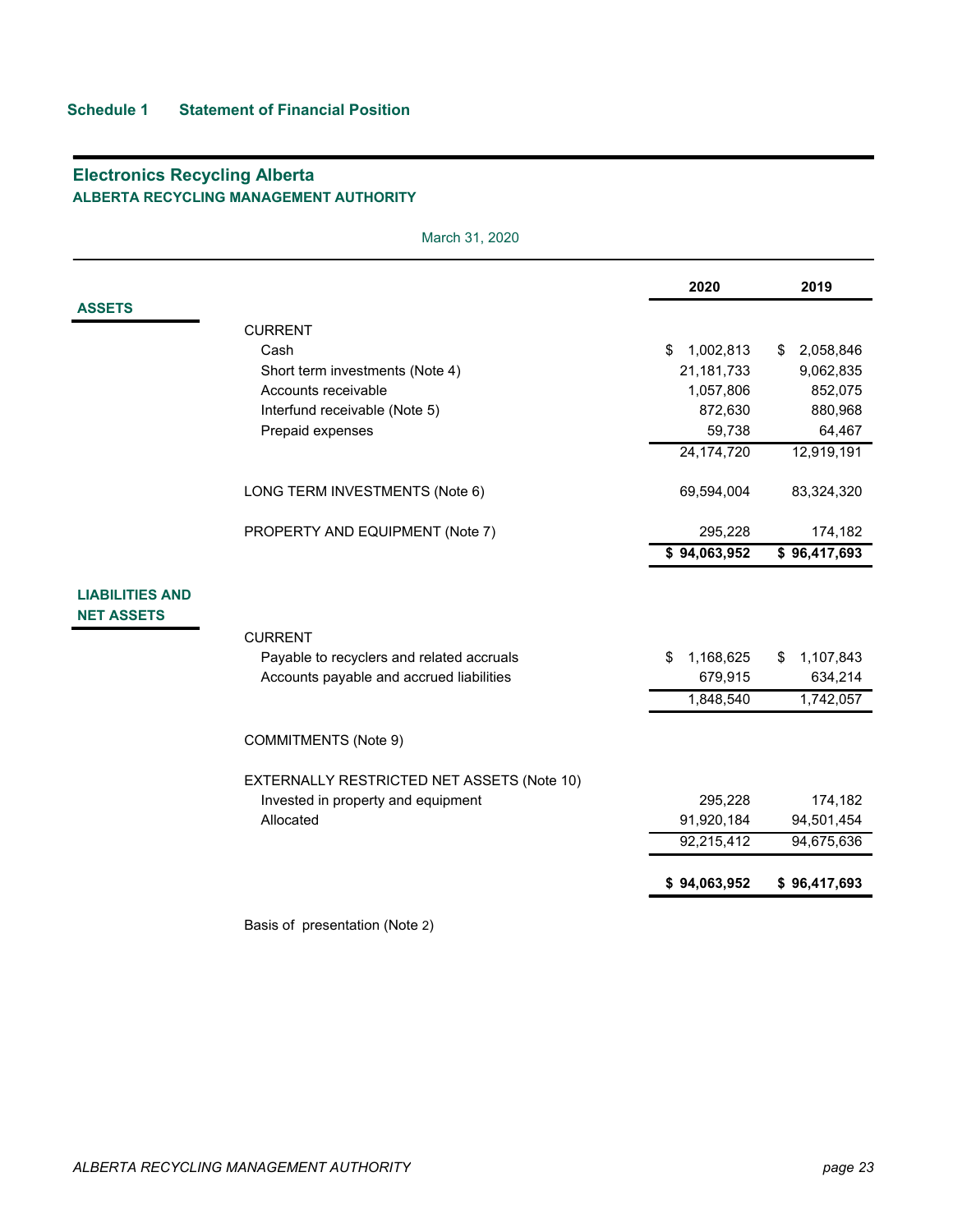Year ended March 31, 2020

|                                                                                                                                               | 2020<br>2020 Budget<br><b>Unaudited</b><br><b>Actual</b> |                                        | 2019<br><b>Actual</b>                  |
|-----------------------------------------------------------------------------------------------------------------------------------------------|----------------------------------------------------------|----------------------------------------|----------------------------------------|
| <b>Recycling revenue</b>                                                                                                                      |                                                          |                                        |                                        |
| <b>Environmental fees</b><br>Interest                                                                                                         | 8,214,176<br>\$<br>8,000                                 | 9,185,069<br>\$<br>105,276             | 8,270,437<br>S<br>28,863               |
| Total recycling revenue                                                                                                                       | 8,222,176                                                | 9,290,345                              | 8,299,300                              |
| <b>Recycling expenditures</b><br>Recycling incentives                                                                                         | 8,807,037                                                | 9,357,552                              | 8,956,093                              |
| Total recycling expenditures                                                                                                                  | 8,807,037                                                | 9,357,552                              | 8,956,093                              |
| <b>Recycling development and other</b><br>Research and development<br><b>Public information</b><br>Rural Alberta project and municipal grants | 765,000<br>98,837<br>118,990                             | 136,379<br>93,788<br>57,119            | 106,021<br>107,699<br>108,042          |
| Total recycling development and other                                                                                                         | 982,827                                                  | 287,286                                | 321,762                                |
| Program delivery expenditures<br>Compensation<br>Compliance and assurance activities                                                          | 594,265<br>324,512                                       | 575,458<br>182,231                     | 567,380<br>106,022                     |
| Total program delivery expenditures                                                                                                           | 918,777                                                  | 757,689                                | 673,402                                |
| <b>Corporate administration expenditures</b><br>Compensation and professional fees<br>Office and general expenses, including amortization     | 688,498<br>425,869                                       | 674,158<br>410,008                     | 646,163<br>391,015                     |
| Total corporate administration expenditures                                                                                                   | 1,114,367                                                | 1,084,166                              | 1,037,178                              |
| Total expenditures                                                                                                                            | 11,823,008                                               | 11,486,693                             | 10,988,435                             |
| Revenue net of expenditures                                                                                                                   | (3,600,832)                                              | (2, 196, 348)                          | (2,689,135)                            |
| <b>Fund Investment</b><br>Investment income<br>Unrealized investment loss<br>Investment managers and related expense                          | 2,793,071<br>(215,000)                                   | 3,802,438<br>(3,851,565)<br>(214, 749) | 7,720,341<br>(2,732,295)<br>(207, 765) |
| Net investment (loss) income                                                                                                                  | 2,578,071                                                | (263, 876)                             | 4,780,281                              |
| (Deficiency) excess of revenue over expenditures                                                                                              | \$(1,022,761)                                            | \$ (2,460,224)                         | 2,091,146<br>\$                        |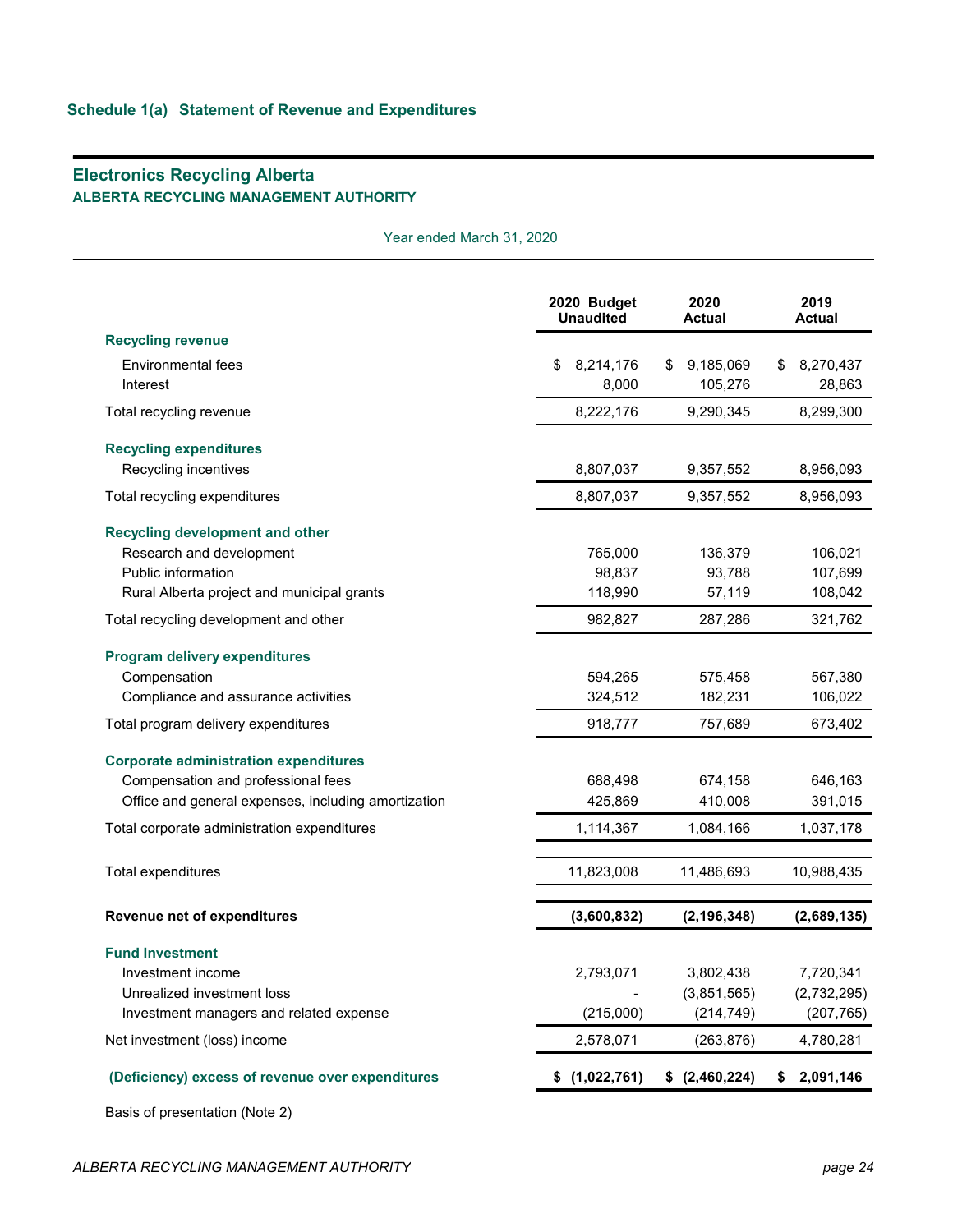|                                                  | 2020 |                                            |   |                  |    |              | 2019 |            |
|--------------------------------------------------|------|--------------------------------------------|---|------------------|----|--------------|------|------------|
|                                                  |      | <b>Property</b><br>and<br><b>Equipment</b> |   | <b>Allocated</b> |    | <b>Total</b> |      | Total      |
| Net assets, beginning of year                    | \$   | 174,182 \$                                 |   | 94.501.454       | \$ | 94.675.636   | \$   | 92,584,490 |
| (Deficiency) excess of revenue over expenditures |      | $\blacksquare$                             |   | (2,460,224)      |    | (2,460,224)  |      | 2,091,146  |
| Amortization of property and equipment           |      | (100, 555)                                 |   | 100,555          |    |              |      |            |
| Investment in property and equipment             |      | 221,601                                    |   | (221, 601)       |    |              |      |            |
| Net assets, end of year                          |      | 295,228                                    | S | 91,920,184       | S  | 92,215,412   | S    | 94,675,636 |

Basis of presentation (Note 2)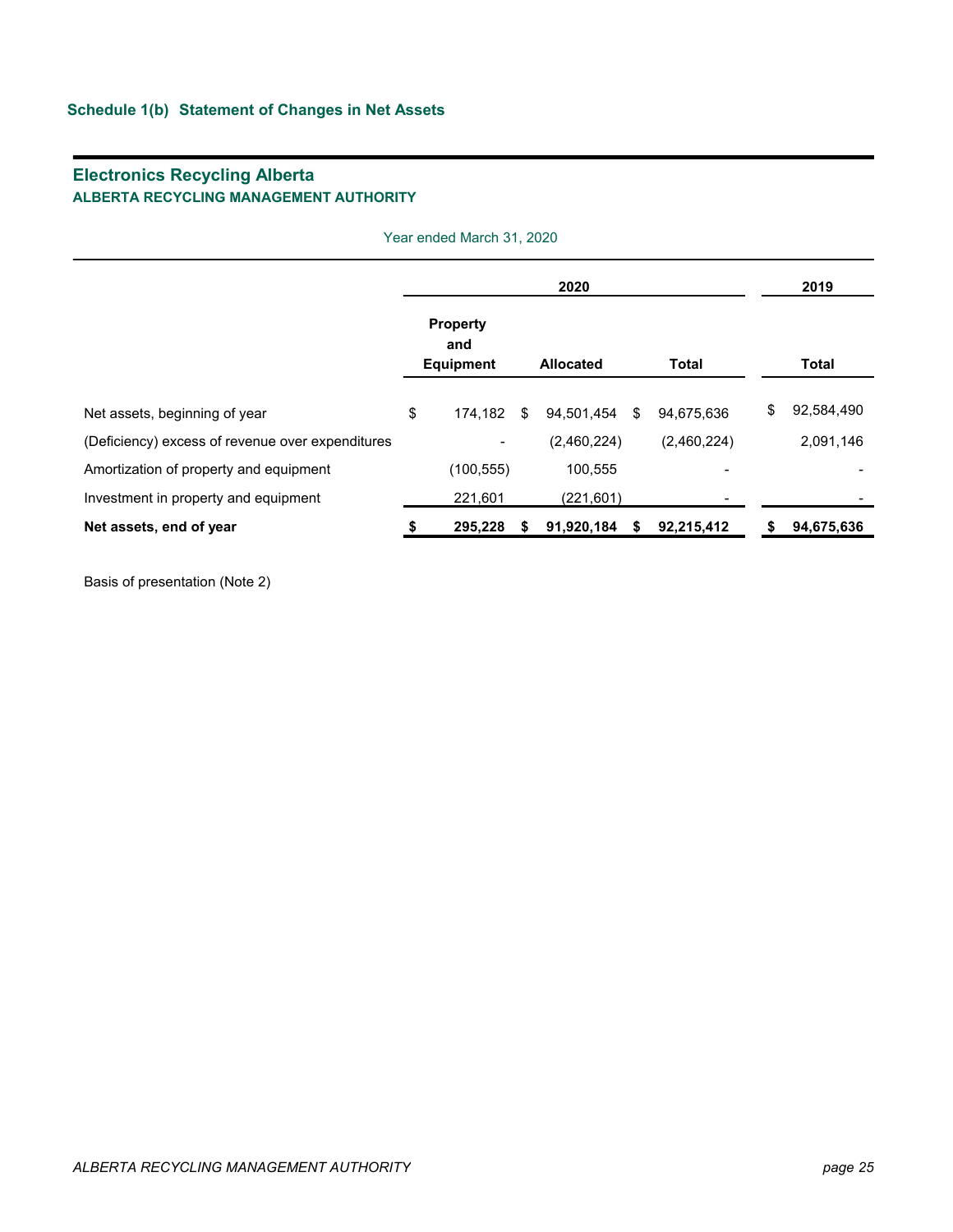Year ended March 31, 2020

|                                                                 | 2020                     | 2019                 |
|-----------------------------------------------------------------|--------------------------|----------------------|
| <b>Cash flow from operating activities</b>                      |                          |                      |
| Recycling revenues collected                                    | \$<br>9,095,475          | 8,214,528<br>S.      |
| Program expenditures                                            | (11, 277, 450)           | (11,069,847)         |
| Investment income                                               | 3,802,438                | 7,720,341            |
| Investment management costs                                     | (214, 749)               | (207, 765)           |
|                                                                 | 1,405,714                | 4,657,257            |
| Cash flow used by investing activities                          |                          |                      |
| Investment contributions                                        | (2, 240, 146)            | (3,673,613)          |
| Acquisitions of property and equipment                          | (221, 601)               | (113, 012)           |
|                                                                 | (2,461,747)              | (3,786,625)          |
| (Decrease) increase in cash position<br>Cash, beginning of year | (1,056,033)<br>2,058,846 | 870,632<br>1,188,214 |
| Cash, end of year                                               | 1,002,813                | 2,058,846<br>S.      |
|                                                                 |                          |                      |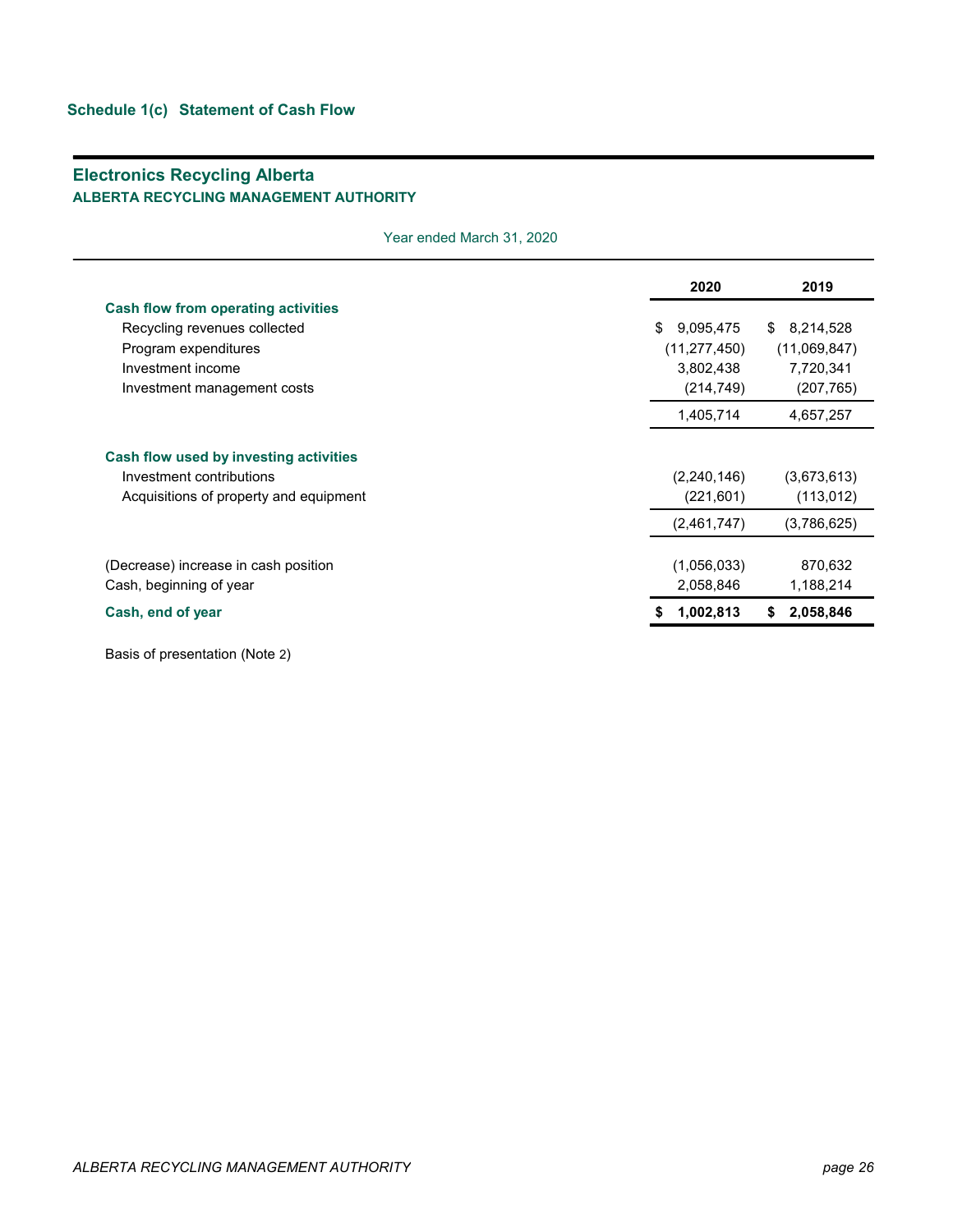|                                             |                                            |    | 2020      | 2019          |
|---------------------------------------------|--------------------------------------------|----|-----------|---------------|
| <b>ASSETS</b>                               |                                            |    |           |               |
|                                             | <b>CURRENT</b>                             |    |           |               |
|                                             | Cash                                       | \$ | 337,147   | \$<br>711,140 |
|                                             | Short term investments (Note 4)            |    | 1,405,660 | 1,081,701     |
|                                             | Accounts receivable                        |    | 404,490   | 480,536       |
|                                             | Interfund receivable (Note 5)              |    | 643       |               |
|                                             |                                            | \$ | 2,147,940 | \$2,273,377   |
| <b>LIABILITIES AND</b><br><b>NET ASSETS</b> |                                            |    |           |               |
|                                             | <b>CURRENT</b>                             |    |           |               |
|                                             | Payable to recyclers and related accruals  | \$ | 309,939   | \$<br>466,639 |
|                                             | Accounts payable and accrued liabilities   |    | 62,710    | 83,935        |
|                                             | Interfund payable (Note 5)                 |    | 99,076    | 121,112       |
|                                             |                                            |    | 471,725   | 671,686       |
|                                             | COMMITMENTS (Note 9)                       |    |           |               |
|                                             | EXTERNALLY RESTRICTED NET ASSETS (Note 10) |    |           |               |
|                                             | Allocated                                  |    | 1,676,215 | 1,601,691     |
|                                             |                                            |    | 1,676,215 | 1,601,691     |
|                                             |                                            | S. | 2,147,940 | \$2,273,377   |

March 31, 2020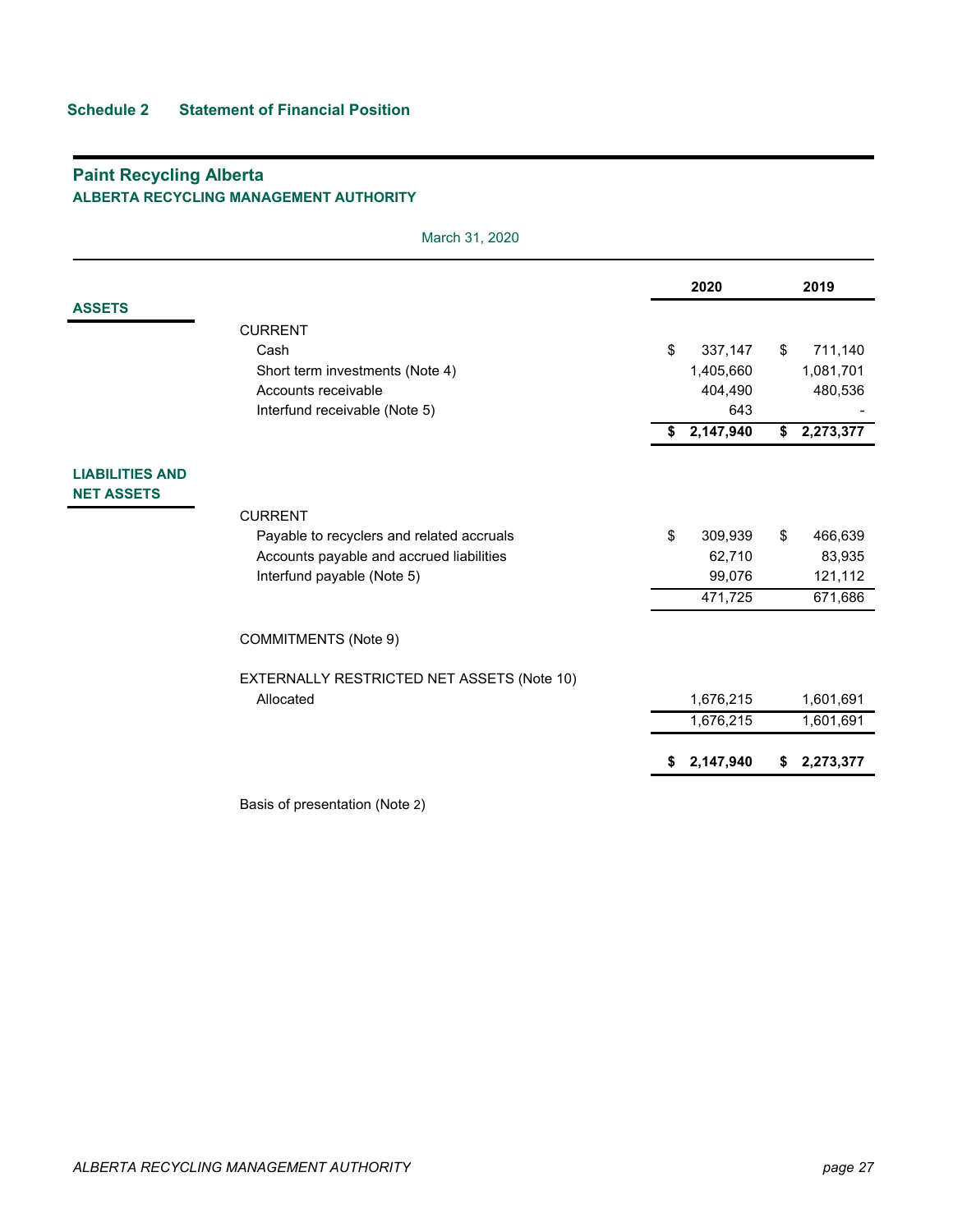Year ended March 31, 2020

|                                                     | 2020 Budget<br><b>Unaudited</b> | 2020<br><b>Actual</b> | 2019<br><b>Actual</b> |
|-----------------------------------------------------|---------------------------------|-----------------------|-----------------------|
| <b>Recycling revenue</b>                            |                                 |                       |                       |
| <b>Environmental fees</b>                           | 4,117,544<br>\$                 | 4,278,727<br>S        | 4,545,271<br>S        |
| Interest                                            | 12,000                          | 13,669                | 137,089               |
| Total recycling revenue                             | 4,129,544                       | 4,292,396             | 4,682,360             |
| <b>Recycling expenditures</b>                       |                                 |                       |                       |
| Recycling incentives                                | 3,557,595                       | 3,654,364             | 3,943,381             |
| Total recycling expenditures                        | 3,557,595                       | 3,654,364             | 3,943,381             |
| Recycling development and other                     |                                 |                       |                       |
| Research and development                            | 20,000                          | 13,592                | 2,476                 |
| Public information                                  | 29,035                          | 25,800                | 24,829                |
| Rural Alberta project and municipal grants          | 30,520                          | 18,935                | 15,422                |
| Total recycling development and other               | 79,555                          | 58,327                | 42,727                |
| <b>Program delivery expenditures</b>                |                                 |                       |                       |
| Compensation                                        | 145,719                         | 134,695               | 136,636               |
| Compliance and assurance activities                 | 99,102                          | 144,066               | 137,858               |
| Total program delivery expenditures                 | 244,821                         | 278,761               | 274,494               |
| <b>Corporate administration expenditures</b>        |                                 |                       |                       |
| Compensation and professional fees                  | 167,604                         | 156,394               | 148,540               |
| Office and general expenses, including amortization | 103,082                         | 107,715               | 91,342                |
| Total corporate administration expenditures         | 270,686                         | 264,109               | 239,882               |
| Total expenditures                                  | 4,152,657                       | 4,255,561             | 4,500,484             |
|                                                     |                                 |                       |                       |
| Revenue net of expenditures                         | (23, 113)                       | 36,835                | 181,876               |
| <b>Fund Investment</b>                              |                                 |                       |                       |
| Investment income                                   | 10,600                          | 37,321                | 34,140                |
| Unrealized investment gain                          |                                 | 1,025                 |                       |
| Investment managers and related expense             | (600)                           | (657)                 | (567)                 |
| Net investment income                               | 10,000                          | 37,689                | 33,573                |
| <b>Excess of revenue over expenditures</b>          | (13, 113)<br>\$                 | \$<br>74,524          | \$<br>215,449         |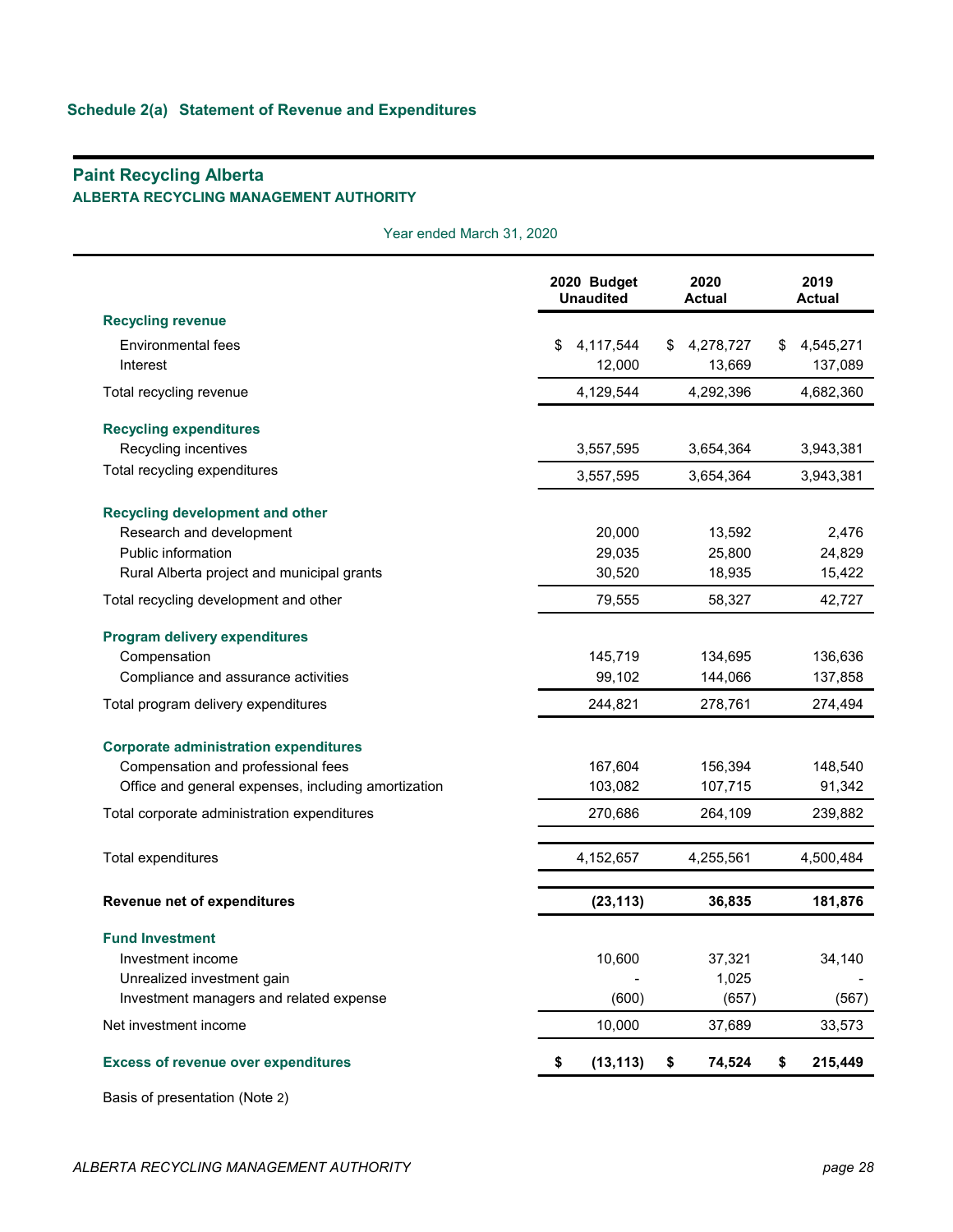|                                     |                  | 2020            | 2019            |
|-------------------------------------|------------------|-----------------|-----------------|
|                                     | <b>Allocated</b> | Total           | Total           |
| Net assets, beginning of year       | \$<br>1,601,691  | 1,601,691<br>\$ | 1,386,242<br>S. |
| Excess of revenue over expenditures | 74,524           | 74,524          | 215,449         |
| Net assets, end of year             | 1,676,215<br>S   | 1,676,215<br>\$ | 1,601,691       |

Year ended March 31, 2020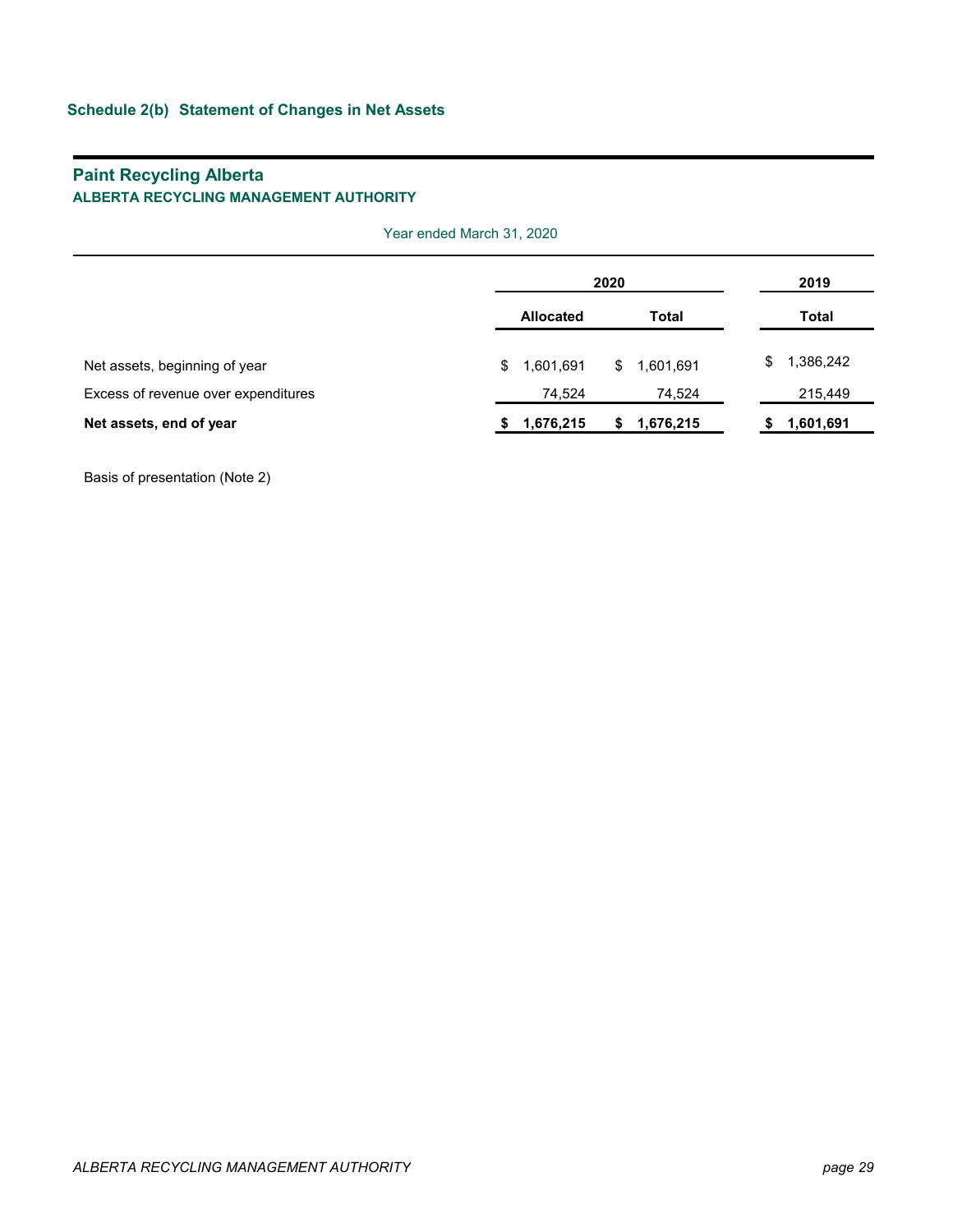| <b>Teal ended March 31, 2020</b>              |                 |                 |
|-----------------------------------------------|-----------------|-----------------|
|                                               | 2020            | 2019            |
| Cash flow (used by) from operating activities |                 |                 |
| Recycling revenues collected                  | 4,368,441<br>\$ | 4,592,011<br>\$ |
| Program expenditures                          | (4, 456, 163)   | (4,342,191)     |
| Investment income                             | 37,321          | 34,140          |
| Investment management costs                   | (657)           | (567)           |
|                                               | (51, 058)       | 283,393         |
| Cash flow used by investing activities        |                 |                 |
| Investment contributions                      | (322, 935)      | (20, 245)       |
|                                               | (322, 935)      | (20, 245)       |
| (Decrease) increase in cash position          | (373,993)       | 263,148         |
| Cash, beginning of year                       | 711,140         | 447,992         |
| Cash, end of year                             | 337,147         | 711,140<br>\$   |
|                                               |                 |                 |

Year ended March 31, 2020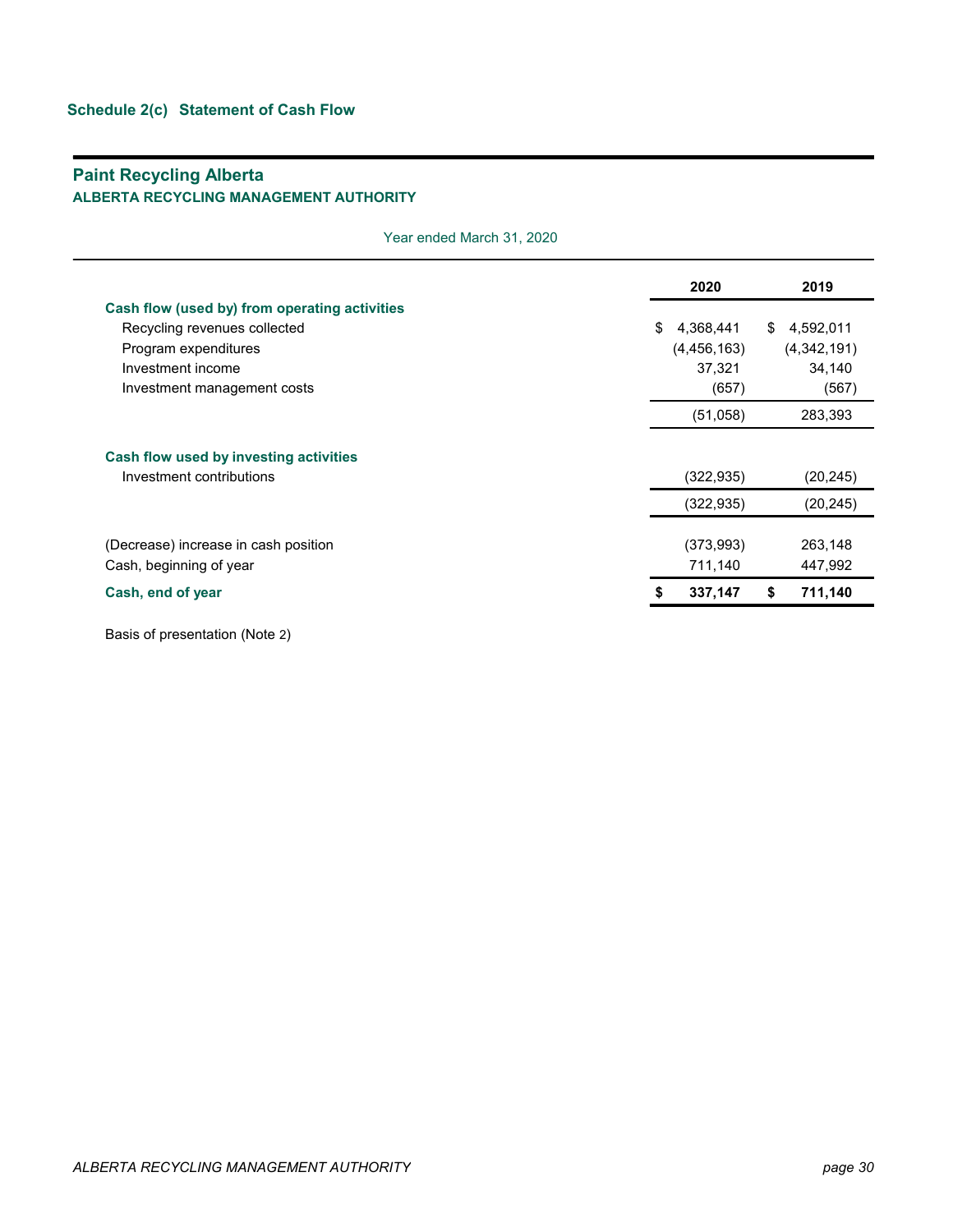### March 31, 2020

|                                             |                                            | 2020            | 2019            |
|---------------------------------------------|--------------------------------------------|-----------------|-----------------|
| <b>ASSETS</b>                               |                                            |                 |                 |
|                                             | <b>CURRENT</b>                             |                 |                 |
|                                             | Cash                                       | 1,061,890<br>\$ | 2,108,812<br>\$ |
|                                             | Short term investments (Note 4)            | 9,094,236       | 4,841,008       |
|                                             | Accounts receivable                        | 1,599,082       | 2,465,983       |
|                                             | Prepaid expenses                           |                 | 3,000           |
|                                             |                                            | 11,755,208      | 9,418,803       |
|                                             | LONG TERM INVESTMENTS (Note 6)             | 14,158,306      | 16,385,990      |
|                                             |                                            | \$25,913,514    | \$25,804,793    |
|                                             |                                            |                 |                 |
| <b>LIABILITIES AND</b><br><b>NET ASSETS</b> |                                            |                 |                 |
|                                             | <b>CURRENT</b>                             |                 |                 |
|                                             | Payable to recyclers and related accruals  | 4,055,114<br>\$ | 2,920,297<br>\$ |
|                                             | Accounts payable and accrued liabilities   | 152,046         | 42,076          |
|                                             | Interfund payable (Note 5)                 | 617,778         | 580,522         |
|                                             |                                            | 4,824,938       | 3,542,895       |
|                                             | <b>COMMITMENTS (Note 9)</b>                |                 |                 |
|                                             | EXTERNALLY RESTRICTED NET ASSETS (Note 10) |                 |                 |
|                                             | Allocated                                  | 21,088,576      | 22,261,898      |
|                                             |                                            | 21,088,576      | 22,261,898      |
|                                             |                                            | \$25,913,514    | \$25,804,793    |
|                                             |                                            |                 |                 |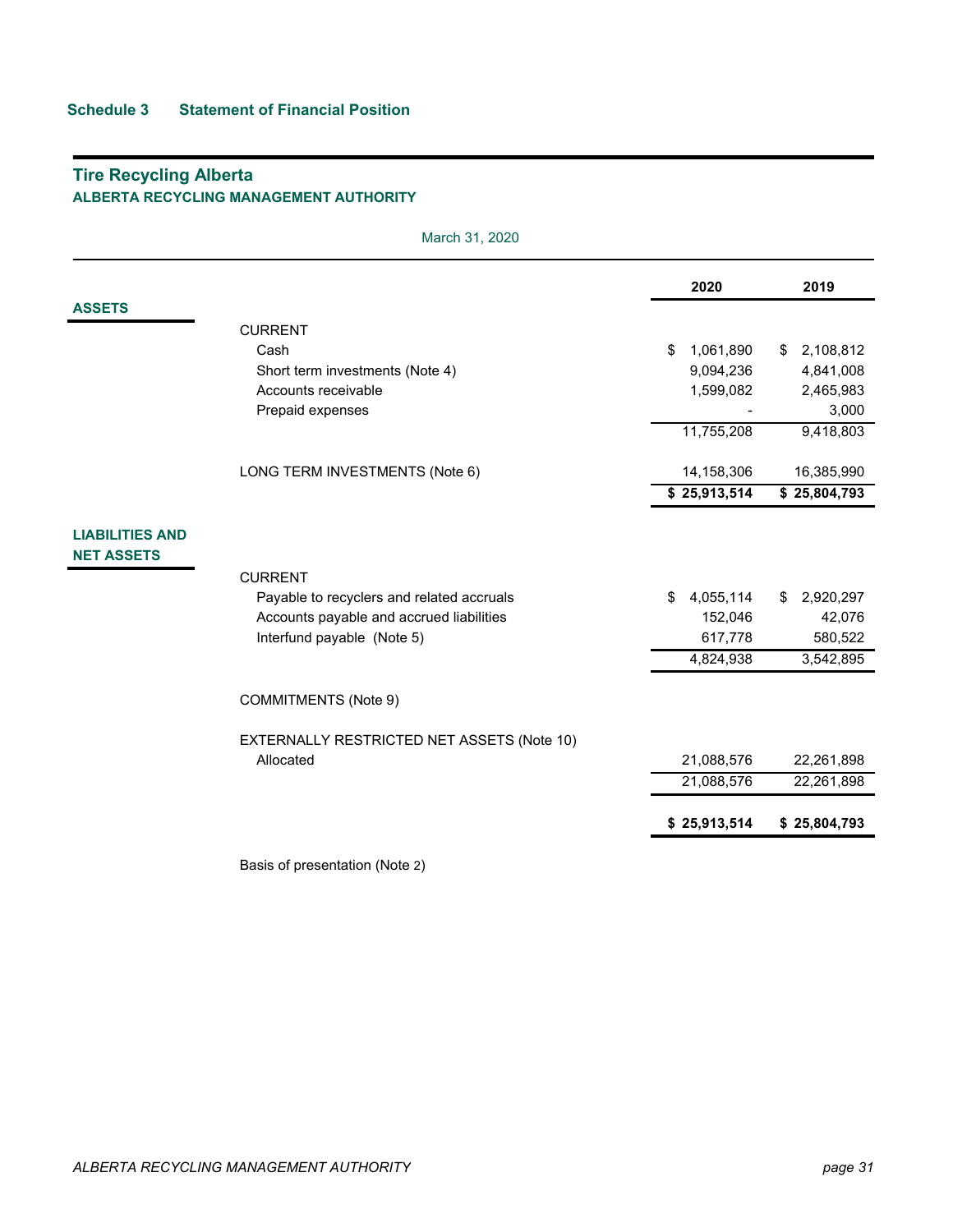Year ended March 31, 2020

|                                                     | 2020 Budget<br><b>Unaudited</b> | 2020<br><b>Actual</b> | 2019<br><b>Actual</b> |
|-----------------------------------------------------|---------------------------------|-----------------------|-----------------------|
| <b>Recycling revenue</b>                            |                                 |                       |                       |
| <b>Environmental fees</b>                           | \$26,395,098                    | \$24,479,134          | \$25,993,251          |
| Less: Import tire agent charges                     | (21,000)                        | (16, 889)             | (22, 584)             |
| Interest (waived)                                   | 49,000                          | (36, 676)             | 318,231               |
| Total recycling revenue                             | 26,423,098                      | 24,425,569            | 26,288,898            |
| <b>Recycling expenditures</b>                       |                                 |                       |                       |
| Recycling incentives                                | 23,205,969                      | 22,254,178            | 22,746,795            |
| Total recycling expenditures                        | 23,205,969                      | 22,254,178            | 22,746,795            |
| <b>Recycling development and other</b>              |                                 |                       |                       |
| Research and development                            | 207,136                         | 193,291               | 136,101               |
| Public information                                  | 143,822                         | 119,745               | 120,172               |
| Rural Alberta project and municipal grants          | 1,115,941                       | 702,842               | 1,015,847             |
| Total recycling development and other               | 1,466,899                       | 1,015,878             | 1,272,120             |
| Program delivery expenditures                       |                                 |                       |                       |
| Compensation                                        | 788,847                         | 752,125               | 744,720               |
| Compliance and assurance activities                 | 241,718                         | 156,563               | 227,655               |
| Total program delivery expenditures                 | 1,030,565                       | 908,688               | 972,375               |
| <b>Corporate administration expenditures</b>        |                                 |                       |                       |
| Compensation and professional fees                  | 925,362                         | 934,730               | 783,823               |
| Office and general expenses, including amortization | 551,502                         | 523,363               | 504,616               |
| Total corporate administration expenditures         | 1,476,864                       | 1,458,093             | 1,288,439             |
| Total expenditures                                  | 27,180,297                      | 25,636,837            | 26,279,729            |
| Revenue net of expenditures                         | (757, 199)                      | (1, 211, 268)         | 9,169                 |
| <b>Fund Investment</b>                              |                                 |                       |                       |
| Investment income                                   | 368,831                         | 775,628               | 1,371,384             |
| Unrealized investment loss                          |                                 | (692, 342)            | (300, 821)            |
| Investment managers and related expense             | (45,000)                        | (45, 340)             | (42, 411)             |
| Net investment income                               | 323,831                         | 37,946                | 1,028,152             |
| (Deficiency) excess of revenue over expenditures    | (433, 368)<br>\$                | \$(1,173,322)         | 1,037,321<br>\$       |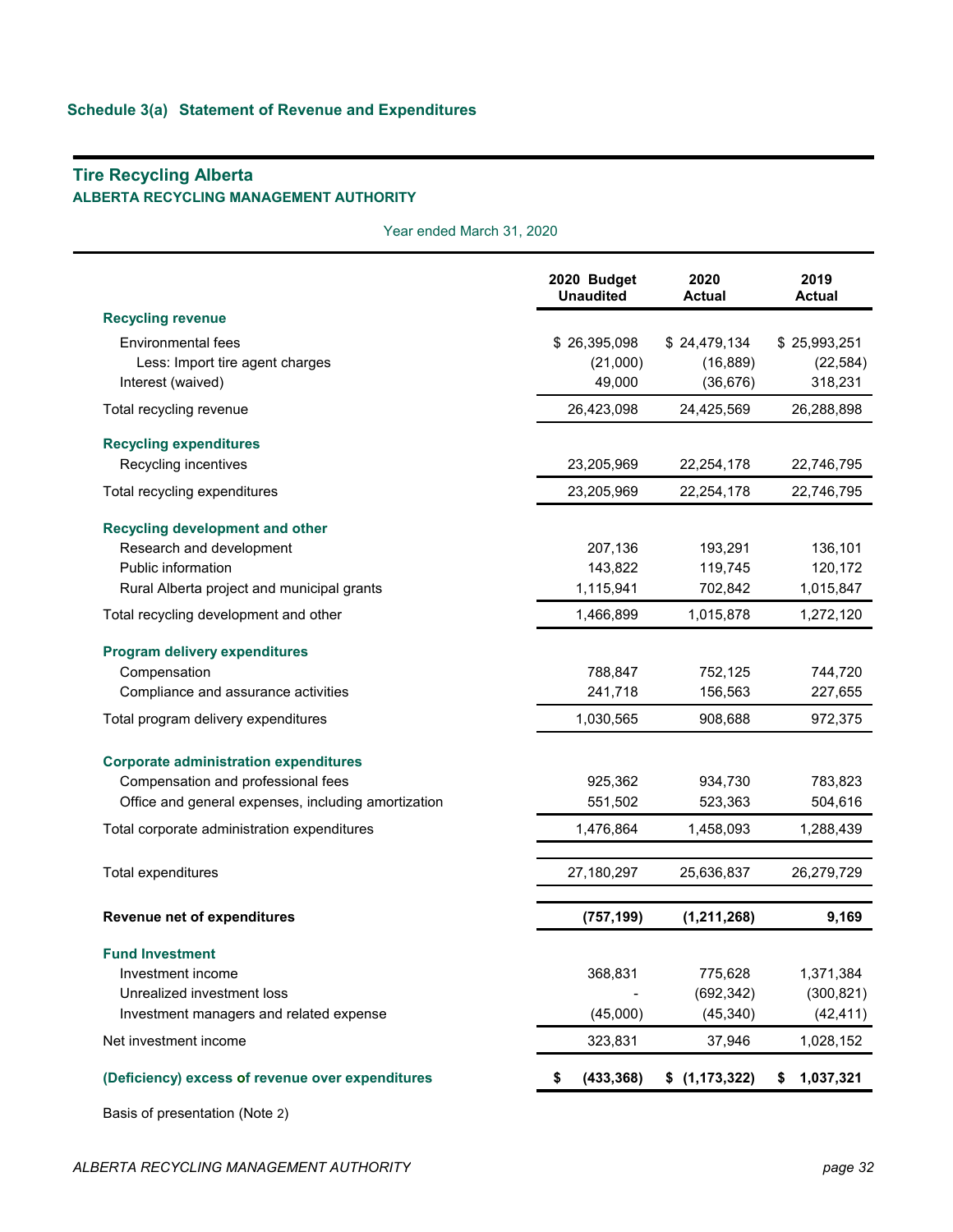Year ended March 31, 2020

|                                                  |                           | 2020          | 2019         |
|--------------------------------------------------|---------------------------|---------------|--------------|
|                                                  | <b>Allocated</b>          | Total         | <b>Total</b> |
| Net assets, beginning of year                    | \$22,261,898 \$22,261,898 |               | \$21,224,577 |
| (Deficiency) excess of revenue over expenditures | (1, 173, 322)             | (1, 173, 322) | 1,037,321    |
| Net assets, end of year                          | \$21,088,576 \$21,088,576 |               | \$22,261,898 |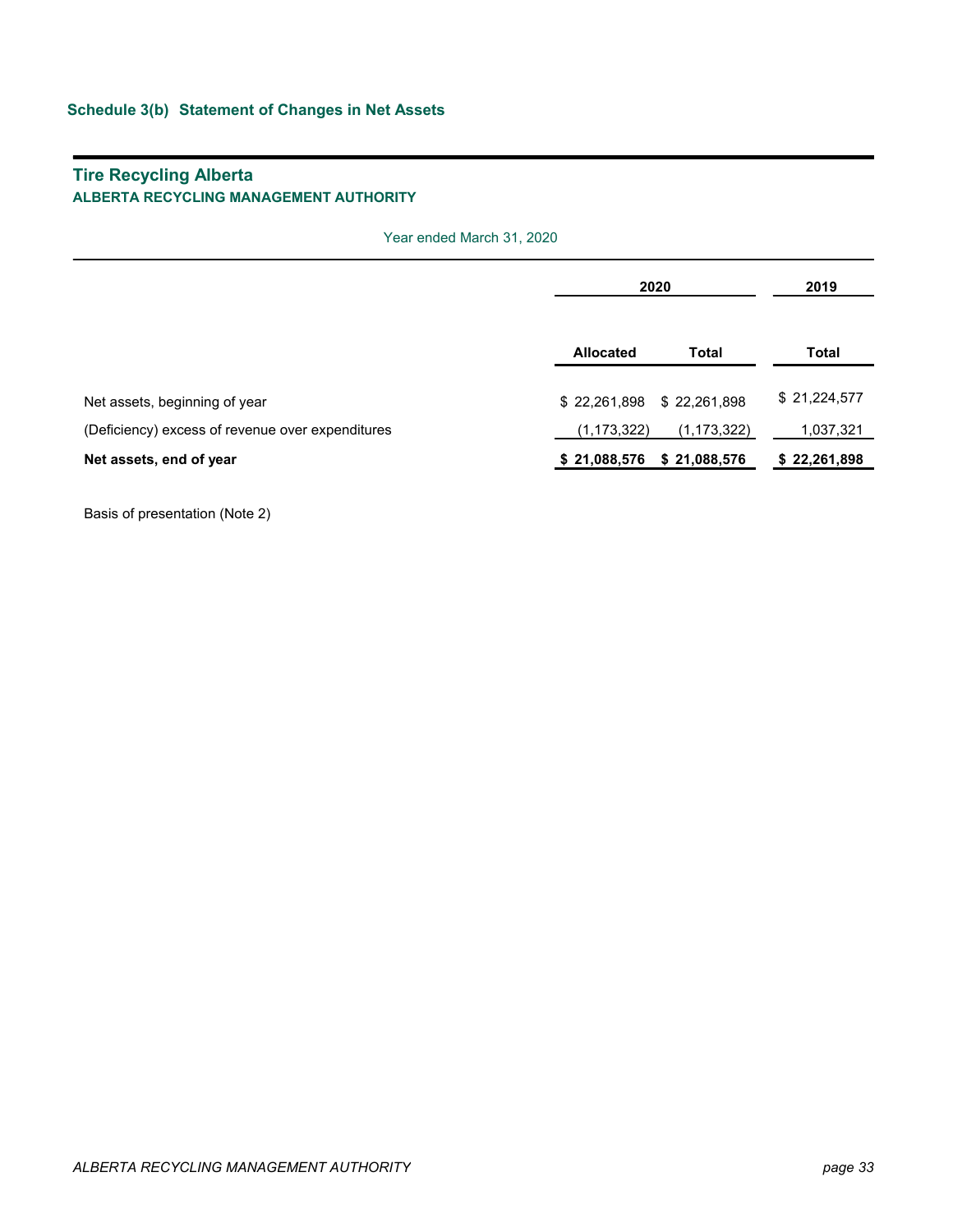Year ended March 31, 2020

|                                                                 | 2020                     | 2019                   |
|-----------------------------------------------------------------|--------------------------|------------------------|
| <b>Cash flow from operating activities</b>                      |                          |                        |
| Recycling revenue collected                                     | \$25,292,470             | \$25,839,507           |
| Program expenditures                                            | (24, 351, 794)           | (26, 290, 172)         |
| Investment income                                               | 775,628                  | 1,371,384              |
| Investment management costs                                     | (45,340)                 | (42, 411)              |
|                                                                 | 1,670,964                | 878,308                |
| Cash flow (used by) from investing activities                   |                          |                        |
| Investment (contributions) proceeds                             | (2,717,886)              | 191,116                |
|                                                                 | (2,717,886)              | 191,116                |
| (Decrease) increase in cash position<br>Cash, beginning of year | (1,046,922)<br>2,108,812 | 1,069,424<br>1,039,388 |
| Cash, end of year                                               | 1,061,890                | 2,108,812<br>S         |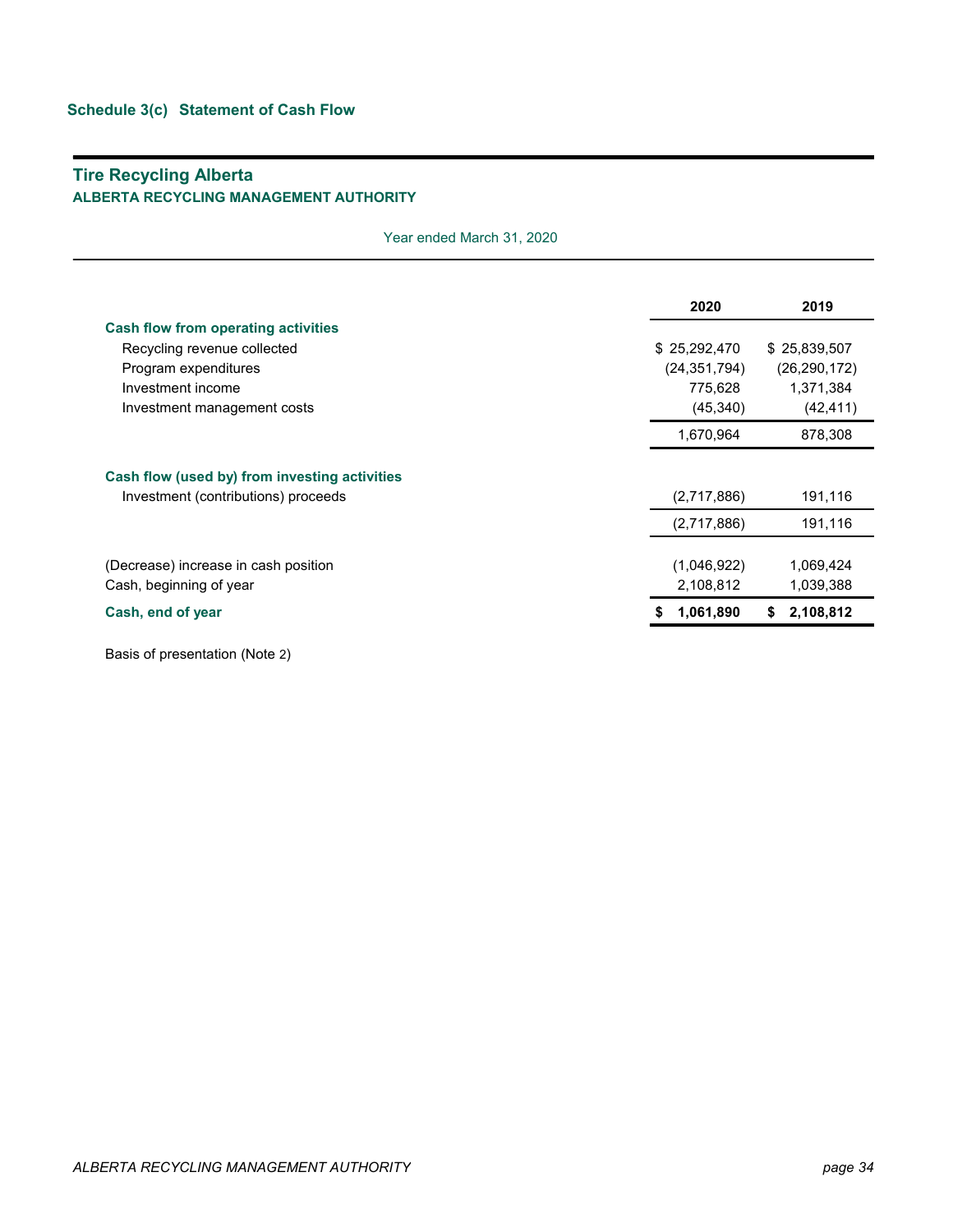|                                             |                                            | 2020            | 2019            |
|---------------------------------------------|--------------------------------------------|-----------------|-----------------|
| <b>ASSETS</b>                               |                                            |                 |                 |
|                                             | <b>CURRENT</b>                             |                 |                 |
|                                             | Cash                                       | \$<br>357,040   | \$<br>528,592   |
|                                             | Short term investments (Note 4)            | 4,382,004       | 2,466,752       |
|                                             | Accounts receivable                        | 4,162,015       | 3,962,551       |
|                                             | Interfund receivable (Note 5)              | 66,779          | 1,796           |
|                                             | Prepaid expenses                           | 6,594           | 8,607           |
|                                             |                                            | 8,974,432       | 6,968,298       |
|                                             | LONG TERM INVESTMENTS (Note 6)             | 2,349,486       | 2,647,355       |
|                                             |                                            | \$11,323,918    | 9,615,653<br>\$ |
| <b>LIABILITIES AND</b><br><b>NET ASSETS</b> |                                            |                 |                 |
|                                             | <b>CURRENT</b>                             |                 |                 |
|                                             | Payable to recyclers and related accruals  | 2,288,630<br>\$ | 1,424,246<br>\$ |
|                                             | Accounts payable and accrued liabilities   | 28,260          | 51,428          |
|                                             | Interfund payable (Note 5)                 | 184,812         | 149,987         |
|                                             |                                            | 2,501,702       | 1,625,661       |
|                                             | <b>COMMITMENTS (Note 9)</b>                |                 |                 |
|                                             | EXTERNALLY RESTRICTED NET ASSETS (Note 10) |                 |                 |
|                                             | Allocated                                  | 8,822,216       | 7,989,992       |
|                                             |                                            |                 |                 |

March 31, 2020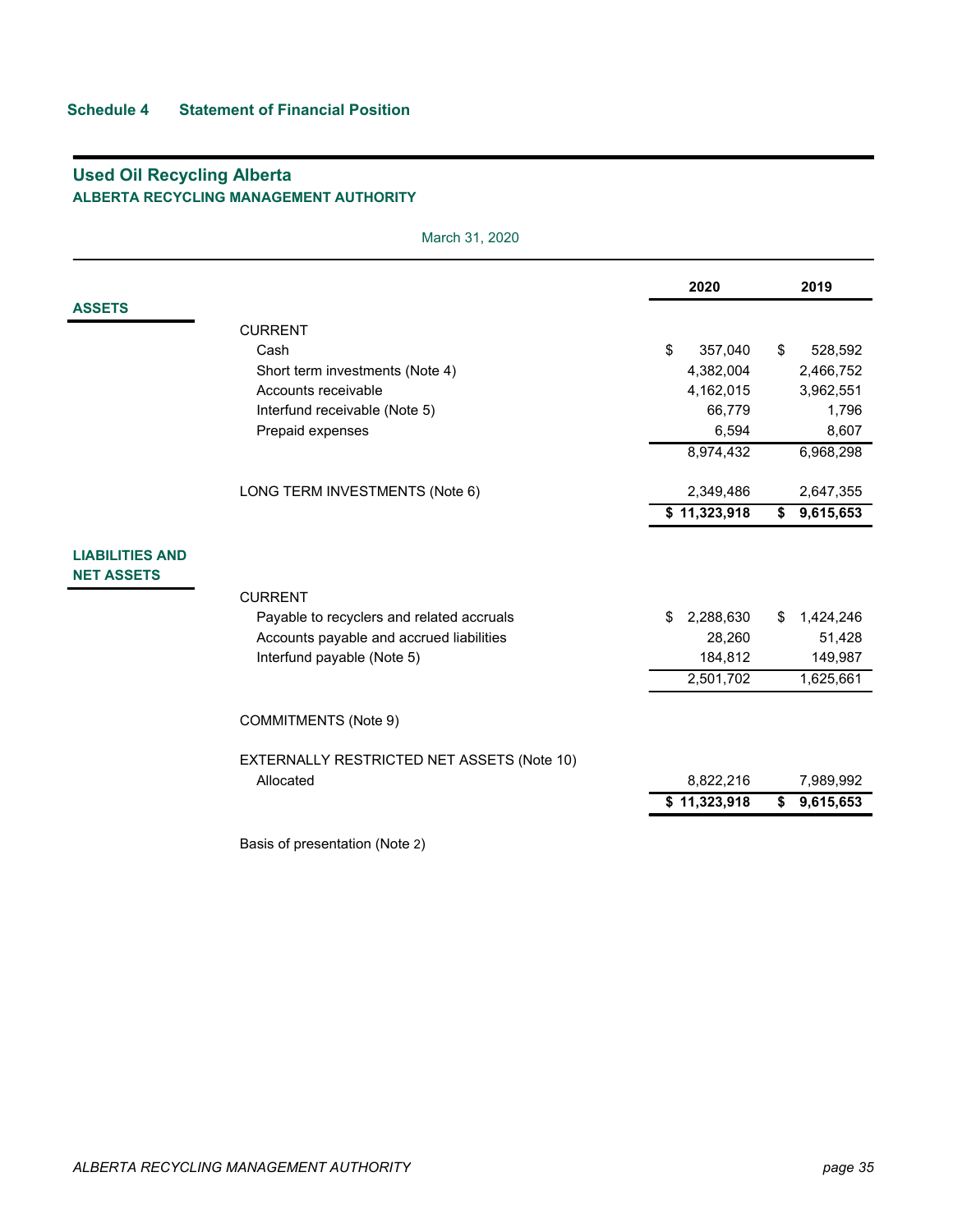Year ended March 31, 2020

|                                                                   | 2020 Budget<br><b>Unaudited</b> | 2020<br><b>Actual</b> | 2019<br><b>Actual</b><br>(6 months) |
|-------------------------------------------------------------------|---------------------------------|-----------------------|-------------------------------------|
| <b>Recycling revenue</b><br><b>Environmental fees</b><br>Interest | \$16,272,334                    | \$16,172,573<br>8,427 | \$7,819,438                         |
| Total recycling revenue                                           | 16,272,334                      | 16,181,000            | 7,819,438                           |
| <b>Recycling expenditures</b>                                     |                                 |                       |                                     |
| Recycling incentives                                              | 14,554,859                      | 14,196,532            | 6,659,802                           |
| Total recycling expenditures                                      | 14,554,859                      | 14,196,532            | 6,659,802                           |
| Recycling development and other                                   |                                 |                       |                                     |
| Research and development                                          | 39,000                          | 9,825                 | 4,546                               |
| Public information                                                | 124,100                         | 71,597                | 20,179                              |
| Rural Alberta project and municipal grants                        | 50,000                          | 59,407                |                                     |
| Total recycling development and other                             | 213,100                         | 140,829               | 24,725                              |
| Program delivery expenditures                                     |                                 |                       |                                     |
| Compensation                                                      | 131,254                         | 168,853               | 32,383                              |
| Contract program administration fees                              | 361,700                         | 312,442               | 190,758                             |
| Compliance and assurance activities                               | 206,297                         | 71,878                | 25,308                              |
| Program transition expense                                        |                                 |                       | 192,382                             |
| Total program delivery expenditures                               | 699,251                         | 553,173               | 440,831                             |
| <b>Corporate administration expenditures</b>                      |                                 |                       |                                     |
| Compensation and professional fees                                | 283,320                         | 290,291               | 132,290                             |
| Office and general expenses, including amortization               | 272,007                         | 266,627               | 101,669                             |
| Total corporate administration expenditures                       | 555,327                         | 556,918               | 233,959                             |
| Total expenditures                                                | 16,022,537                      | 15,447,452            | 7,359,317                           |
| Revenue net of program expenditures                               | 249,797                         | 733,548               | 460,121                             |
| <b>Fund Investment</b>                                            |                                 |                       |                                     |
| Investment income                                                 | 110,000                         | 189,834               | 48,864                              |
| Unrealized investment (loss) gain                                 |                                 | (82,021)              | 82,915                              |
| Investment managers and related expense                           | (10,000)                        | (9, 137)              | (2,060)                             |
| Net investment income                                             | 100,000                         | 98,676                | 129,719                             |
| <b>Excess of revenues over expenditures</b>                       | 349,797<br>\$                   | \$<br>832,224         | 589,840                             |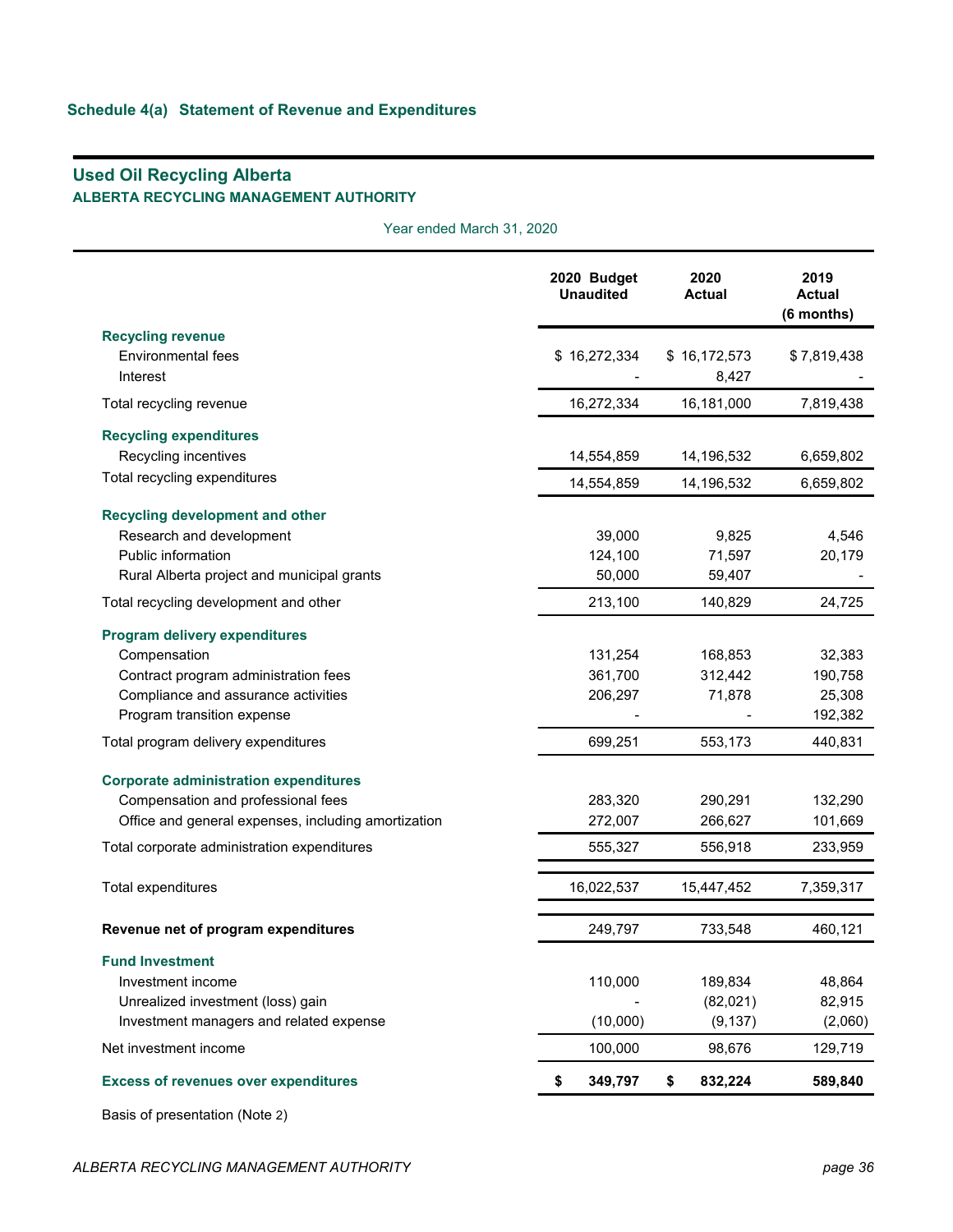| Year ended March 31, 2020 |  |  |
|---------------------------|--|--|
|                           |  |  |

|                                     |      |                  | 2020 |              | 2019<br>$(6$ months) |
|-------------------------------------|------|------------------|------|--------------|----------------------|
|                                     |      | <b>Allocated</b> |      | <b>Total</b> | Total                |
| Net assets, beginning of year       | \$   | 7,989,992        | \$   | 7,989,992    | \$<br>7,400,152      |
| Excess of revenue over expenditures |      | 832,224          |      | 832,224      | 589,840              |
| Net assets, end of year             | - 56 | 8,822,216        | \$   | 8,822,216    | \$<br>7,989,992      |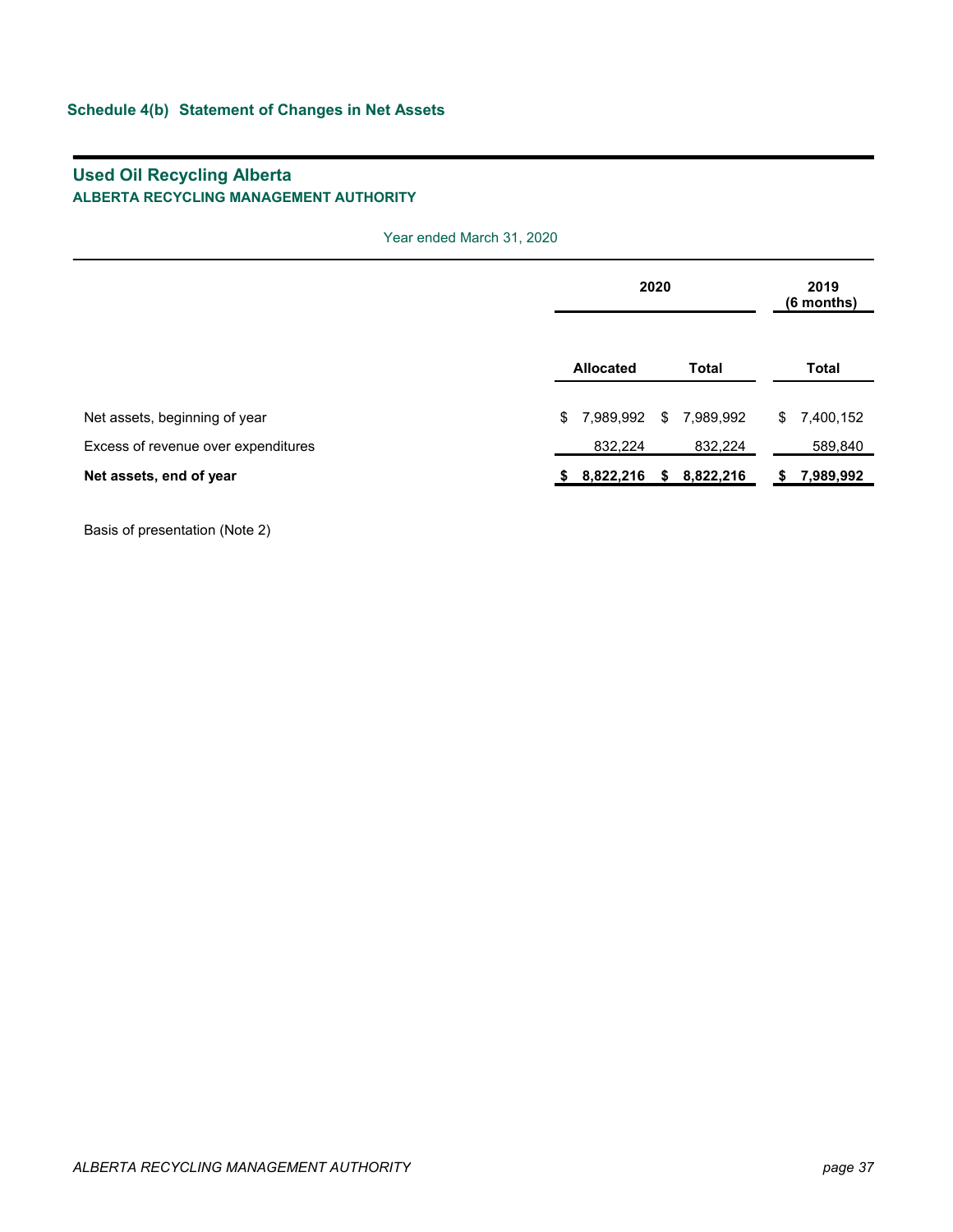|                                            | 2020           | 2019<br>(6 months) |
|--------------------------------------------|----------------|--------------------|
| <b>Cash flow from operating activities</b> |                |                    |
| Recycling revenue collected                | \$16,293,108   | 8,358,832          |
| Program expenditures                       | (14, 945, 954) | (7, 412, 808)      |
| Investment income                          | 189,834        | 48,864             |
| Investment management costs                | (9, 137)       | (2,060)            |
|                                            | 1,527,851      | 992,828            |
| Cash flow used by investing activities     |                |                    |
| Investment contributions                   | (1,699,403)    | (5,031,193)        |
|                                            | (1,699,403)    | (5,031,193)        |
| Decrease in cash position                  | (171, 552)     | (4,038,365)        |
| Cash, beginning of year                    | 528,592        | 4,566,957          |
| Cash, end of year                          | 357,040        | 528,592<br>\$      |
|                                            |                |                    |

Year ended March 31, 2020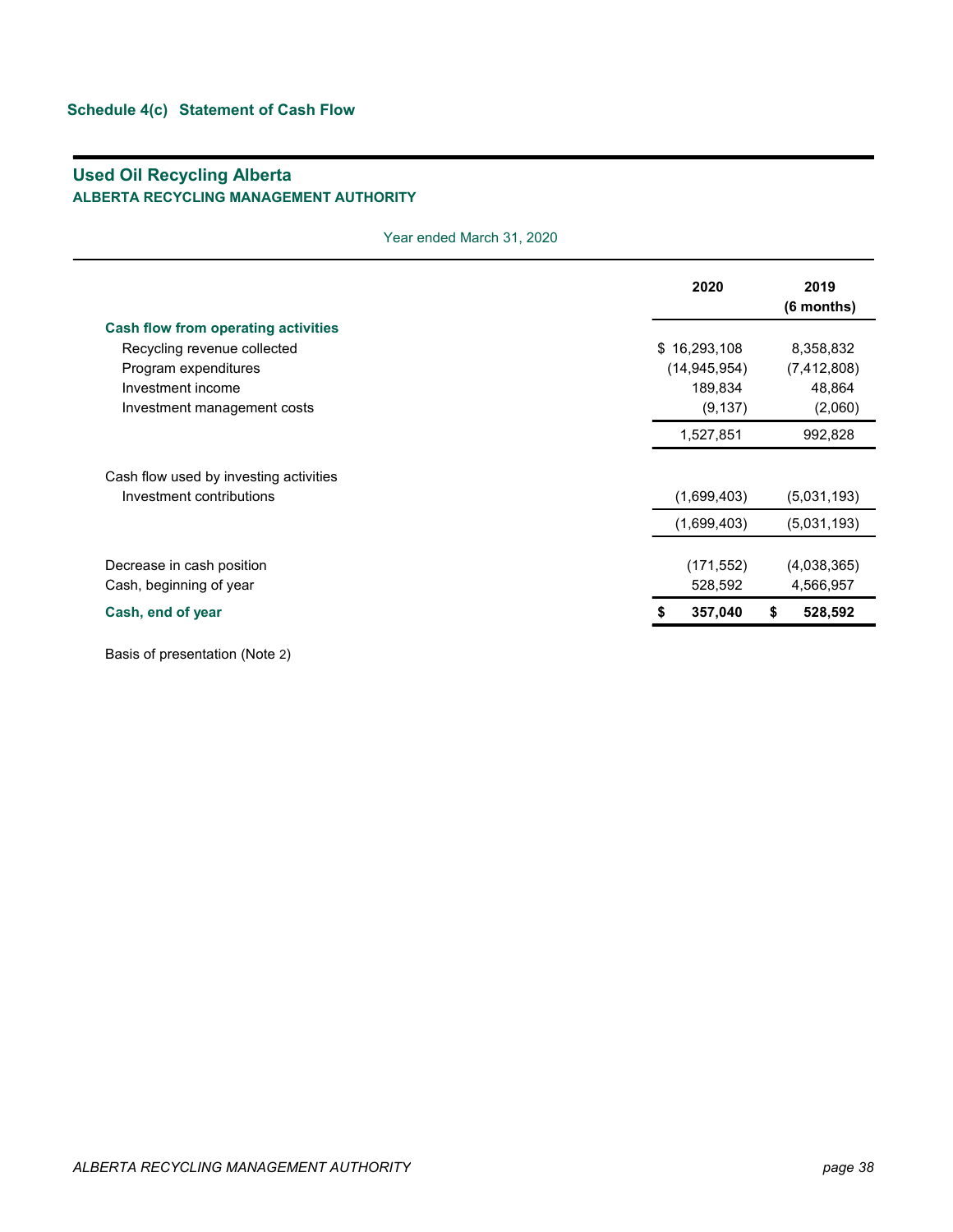# **Household Hazardous Waste ALBERTA RECYCLING MANAGEMENT AUTHORITY**

|                                             |                                            | 2020          | 2019          |
|---------------------------------------------|--------------------------------------------|---------------|---------------|
| <b>ASSETS</b>                               |                                            |               |               |
|                                             | <b>CURRENT</b>                             |               |               |
|                                             | Cash                                       | \$<br>131,914 | \$<br>242,776 |
|                                             | Accounts receivable                        |               | 75,000        |
|                                             | Prepaid expenses                           | 6,085         | 6,085         |
|                                             |                                            | \$<br>137,999 | \$<br>323,861 |
| <b>LIABILITIES AND</b><br><b>NET ASSETS</b> |                                            |               |               |
|                                             | <b>CURRENT</b>                             |               |               |
|                                             | Payable to recyclers and related accruals  | \$<br>93,089  | \$<br>108,829 |
|                                             | Accounts payable and accrued liabilities   | 5,513         | 182,878       |
|                                             | Interfund payable (Note 5)                 | 38,386        | 31,143        |
|                                             |                                            | 136,988       | 322,850       |
|                                             | <b>COMMITMENTS (Note 9)</b>                |               |               |
|                                             | EXTERNALLY RESTRICTED NET ASSETS (Note 10) |               |               |
|                                             | Allocated                                  | 1,011         | 1,011         |
|                                             |                                            | \$<br>137,999 | \$<br>323,861 |

March 31, 2020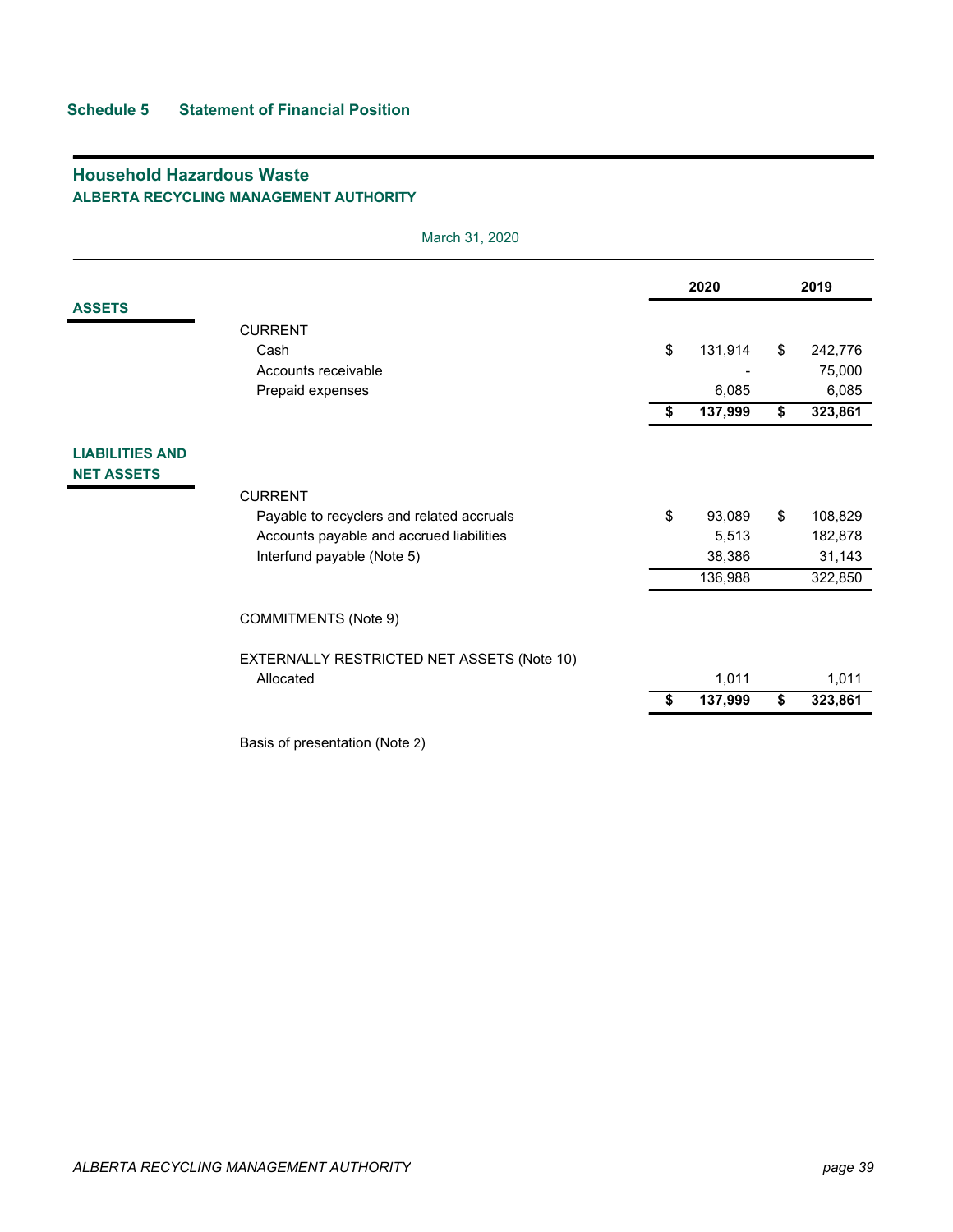# **Household Hazardous Waste ALBERTA RECYCLING MANAGEMENT AUTHORITY**

Year ended March 31, 2020

| <b>Recycling revenue</b><br>Government contract<br>\$<br>Interest | 1,500,000<br>1,400,000<br>\$<br>1,400 | 1,328,500<br>\$<br>2,552<br>6,728 |
|-------------------------------------------------------------------|---------------------------------------|-----------------------------------|
|                                                                   |                                       |                                   |
|                                                                   |                                       |                                   |
|                                                                   |                                       |                                   |
| Total recycling revenue                                           | 1,501,400<br>1,402,552                | 1,335,228                         |
| <b>Recycling expenditures</b>                                     |                                       |                                   |
| <b>Broker contracts</b>                                           | 1,316,009<br>1,241,005                | 1,183,509                         |
| Total recycling expenditures                                      | 1,316,009<br>1,241,005                | 1,183,509                         |
| Recycling development and other                                   |                                       |                                   |
| Rural Alberta project and municipal grants                        | 35,000<br>24,954                      | 25,611                            |
| Total recycling development and other                             | 35,000<br>24,954                      | 25,611                            |
| Program delivery expenditures                                     |                                       |                                   |
| Contract administration fees                                      | 129,561<br>124,363                    | 114,304                           |
| Compliance and assurance activities                               | 8,500                                 |                                   |
| Contract delivery expenditures                                    | 12,139<br>12,230                      | 11,804                            |
| Total program delivery expenditures                               | 150,200<br>136,593                    | 126,108                           |
| Total expenditures                                                | 1,501,209<br>1,402,552                | 1,335,228                         |
| <b>Excess of revenue over expenditures</b>                        | 191                                   |                                   |
|                                                                   |                                       |                                   |
| Net assets, beginning of year                                     | 1,011                                 | 1,011<br>1,011                    |
| Net assets, end of year                                           | 1,202<br>\$                           | 1,011<br>1,011<br>\$              |